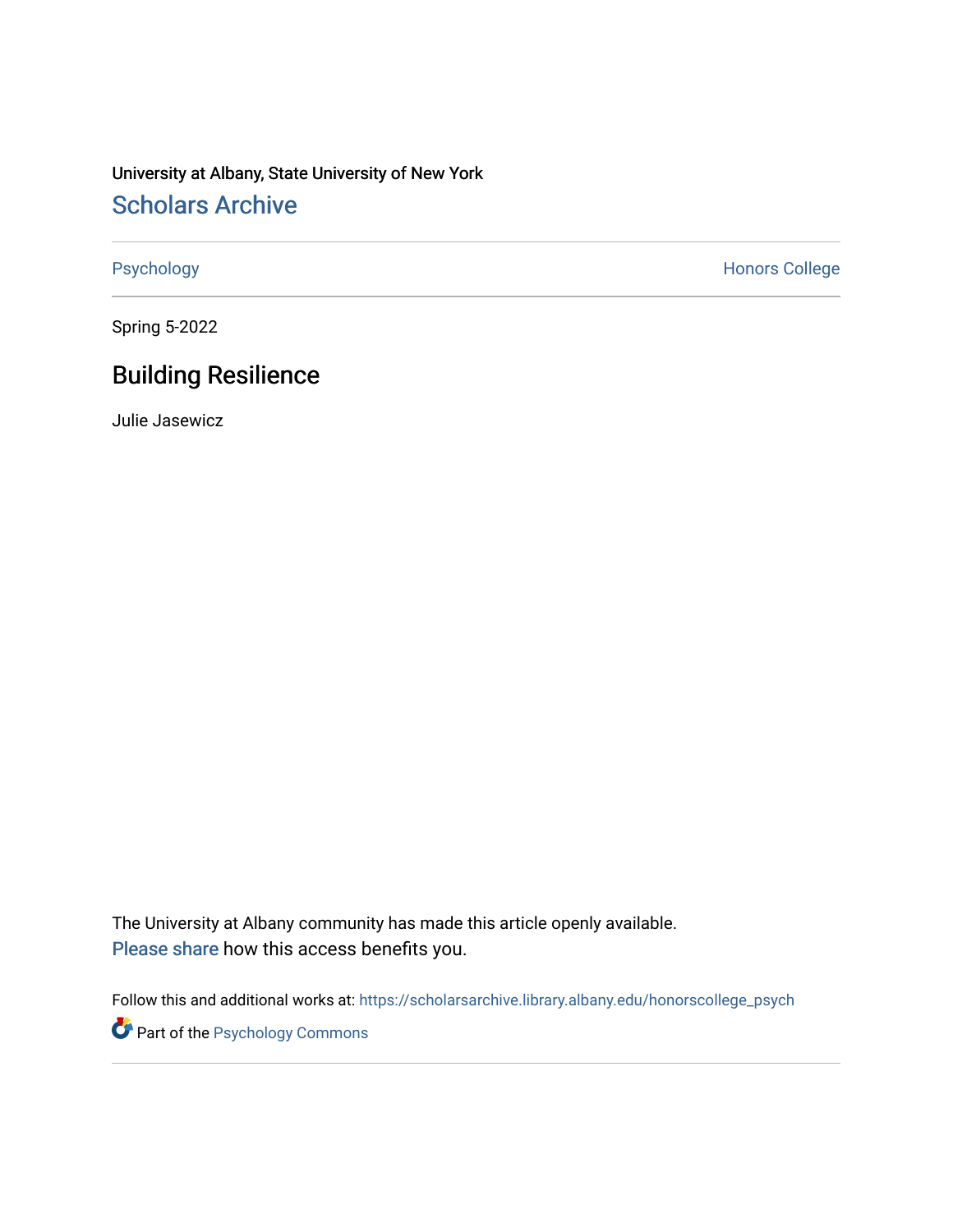## **Building Resilience**

An honors thesis presented to the Department of Psychology, University at Albany, State University of New York in partial fulfillment of the requirements for graduation with Honors in Psychology and graduation from The Honors College

Julie Jasewicz

Research Advisor: Jason Randall, Ph.D. Second Reader: Ho Kwan Cheung, Ph.D.

**May 2022**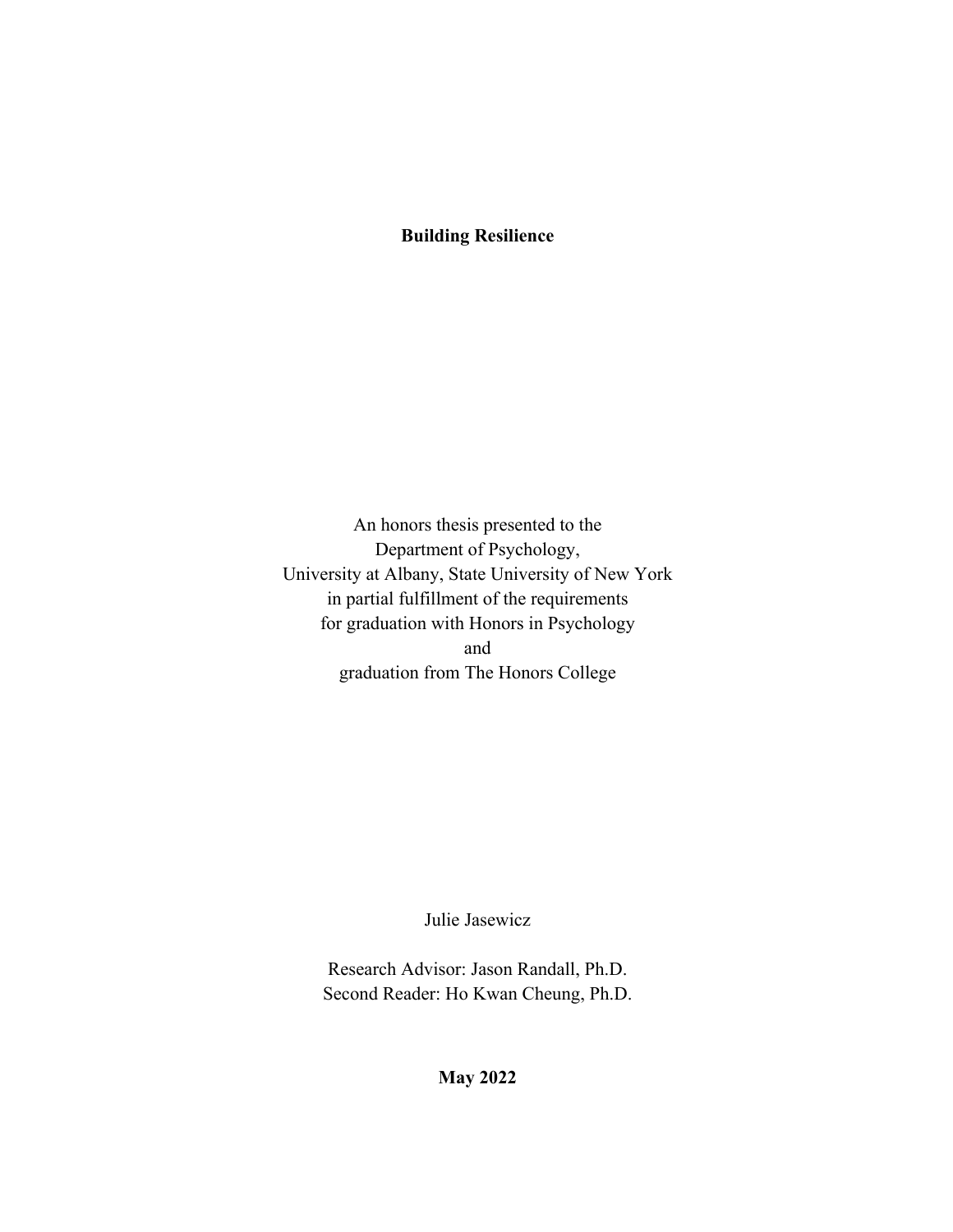#### **Abstract**

Amongst those most negatively impacted by the COVID-19 pandemic and other harmful events we find many examples of individuals who are able to "bounce back" from their adversities more easily than others. This reflects the concept of resilience—the process of positively adapting and evolving during and after experiencing adversity thereby becoming less vulnerable to future adversity. Due to a need to build resilience among college students, and without clear guidance as to how to do that, the present study investigated the effects of a resilience intervention. 232 college student participants were assigned to either an experimental group, who received the resilience training immediately after entering the study, or a waitlist control group, who received the resilience training after four weeks of entering the study. I assessed levels of psychological resilience, empathy, psychological well-being, and university satisfaction at three different time points to evaluate the change in these outcomes as the result of the resilience intervention. Knowledge and training reactions were also assessed. Although the results failed to find support for the intervention in terms of increasing resilience and the other outcomes of interest, there were significant associations between all study variables, suggesting that there may yet be a way for resilience to impact individuals' empathy, psychological well-being, and university satisfaction. I discuss the limitations and implications of these findings for the scientific study of resilience, but also for their potential contributions in equipping individuals with the skills they need to adapt and evolve from their current challenges to become less vulnerable in the future.

**Keywords:** *Resilience, Empathy, Psychological wellbeing, Adversity, Training*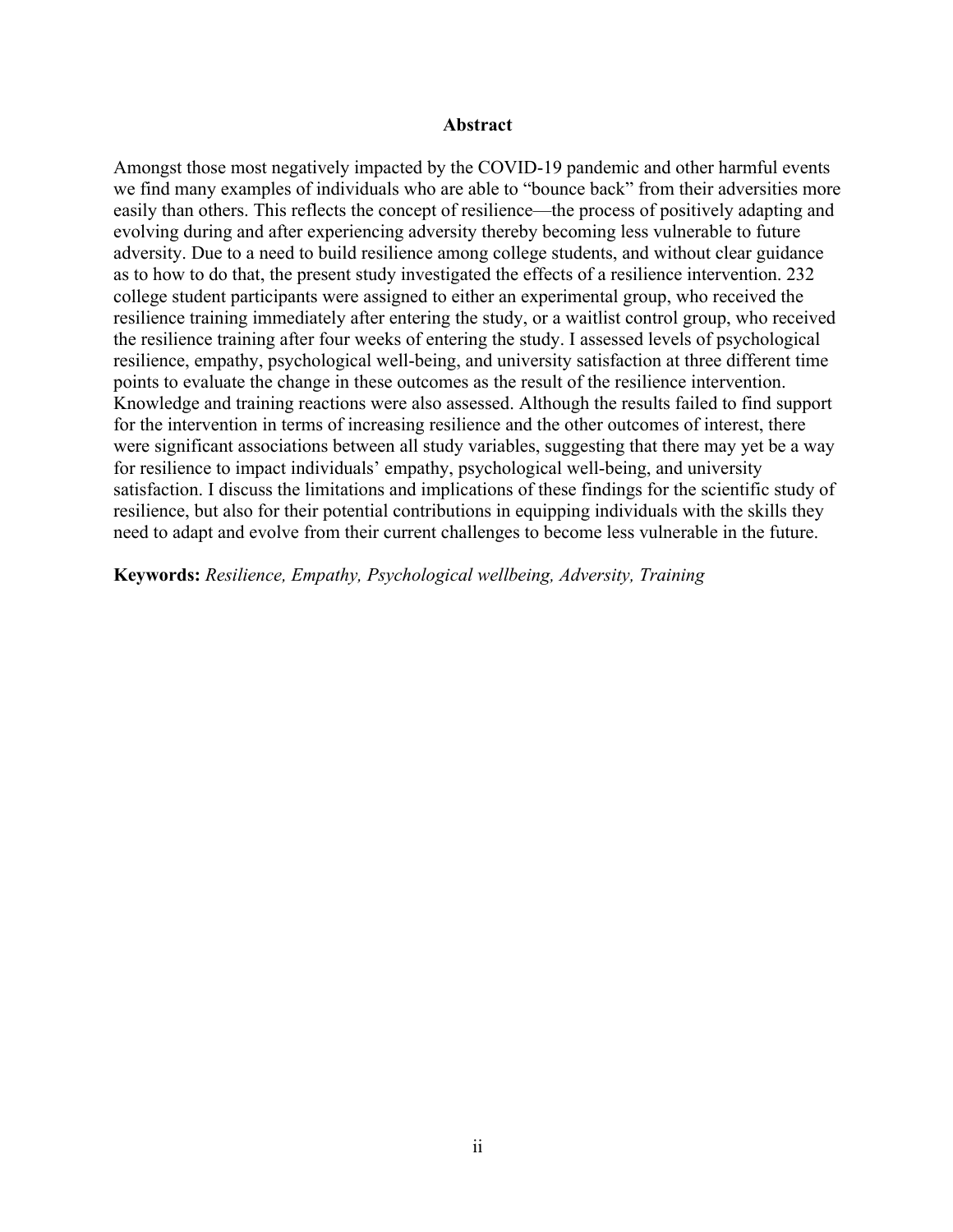### **Acknowledgements**

Many individuals have been instrumental in helping me complete this project. A special thank you to my thesis advisor Dr. Jason Randall for continuously supporting me through every step of this process. I have been a part of Dr. Randall's lab since freshman year. He has helped me grow as a research and a writer. This project would not have been possible without his continuous guidance and support.

I would also like to thank my second reader Dr. Ho Kwan Cheung for her insight and feedback. Thank you to Cathy Reid for her insight as well.

Thank you to my family, Anne, Jacob, and Jessica Jasewicz for their love and support. Thank you to all my friends especially the Newman Association for keeping my spirits high when I wanted to give up. And thank you to all others who helped encourage me throughout this process even if it was just a smile, without you this would not have been possible.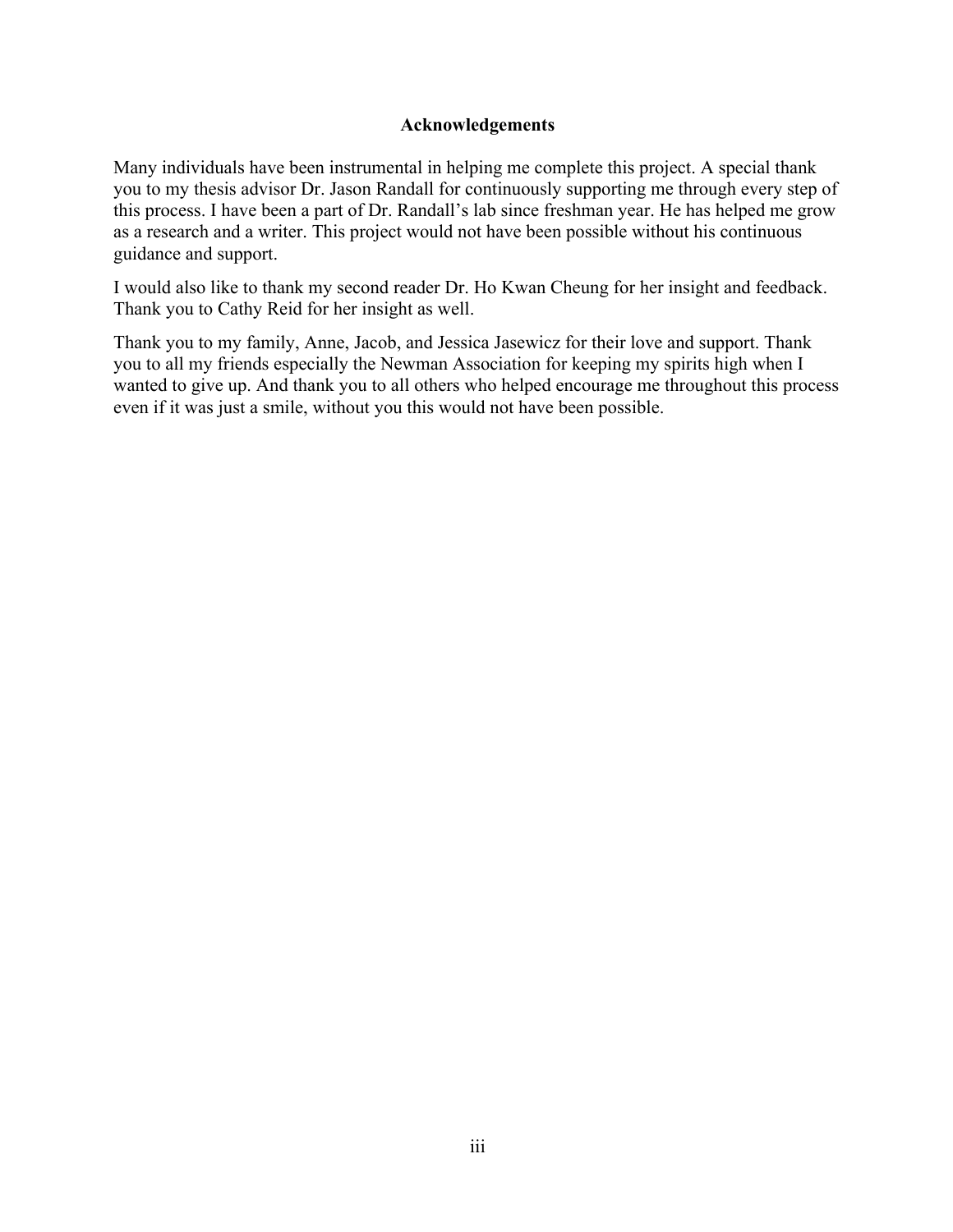# **List of Tables**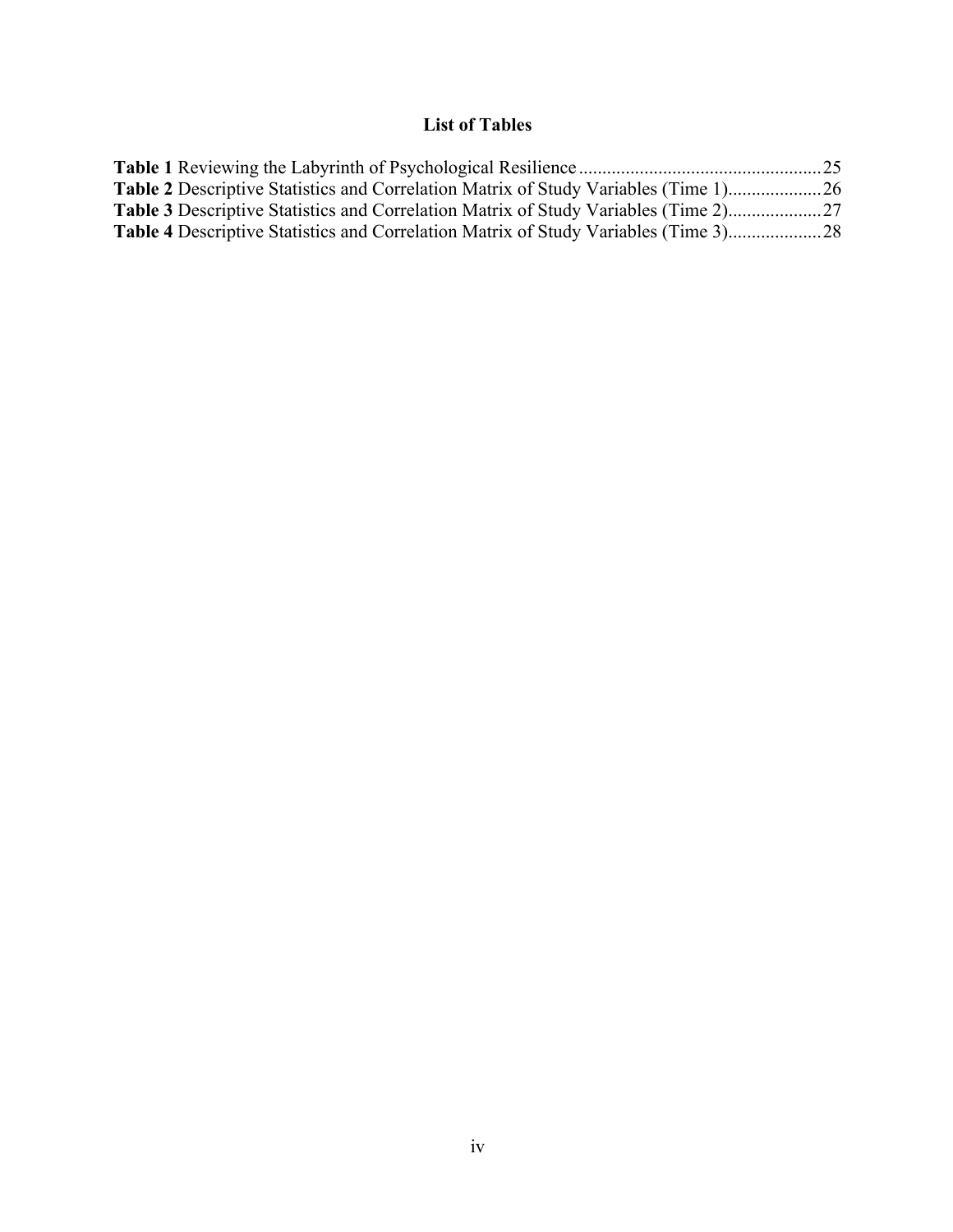# **List of Figures**

| Figure 2 Psychological Well-being Change Over Time Across Conditions30 |  |
|------------------------------------------------------------------------|--|
|                                                                        |  |
|                                                                        |  |
|                                                                        |  |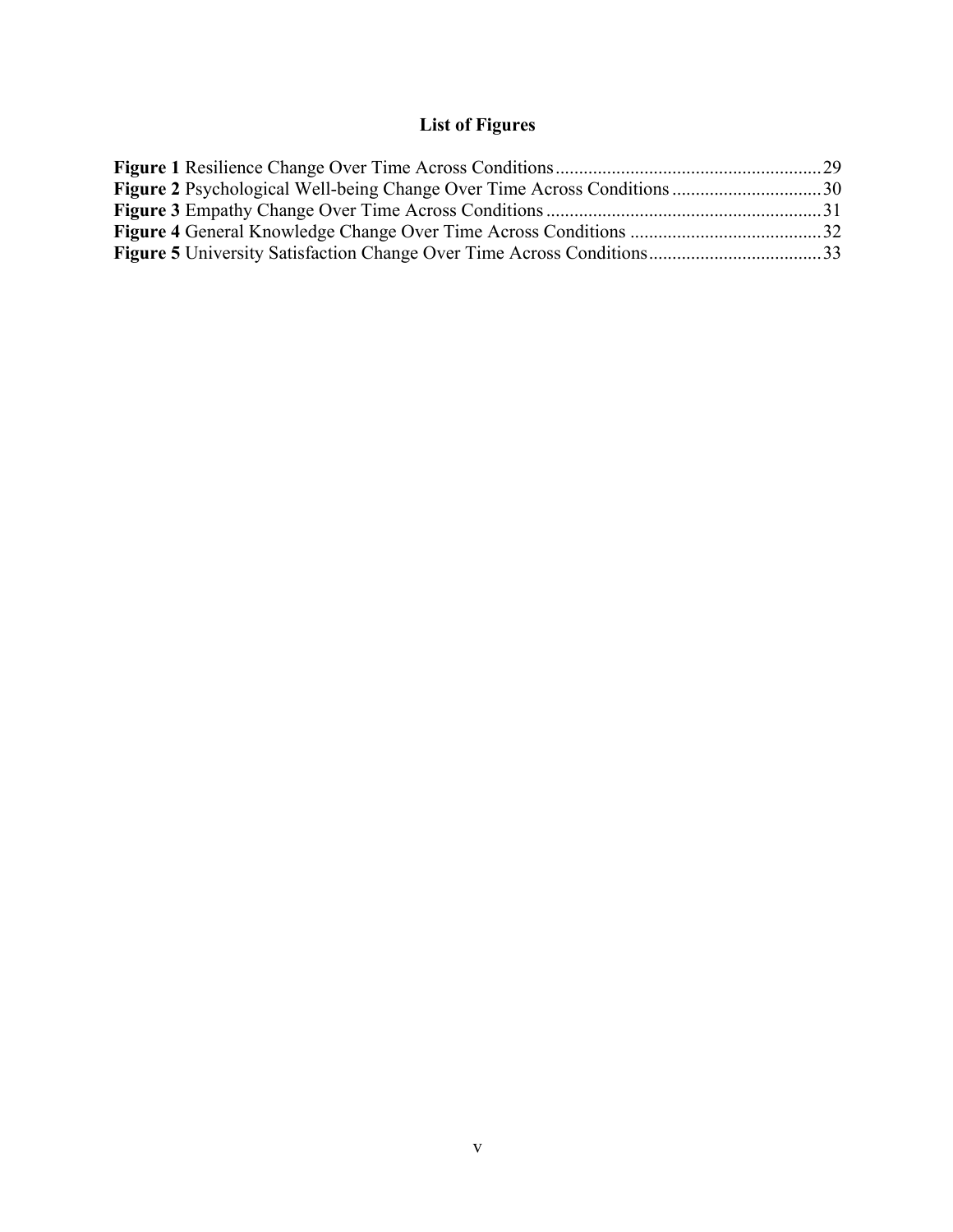| <b>Introduction</b> |
|---------------------|
|                     |
|                     |
|                     |
|                     |
|                     |
|                     |
|                     |
|                     |
|                     |
|                     |
|                     |
|                     |
|                     |
|                     |
|                     |
|                     |
|                     |
|                     |
|                     |
| <b>Appendices</b>   |
|                     |
|                     |

# **Table of Contents**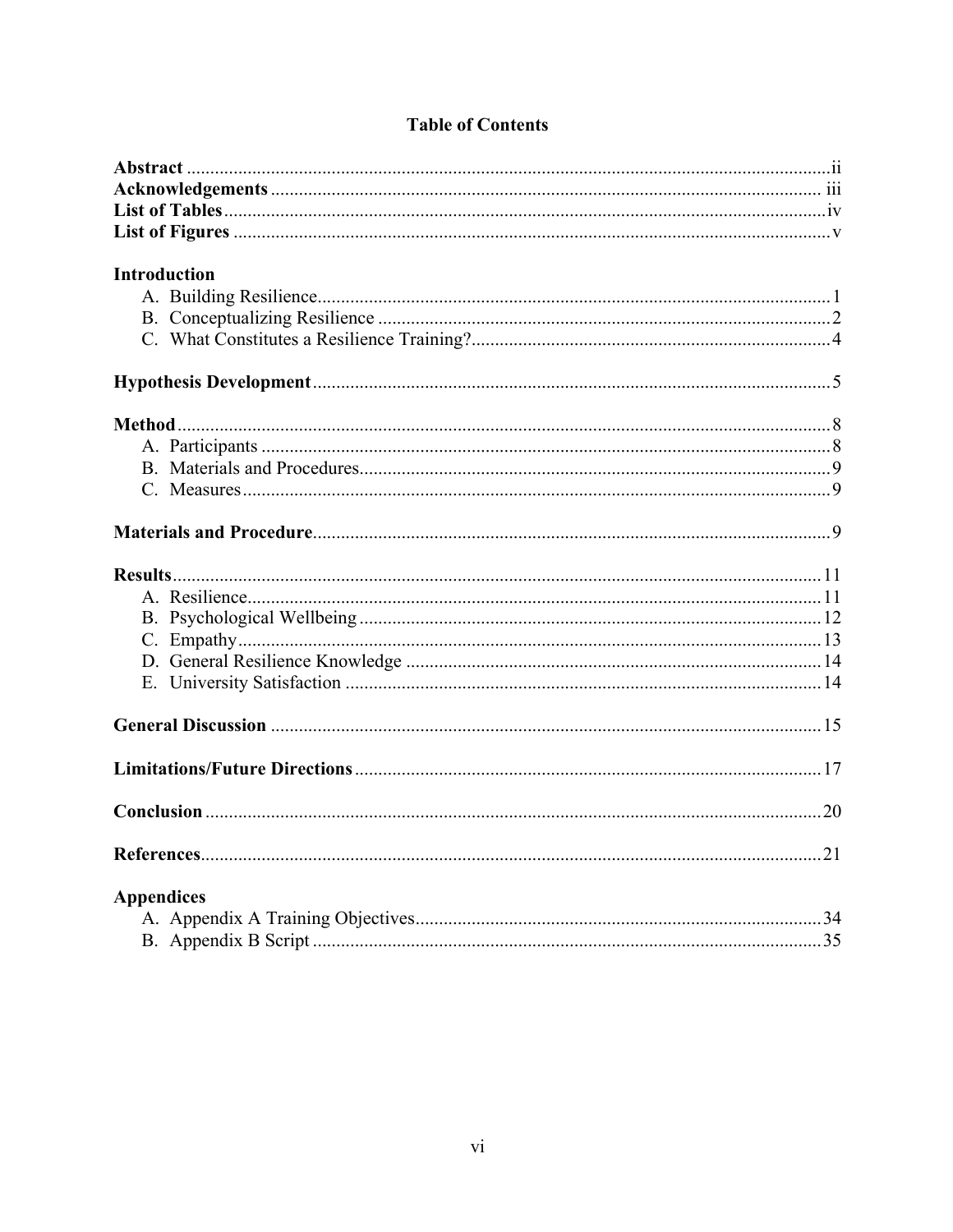#### **Introduction**

#### **A. Building Resilience**

At some point in our lives, we will all experience adversity of some kind. Forbes references a study done by the Center for Disease Control and Prevention (CDC) that demonstrated that "half of all U.S. children have experienced some kind of trauma in the form of abuse, neglect, violence or challenging household circumstances—and 35 percent of children have experienced more than one type of traumatic event" (Gourani, 2019, par. 4). There are moments in history where we share in hardship together. The COVID-19 pandemic being one such example of a unique adversity that affected every individual on the planet. It is important to note that certain countries and marginalized communities are disproportionately affected by the pandemic, however, it has impacted all of us in some way. How easily one can overcome adversity depends on what knowledge and resources are available to them. This ability to "bounce back" from life challenges is often referred to as "resilience". The term "resilience" originated from ecological literature (Holling, 1973), specifically, it referred to "the ability of ecosystems to recover from natural disasters or other outside influences, it was then adapted by the psychology community to refer to the ability of humans to 'bounce back' from traumatic events" (Forbes & Fikretoglu, 2018, p. 1).

In its early stages resilience was mostly a topic researched in child development (Anthony, 1974; Werner & Smith, 1982). Resilience research has only recently been gaining attention in occupational studies (i.e., human behavior in work environments) with training programs as the primary intervention (Vanhove et al., 2015). Researchers have expressed concerns that child development models might not be generalizable in adult populations and occupational settings. For example, Bonanno (2004) points out that resilience among children is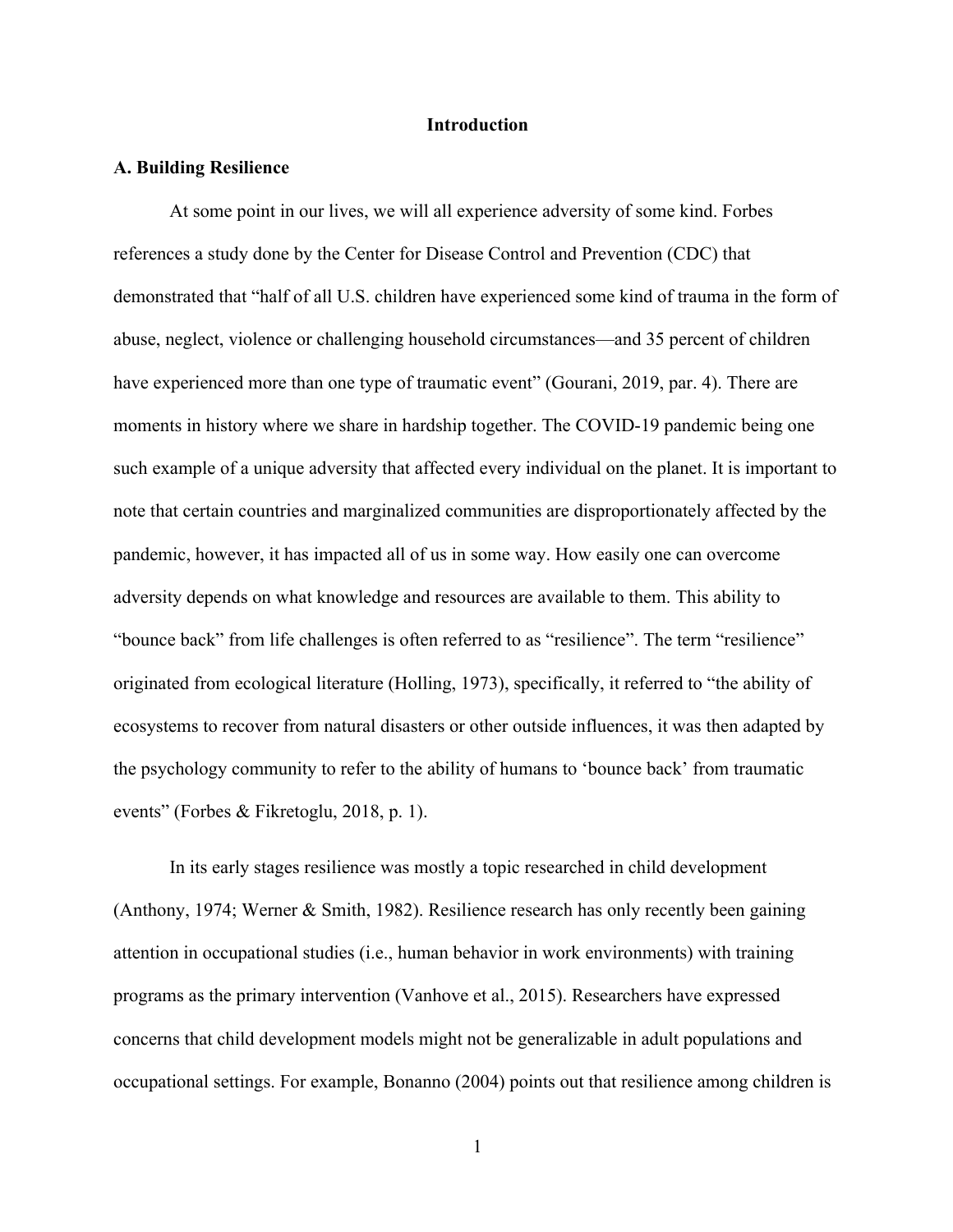often characterized in response to aversive life circumstances where the child lacks control (e.g., neglectful parenting), "while resilience among adults more often involves overcoming acute and/or traumatic stress, such as that brought upon by catastrophic events or major loss" (Vanhove et al., 2015, p. 3). Further research is needed to determine if resilience can in fact be taught to an adult population and specifically if training is an appropriate means of learning transference. This study seeks to fill these gaps.

Accordingly, building on previous resilience intervention research on child populations and existing resilience literature in organizational sciences, the current study aims to examine the effectiveness of teaching resilience through a training program in a sample of college-aged adults. The training program used as a psychological intervention implores the criteria set forth by IJntema et al. (2019) and engages participants through individual and group activities designed to foster healing and promote growth of resilience and self-efficacy. We also examine a variety of outcomes to assess the broad-ranging effectiveness of the resilience training, including not just resilience, but also psychological well-being, empathy, knowledge, and university satisfaction.

### **B. Conceptualizing Resilience**

There are a lot of varied definitions of the differences in what people think resilience is and how resilience should be studied. The U.S. Department of Health and Human Services (2015) defines individual resilience as "the ability to withstand, adapt to, and recover from adversity and stress" (Ackerman*,* 2002, par. 3). Rutter (1985) defined resilience as "the factor separating those who adapt and evolve after experiencing stressors, thereby becoming less vulnerable to later stressors, from those who are unable to adapt" (Forbes & Fikretoglu, 2018, p. 1). According to Boston Consulting Group Fellow, Dr. George Stalk Jr., "organizational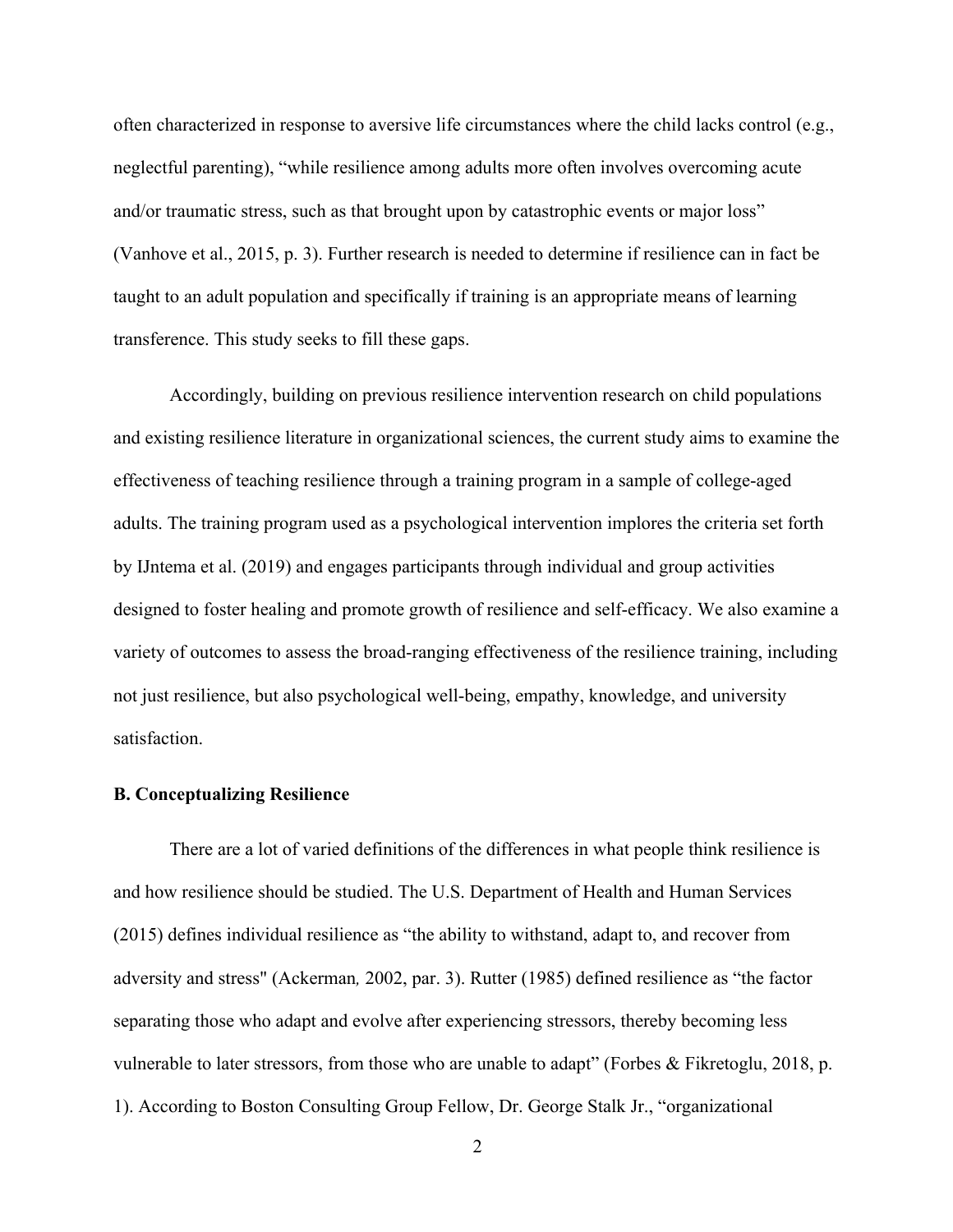resilience can be thought of as a culture of resilience, which manifests itself as a form of 'psychological immunity', to incremental and transformational changes" (Everly, 2011, p. 20). Other definitions use words or phrases such as "the ability to bounce back from adversity" (Ledesma, 2014, p. 1), "the developmental capacity to rebound" (Luthans, 2002a, p. 702); "…a stable trajectory of healthy functioning after a highly adverse event" (Bonanno et al., 2004, 2011); and "…the capacity of a dynamic system to adapt successfully (Masten, 2014; Southwick, 2014)" (Moor*,* 2021).

There has also been debate in the field as to how to conceptualize resilience: as a trait, state, or process. Trait resilience infers that every individual has a static level of resilience that, for the most part, remains stable over time. Those with high trait resilience, therefore, have an advantage over those with low trait resilience in how they respond to stress and traumatic events Lü et al., 2016). State resilience is slightly more fluid in that it looks at character traits and behaviors at a specific period of time (Verdolini et al., 2021). State resilience can be different moment to moment whereas trait resilience is static.

There is a common theme in existing resilience definitions that highlights the ability to rise and become better equipped for further challenges after adversity. Establishing a firm resilience definition as the basis for the training is vital. Past resilience interventions have been criticized for not using a clear and scientific resilience definition when creating the intervention. In determining which definition would be the foundation of the current intervention design, I first conducted a literature review to find the most recent and most supported resilience definitions and found that none of the definitions captured resilience in its entirety. For example, the Rutter (1985) definition speaks to the dynamic nature of resilience as a process but does not address adversity directly. For that purpose, this study builds upon that definition: *resilience is*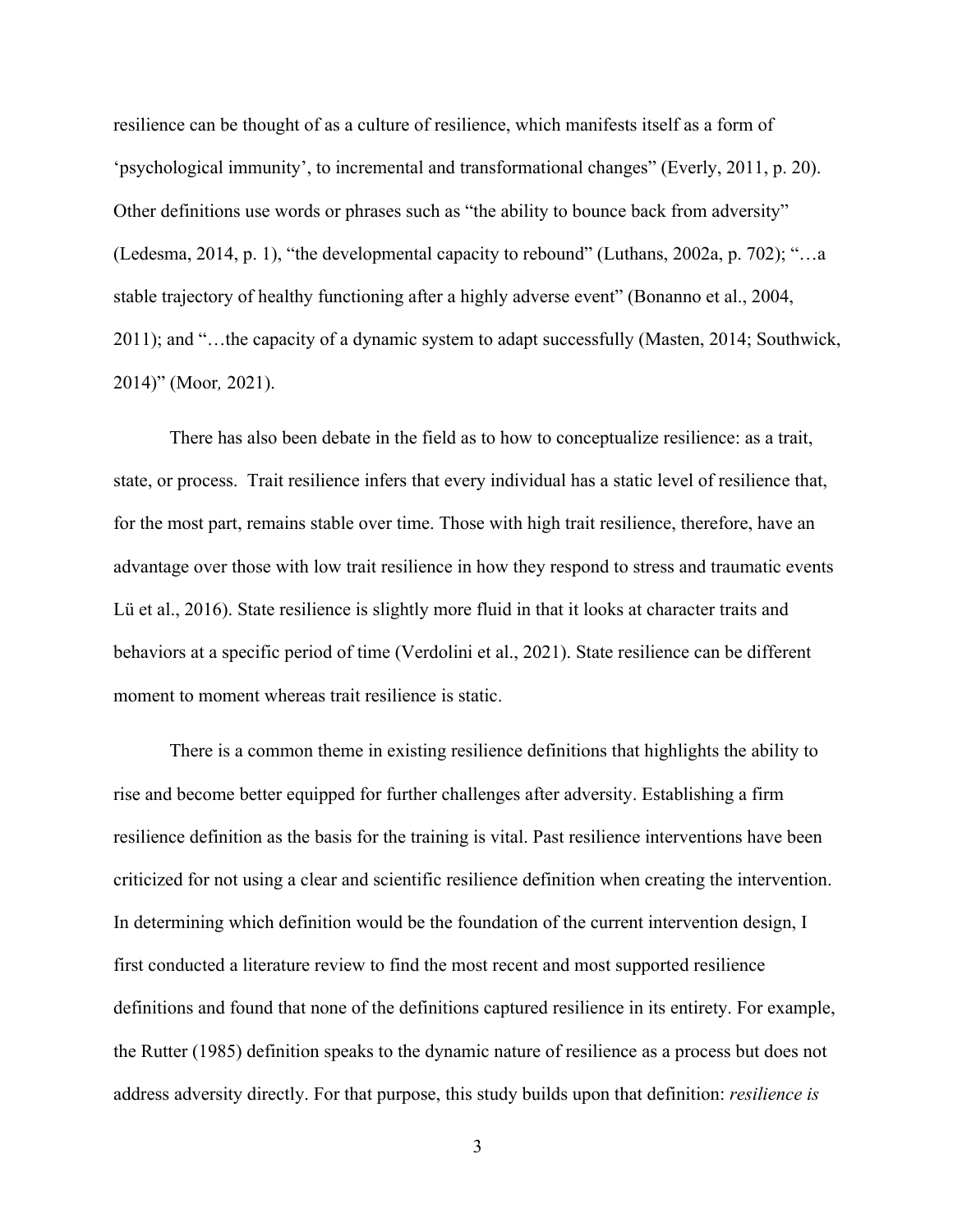*the process of positively adapting and evolving during and after experiencing adversity thereby becoming less vulnerable to future adversity*.

#### **C. What Constitutes Resilience Training?**

A criticism of past resilience building interventions is that they are too closely related to stress-management or well-being programs. However, "while traditional stress management and therapy approaches generally target problems once they have arisen, resilience-building approaches train individuals to anticipate stress and prepare in advance to minimize its impact by weathering the storm" (Chitra & Karunanidhi, 2018). So resilience training needs to be futurefocused, with an emphasis on preparing people for coming adversity.

Researchers have also concluded that current resilience programs have been neglectful in their research design methodology (IJntema et al., 2019). For example, many training programs are labeled "resilience" programs without even providing a clear definition of resilience or without measuring resilience levels before or after the program to evaluate training effectiveness. These findings raise the following question: what constitutes a resilience program?

For the purpose of this study, we expanded upon IJntema et al.'s (2019) 12 criteria for a resilience building program. These recommendations (viewable below in Table 1) are the result of a literature review of 286 articles with the goal of helping researchers maintain consistency and quality in resilience training studies. For a full breakdown of the intervention used in this study please refer to Appendix B. Effectiveness of the training is assessed by its ability to increase individuals' resilience, empathy, psychological well-being and university satisfaction through hands-on, participant driven activities.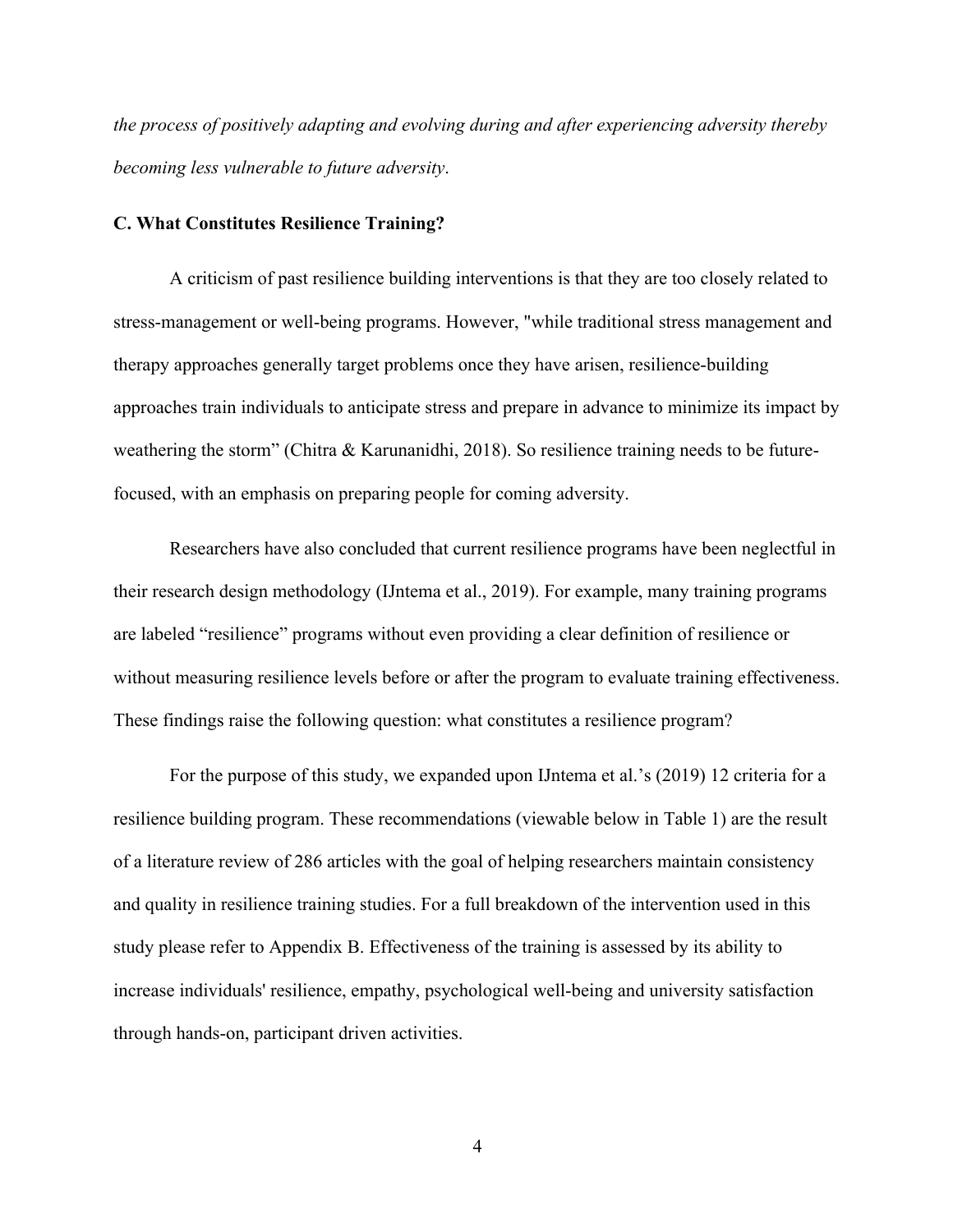In addition to meeting IJntema's 12 criteria for designing a well-designed resilience intervention, our intervention included methodology from positive psychology research and theories, specifically the PERMA model. In Martin Seligman's (2018) PERMA model he distinguishes the aspects of flourishing into five major components: Positive Emotions, Positive Relationships, Flow Experiences, Meaning, and Accomplishments. Resilience is listed as a subcomponent of flourishing (Ackerman, 2021, par. 4). As referenced above, resilience is the process of bouncing back from adversity stronger than before. This means that resilience encourages one to rise above a baseline level of well-being in order to flourish. Aspects of the PERMA model are highlighted in this intervention as we tackle mindset, strengths, reframing and goal setting.

### **Hypothesis Development**

Resilience should never be treated as a static concept but as a dynamic process that unfolds over time (IJntema et al., 2019). In previous studies, interventions typically focused on the psychosocial factors believed to help development. For instance, self-efficacy, optimism, social resources, and cognitive appraisal/coping with limited effects. Previous studies lacked textile component empowering participants with concrete tools to use in future adverse situations. Prior resilience interventions were more lecture-based and less participant driven. Researchers illustrate that in order for "individuals to demonstrate competence in the face of potentially stressful environments, they must possess the belief that they are capable of doing so" (e.g., Rutter, 1987). By making others aware of their strengths and their potential triggers to adverse relations it is possible to train them to have increased resilience. The current study builds upon previous resilience trainings adding in an element of positive psychology to encourage participants' flourishing. The breakdown of the intervention consists of four key elements: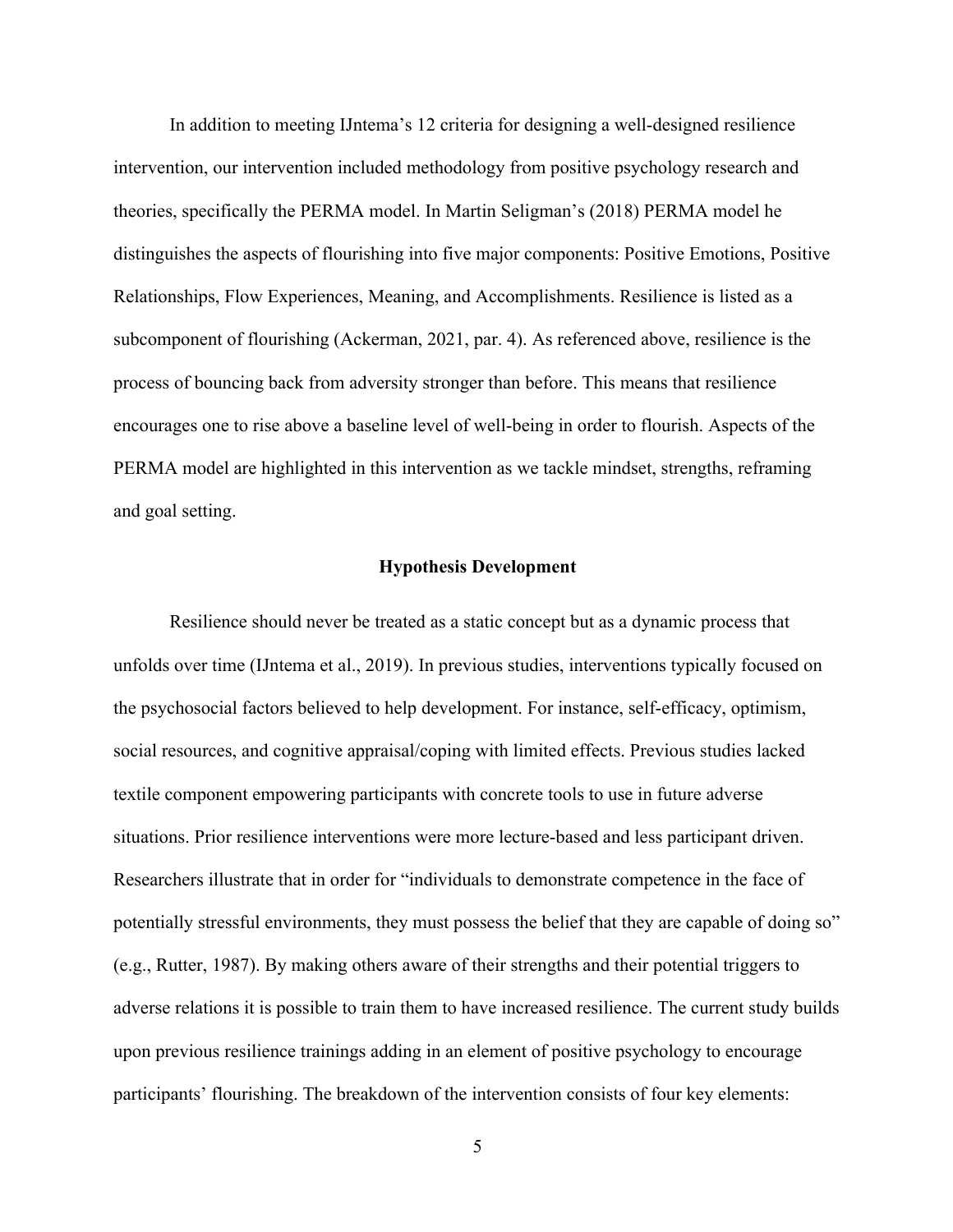mindset, individual strengths, reframing/reclaiming and goal setting. It is expected that these elements will help individuals build resilience because flourishing interventions help participants to have lower helplessness, more meaning in life and overall increased resilience (Ackerman, 2021). Further training objectives can be found in Appendix A.

*Hypothesis 1:* Participation in the "Building Resilience" training program will increase individuals' psychological resilience after the training.

Recent emphasis on building resilience in the workplace has been partially influenced by "renewed interest in promoting positive psychological functioning (Seligman & Csikszentmihalyi, 2000) and well-being (Diener, Suh, Lucas, & Smith, 1999; Ryff, 1995), as opposed to simply treating problems (Keyes, 2007)" (Vanhove et al., 2015, p. 2). The WHO recently defined psychological wellbeing as a state where the individual realizes their abilities to cope with stress, work, and contribute to their community (WHO, 2001, par. 2). This casual connection between well-being and resilience theorizes that they would have a linear relationship. If proven true, this relationship could be extremely beneficial for employers. According to a study conducted by Gallop, "\$322 billion of turnover and lost productivity cost globally [in the past year was] due to employee burnout" concluding that "when organizations intentionally address both wellbeing and engagement, the effects are additive and mutually beneficial for employees and business outcomes alike" (Gallup, 2021). Resilience is the process of learning to positively adapt, to become stronger. It can be theorized that increasing awareness of one's strengths would cause an increase in well-being. Appreciating one's own strengths can increase pathways to personal goals and problem-solving options in times of adversity (Ackerman, 2021).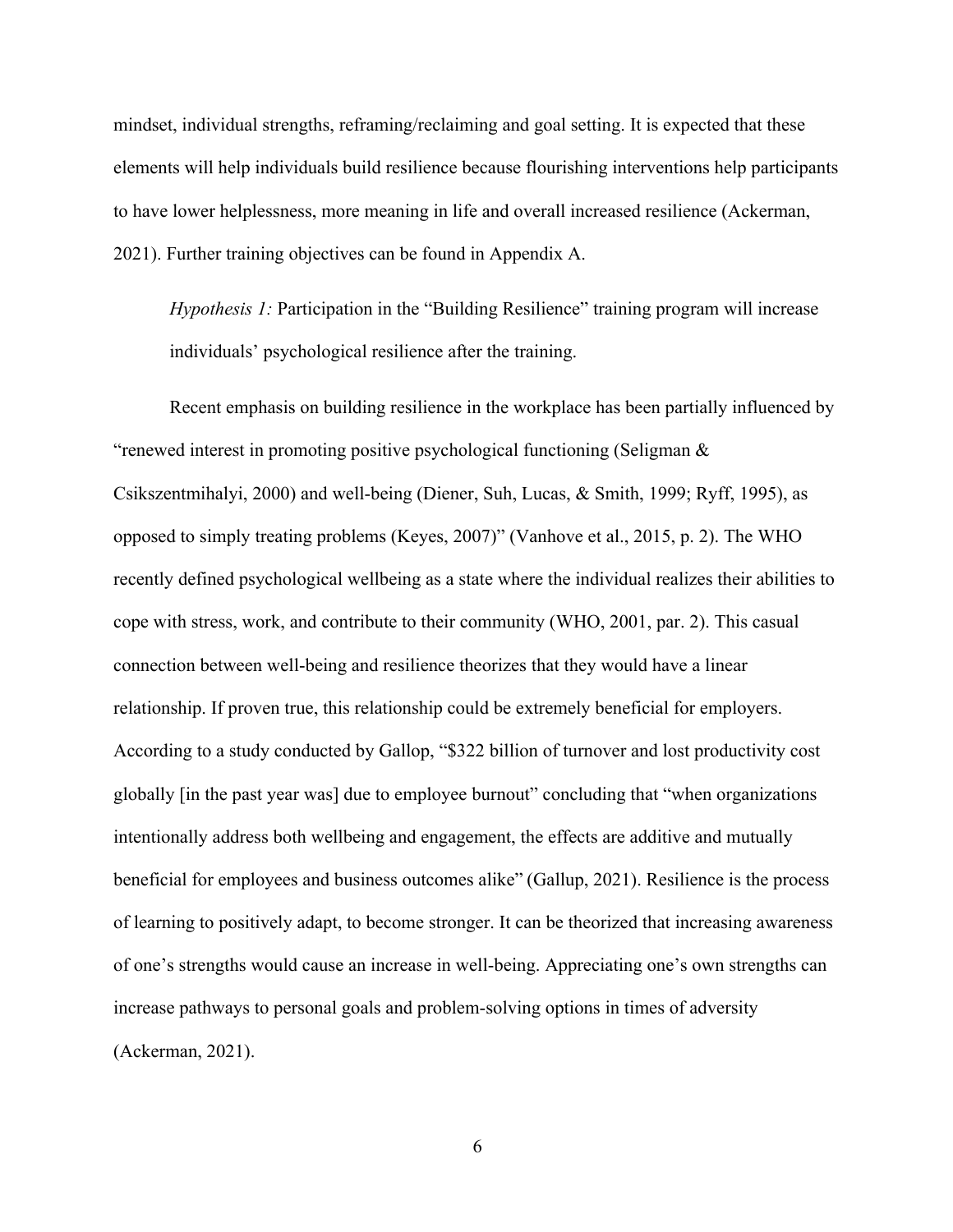*Hypothesis 2:* Participation in the "Building Resilience" training program will increase individuals' overall wellbeing after the training.

Social worker Brene Brown (2006) conducted a study interviewing 215 individuals on shame experiences. The study found that when a shame experience had an empathetic response, the individual experienced an increase in their sense of connection and power (Shame Resilience Theory; Brown, 2006). As referenced in the study, "Wiseman (1996) identifies four defining attributes of empathy: (a) to be able to see the world as others see it; (b) to be nonjudgmental; (c) to understand another person's feelings; and (d) to communicate your understanding of that person's feelings" (Brown, 2006, p. 3). Resilience building naturally lends itself to increased empathy due to the nature of sharing hardship experiences and forming community. Throughout the intervention participants are exposed to various stories of hardship and triumph. It is theorized that simple exposure to these conditions would cause and increase in empathy towards others. Resilience trainings demand a level of vulnerability that strengthens relationship building and the ability to see the world through another's perspective.

*Hypothesis 3:* Participation in the "Building Resilience" training program will increase individuals' empathy after the training.

Knowledge and skill acquisition is a primary objective of most training programs. Engaging in practice, study and experience of a certain concept or skill results in semi-permanent changes in cognition and behavior (Salas et al., 2012). This training seeks to empower participants to walk away with concrete steps in how to increase resilience and tap into their strengths in a time of struggle. Therefore, I expect that those who participate in the resilience training will acquire knowledge of the material presented in the course.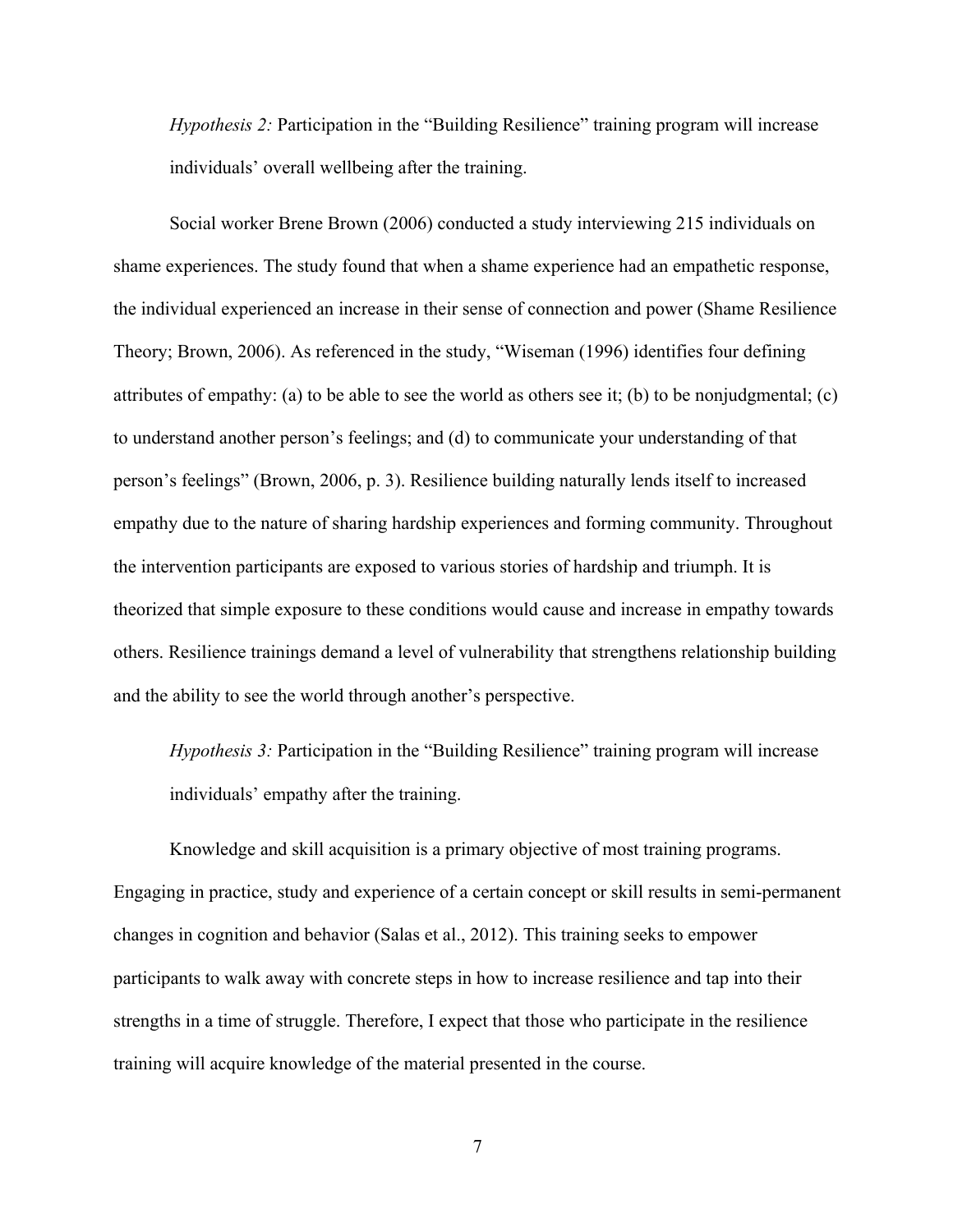*Hypothesis 4:* Participation in the "Building Resilience" training program will increase individuals' general knowledge of psychological resilience after the training.

Employees who have professional development opportunities in the workplace show increased engagement and satisfaction levels. Higher engagement and satisfaction has been linked to increased productivity and efficiency and less employee turnover (Gallop, 2021). Offering training opportunities can be a way to increase employee engagement and learning in the workplace (Salas et al., 2012). Resilience in particular, teaches transferable skills on how to adapt to adverse situations further aiding employee well-being efforts (Ackerman, 2021). In addition, training is seen as an investment from leadership into their own people. Relationship building can increase overall well-being and satisfaction with the environment by developing individuals' knowledge, skills and self-efficacy (Truitt, 2011). This transfers into a university setting as well. Skills obtained during this intervention will enable students to have increased satisfaction with their university in the same way employees would have increased satisfaction with their company. These skills include strength development, goal setting and utilizing a positive mindset.

*Hypothesis 5:* Participation in the "Building Resilience" training program will increase university satisfaction after the training.

### **Method**

### **A. Participants**

Participants were recruited through the University at Albany research pool system from primarily Introduction to Psychology and Experimental Psychology courses. There was a total of 232 participants who completed at least the first survey - 93 participated virtually and 139 inperson. This overall sample was 74% female, 26% male, 0.5% non-binary or other, 42% White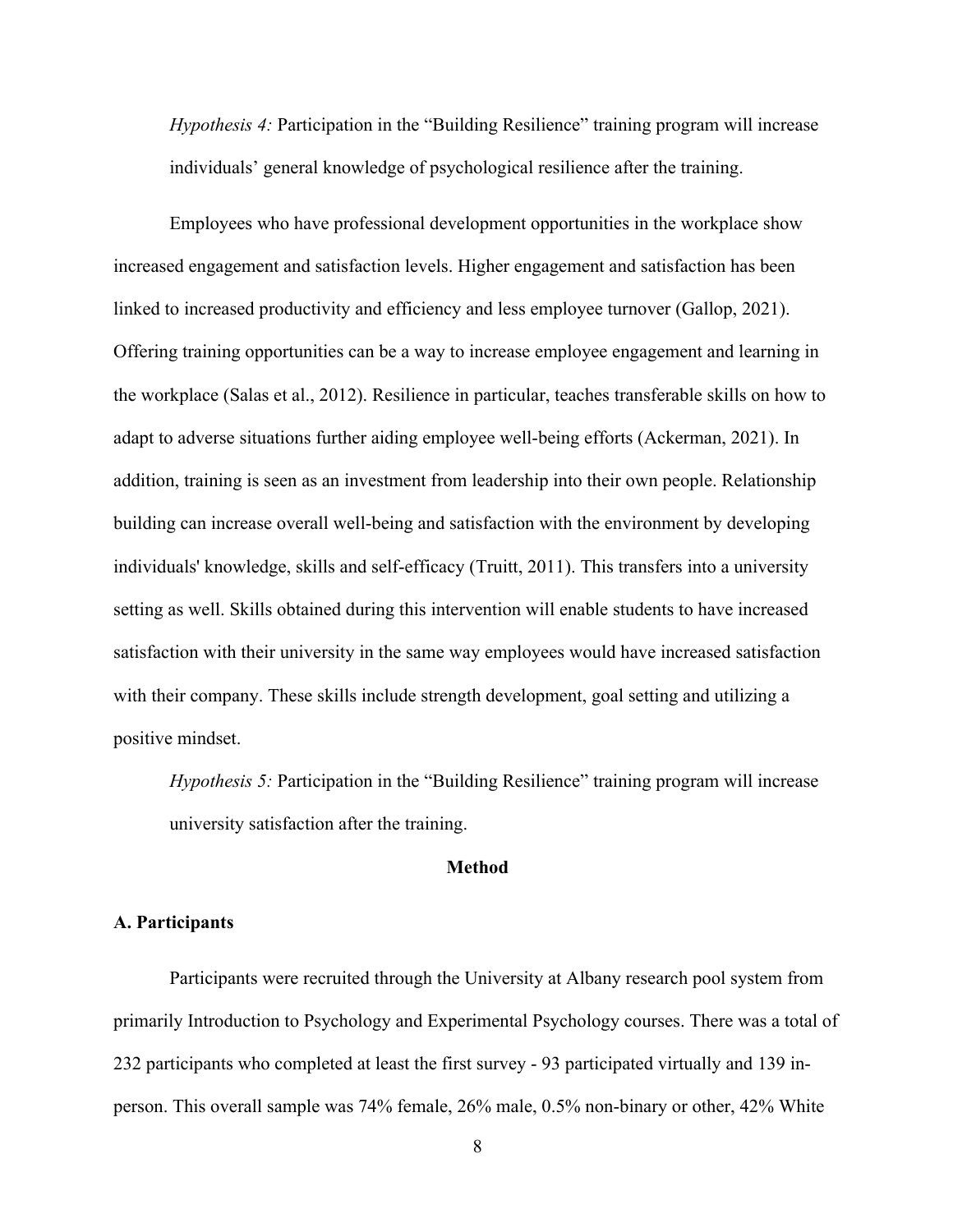or European-American, 27% Black, African, or African-American, 12% Arab or Arab-American (Middle Eastern). The sample was 28% Freshman, 29% Sophomore, 29.8% Junior, and 13.2% Senior. There were high attrition rates for the sample across the three time points, with only 88 (37.93%) returning for Time 2 and 36 (15.51%) returning for Time 3.

#### **B. Materials and Procedures**

Participants were randomly assigned into either a control or experimental group. The experimental group received the first survey, attended the training intervention, received survey 2 during the training and then survey 3 one month after completing the training. The control group received survey 1, then survey 2, then completed the training and received survey 3 1 month after completing the training. They then completed a brief pre-training survey measuring resilience, well-being, empathy, and university satisfaction. The experimental group then participated in a 2-2 ½ hour training led by the researcher. Throughout the training participants were asked to engage in personal reflection, group work, and online activities. They were reminded of the option to leave the training at any time if they were uncomfortable. One day after the training was completed, trainees received an email with a post-training survey measuring levels of resilience, well-being, empathy, university satisfaction and general knowledge of resilience.

### **C. Measures**

**Resilience.** Resilience was measured with the 10-item Conor-Davidson Resilience Scale (Conor-Davidson, 2021) that asked people to self-report agreements on questions designed to assess resilience. A sample item includes: "I am able to adapt when changes occur". Responses were scored in Likert format (0 = *not at all true*, 4 = *true nearly all the time*) and averaged to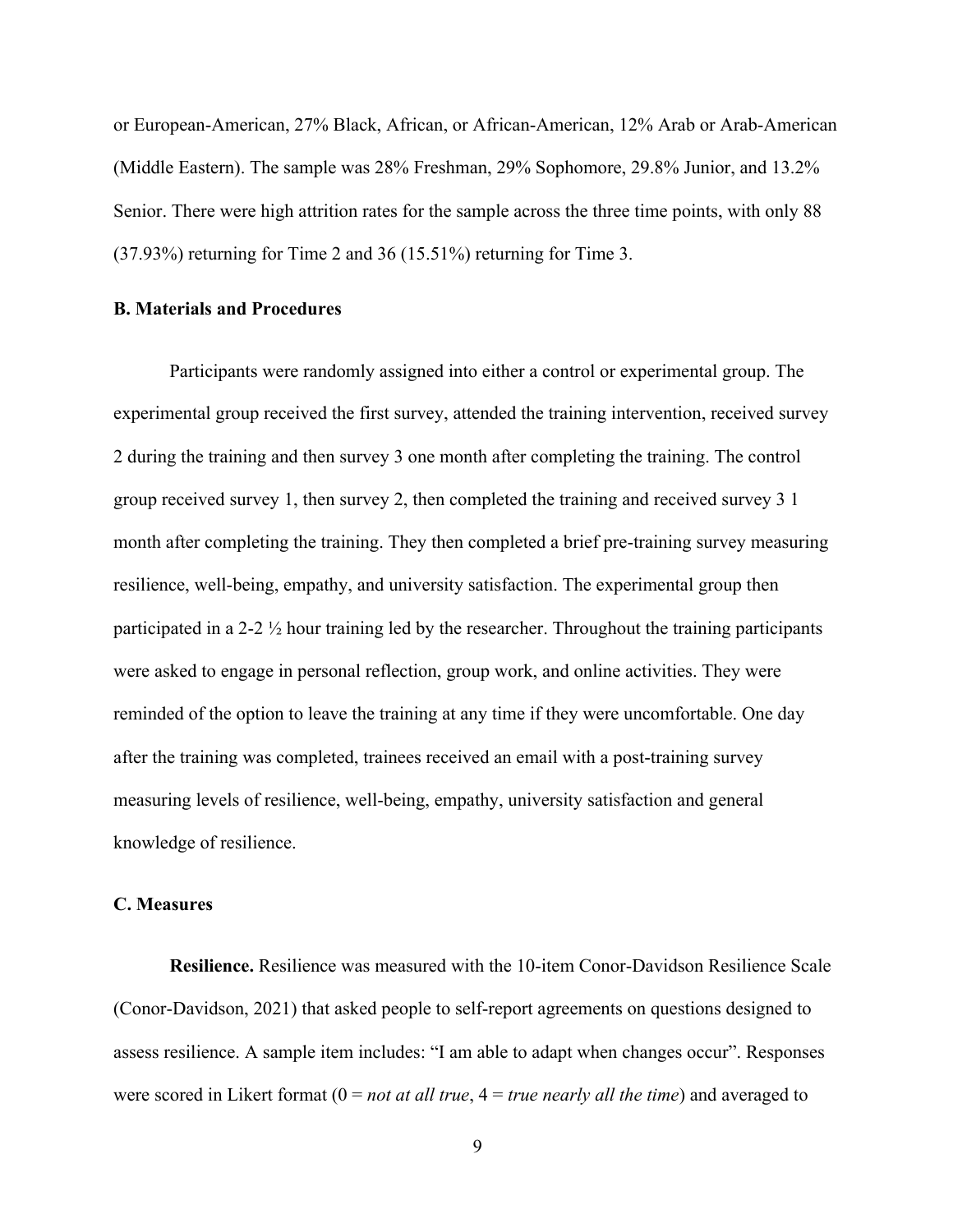form one overall score. Scores on this assessment indicated adequately high levels of internal consistency reliability ( $\alpha$  = .87).

**Psychological Well-being.** Psychological well-being was measured with an 18-item scale (Ryff & Keyes, 1995) that asked people to self-report agreement on questions designed to assess subjective well-being. A sample item includes: "I like most parts of my personality". Responses were scored in Likert format (1 = *strongly disagree*, 5 = *strongly agree*) and averaged to form one overall score. Scores on this assessment indicated adequately high levels of internal consistency reliability ( $\alpha$  = .82).

**Empathy.** Empathy was measured with the 16-item Toronto Empathy Scale (Spreng et al., 2009) that asked people to self-report agreement on questions designed to assess empathy. A sample item includes: "When someone else is feeling excited, I tend to get excited too". Responses were scored in Likert format (0 = *never,* 4 = *always*) and averaged to form one overall score. Scores on this assessment indicated adequately high levels of internal consistency reliability ( $\alpha = .88$ ).

**General Knowledge Test.** General Knowledge was measured with a mix of multiple choice and short response questions designed by the Primary Investigator. A sample question includes: "What daily activity wouldn't be effective in cultivating a positive mindset?". Responses were scored for accuracy and averaged to form on overall score.

**University Satisfaction.** University Satisfaction was measured with a 5-item scale that asked people to self-report agreement on questions designed to assess university satisfaction. A sample item includes: "I feel fairly well satisfied with the University at Albany". Responses were scored in Likert format (*strongly disagree* to *strongly agree*) and averaged to form one overall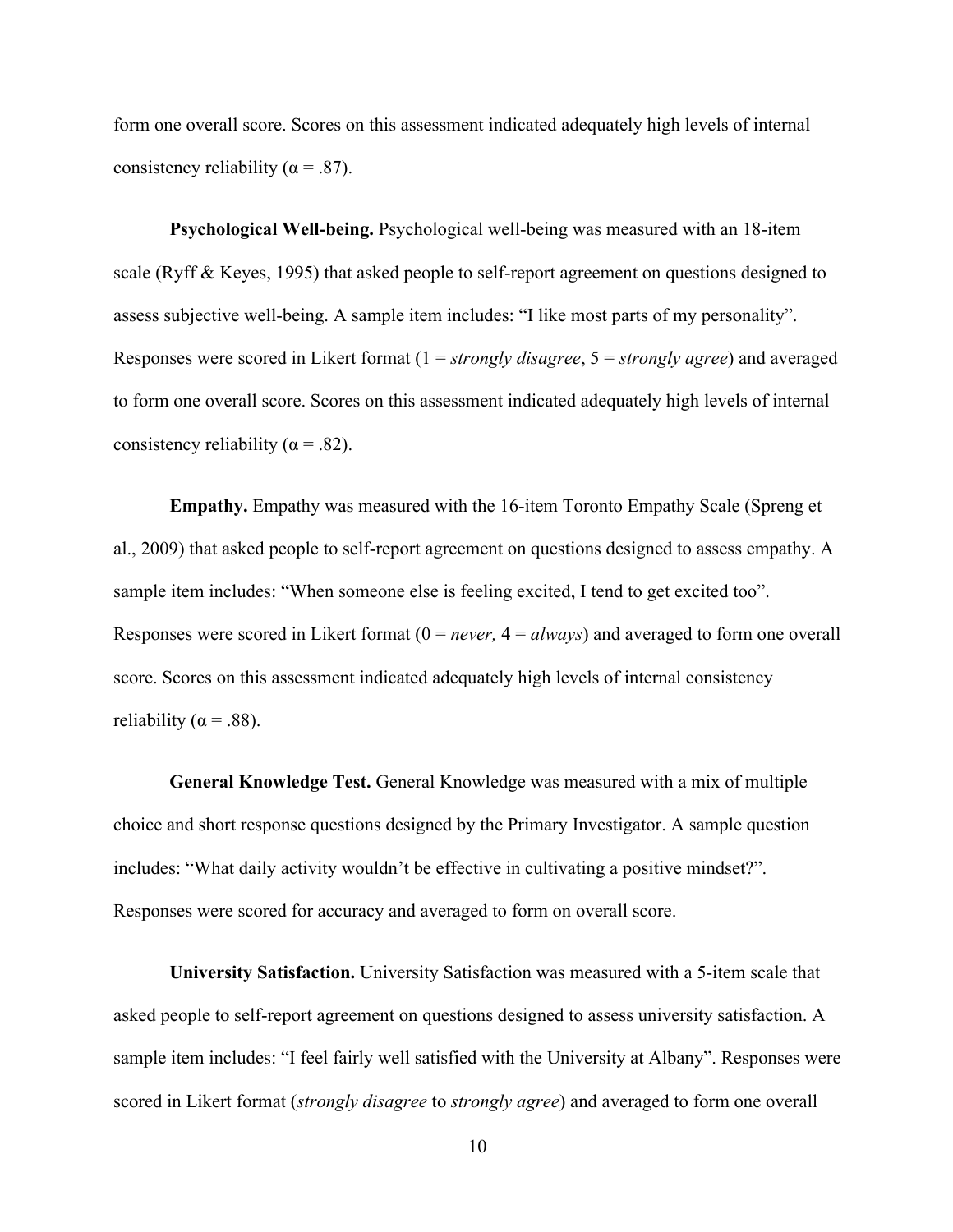score. Scores on this assessment indicated adequately high levels of internal consistency reliability ( $\alpha$  = .74).

#### **Results**

Table 2 presents descriptive statistics and intercorrelations of all study variables. As is evidenced in the correlations, there were strong, positive, and statistically significant correlations between resilience and university satisfaction, empathy, and psychological well-being suggesting that resilience is associated with these other constructs. All hypothesis tests were evaluated with a mixed ANOVA testing for changes in the outcome variables (e.g., resilience, well-being, empathy) over time from pre-training to post-training (three time points) between the two conditions (experimental and control group). I present these results below, separated by outcome variable, and also display them in Figures 1-5.

### **A. Resilience**

To test if the "Building Resilience" Training affected resilience levels (Hypothesis 1), I conducted a mixed ANOVA evaluating changes in resilience over time (three time points withinperson) and between conditions (experimental vs. control) for the sample who completed all three time points  $(N = 17)$ . Results showed a non-significant change over the three time points,  $F(2, 30) = 0.89$ ,  $p = .420$ ,  $\eta^2 = .06$ . There was no significant difference between conditions (control vs. experimental),  $F(1, 15) = 0.26$ ,  $p = .617$ ,  $\eta^2 = .02$ . There was no significant interaction of time and condition,  $F(2, 30) = 1.15$ ,  $p = .331$ ,  $\eta^2 = .07$ . Due to the difficulty retaining participants across all three time points, I also conducted analyses for the sample who completed at least two time points to increase statistical power  $(N = 38)$ . Mixed ANOVA results again showed no significant change in resilience over time  $F(1, 36) = 0.12$ ,  $p = .740$ ,  $\eta^2 = .00$ .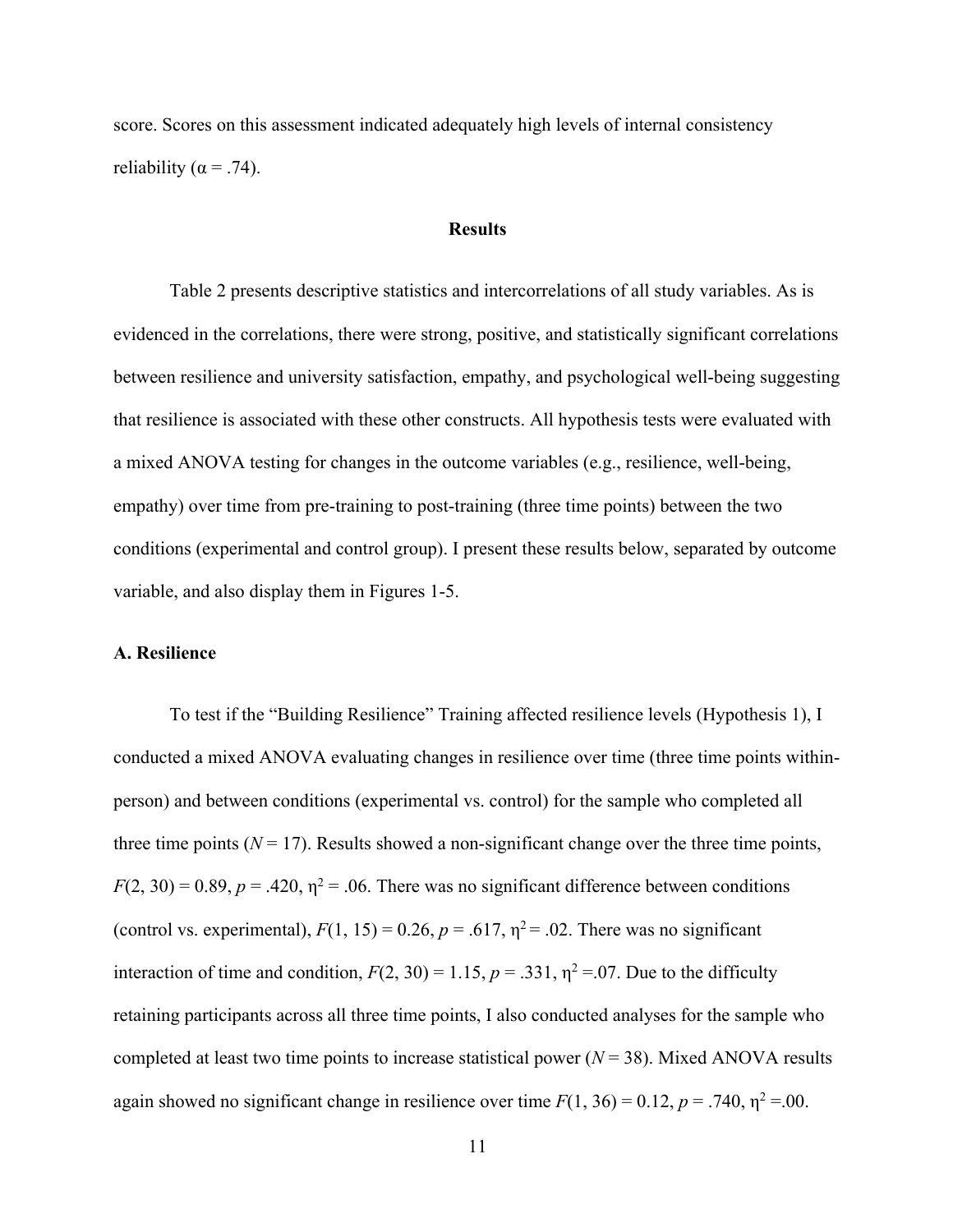There was also no significant difference between conditions,  $F(1, 36) = 0.12$ ,  $p = .735$ ,  $\eta^2 = .00$ . In addition, results indicated no significant interaction of time and condition,  $F(1, 36) = 2.66$ ,  $p =$  $.112, \eta^2 = .07.$ 

Thus, the results failed to provide sufficient evidence to support Hypothesis 1 that participation in the "Building Resilience" training program would increase resilience. There was no significant interaction demonstrating that changes in the variable over time did not depend on condition. The relatively flat slope of resilience levels over time is displayed in Figure 1.

### **B. Psychological Well-being**

To test if the "Building Resilience" Training affected psychological well-being levels we conducted a similar mixed ANOVA evaluating changes in psychological well-being over time and between conditions for the sample who completed all three time points  $(N = 16)$ . Results showed no significant change over the three time points,  $F(2, 28) = 2.58$ ,  $p = .094$ ,  $\eta^2 = .16$ , but a significant overall difference between conditions,  $F(1, 14) = 5.02$ ,  $p = .042$ ,  $\eta^2 = .26$ , with the control group reporting higher psychological well-being than the experimental group (see Figure 2). However, results indicated no significant interaction of time and condition, *F*(1, 14) = 3.79, *p* =.070,  $\eta^2$  = .21, suggesting that the difference between conditions was not the result of the intervention presented between T1 and T2.

Running the Mixed ANOVA with the larger sample who completed at least two time points ( $N = 37$ ) showed no significant change in psychological well-being over time  $F(1, 35) =$ 0.33,  $p = .570$ ,  $\eta^2 = .01$ , no significant difference between conditions,  $F(1, 35) = 0.05$ ,  $p = .828$ ,  $\eta^2$  < 1 and no interaction of time and condition,  $F(1, 35) = 0.43$ ,  $p = .515$ ,  $\eta^2 = .01$ .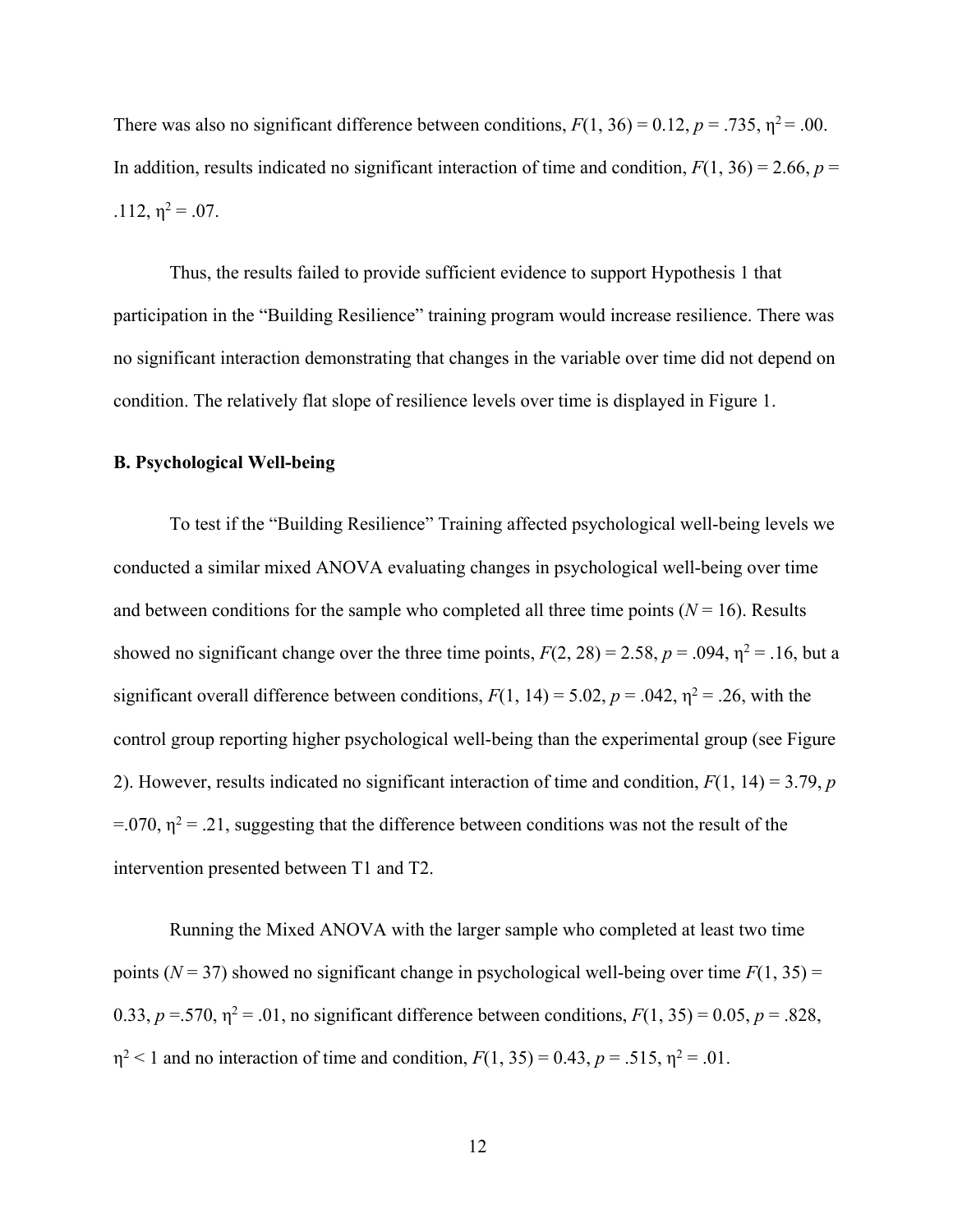The results failed to provide sufficient evidence to support Hypothesis 2 that resilience training program would increase psychological well-being. There was no significant interaction demonstrating that changes in the variable over time did not depend on condition. Figure 2 displays only a slight increase in psychological well-being over time, with close and similar trends for the two conditions.

### **C. Empathy**

To test if the "Building Resilience" Training affected empathy levels we conducted a mixed ANOVA evaluating changes in empathy over time (three time points within-person) and between conditions (experimental vs. control) for the sample who completed all three time points  $(N = 17)$ . Results showed a significant change over the three time points,  $F(2, 30) = 5.33$ ,  $p =$ .010,  $\eta^2$  = .26, with empathy unexpectedly decreasing from Time 1 to Time 3 (see Figure 3). There was no significant difference between conditions (control vs. experimental),  $F(1, 15)$  = 0.83,  $p = 0.377$ ,  $\eta^2 = 0.05$ . However, results indicated no significant interaction of time and condition,  $F(2, 30) = 2.08$ ,  $p = .124$ ,  $\eta^2 = .12$ .

Due to the difficulty retaining participants across all three time points, I also conducted analyses for the sample who completed at least two time points  $(N = 38)$ . Mixed ANOVA results showed a significant change in empathy over time  $F(1, 36) = 5.89$ ,  $p = .020$ ,  $\eta^2 = .12$ , with empathy decreasing from Time 1 to Time 2 (see Figure 3). There was no significant difference between conditions,  $F(1, 36) = 1$ ,  $p = .980$ ,  $\eta^2 = 1$ . In addition, results indicated no significant interaction of time and condition,  $F(1, 36) = 0.28$ ,  $p = .599$ ,  $\eta^2 = .01$ .

Results failed to provide sufficient evidence to support the initial hypothesis that participation in the "Building Resilience" training program would increase empathy following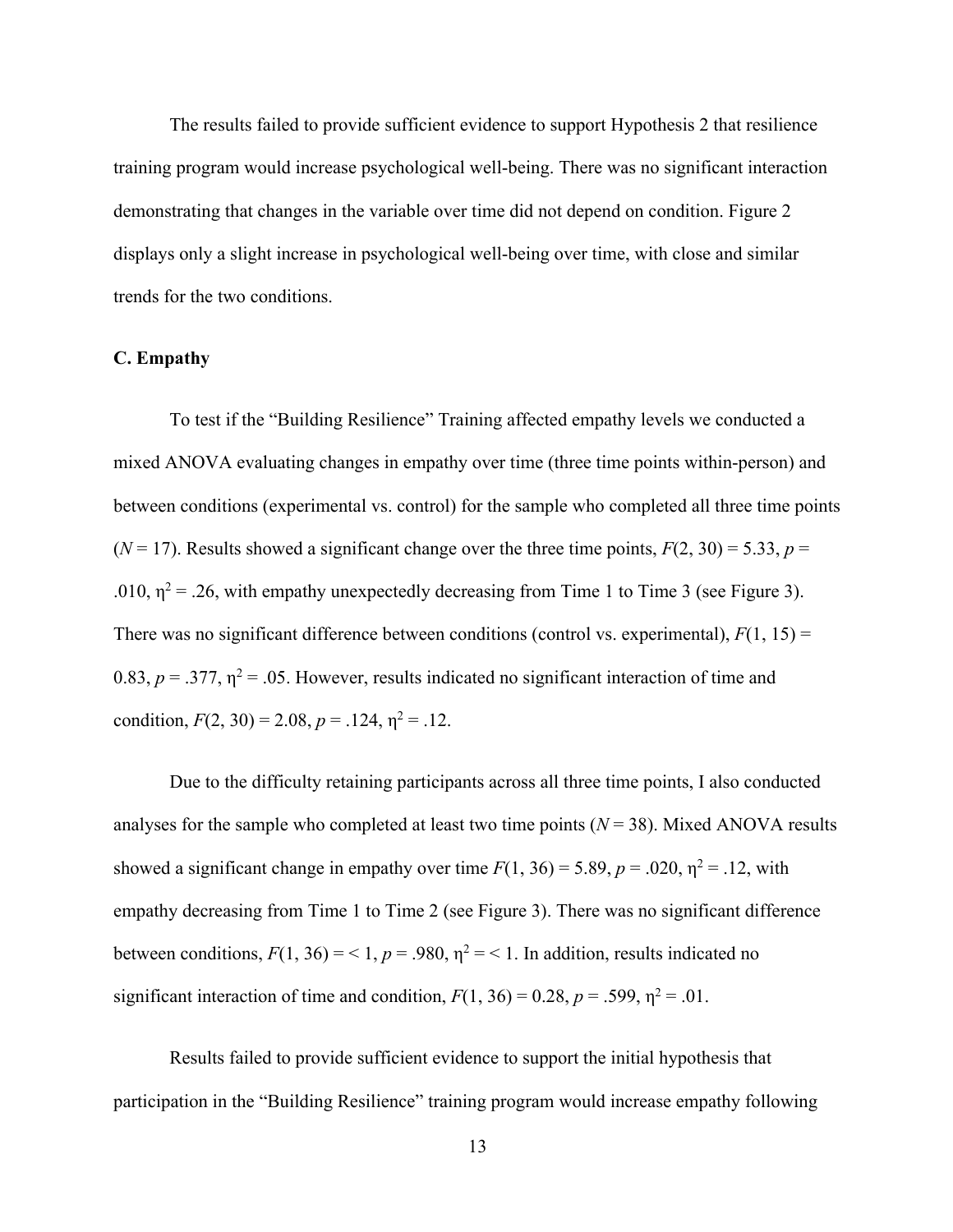the training as changes in empathy between groups were not attributed to when participants received training.

### **D. General Resilience Knowledge**

To test if the "Building Resilience" Training affected General Knowledge levels we conducted a mixed ANOVA evaluating changes in General Knowledge over time (two time points within-person) and between conditions (experimental vs. control) for the sample who completed all three time points  $(N = 11)$ . Results showed no significant change over the two time points,  $F(1, 9) = 0.95$ ,  $p = 0.353$ ,  $\eta^2 = 0.09$ . There was no significant change between conditions (control vs. experimental),  $F(1, 9) = 2.11$ ,  $p = .180$ ,  $\eta^2 = .19$  In addition, results indicated no significant interaction of time and condition,  $F(1, 9) = 0.16$   $p = .701$ ,  $\eta^2 = .02$ .

Results failed to provide sufficient evidence to reject the null hypothesis as shown in Figure 4. Therefore, participation in "Building Resilience" did not increase individuals' general knowledge of psychological resilience following the training. The knowledge exam consisted of only ten questions and the retention rate for individuals who completed the second and third survey was very low. There could have been validity issues in the designing of the knowledge test that affected the results. Retention of information is a challenge for many training programs. Greater attention to this area should be a part of the design process of future resilience trainings to ensure maximum information retention and access post-intervention.

### **E. University Satisfaction**

To test if the "Building Resilience" Training affected university satisfaction levels we conducted a mixed ANOVA evaluating changes in university satisfaction over time (three time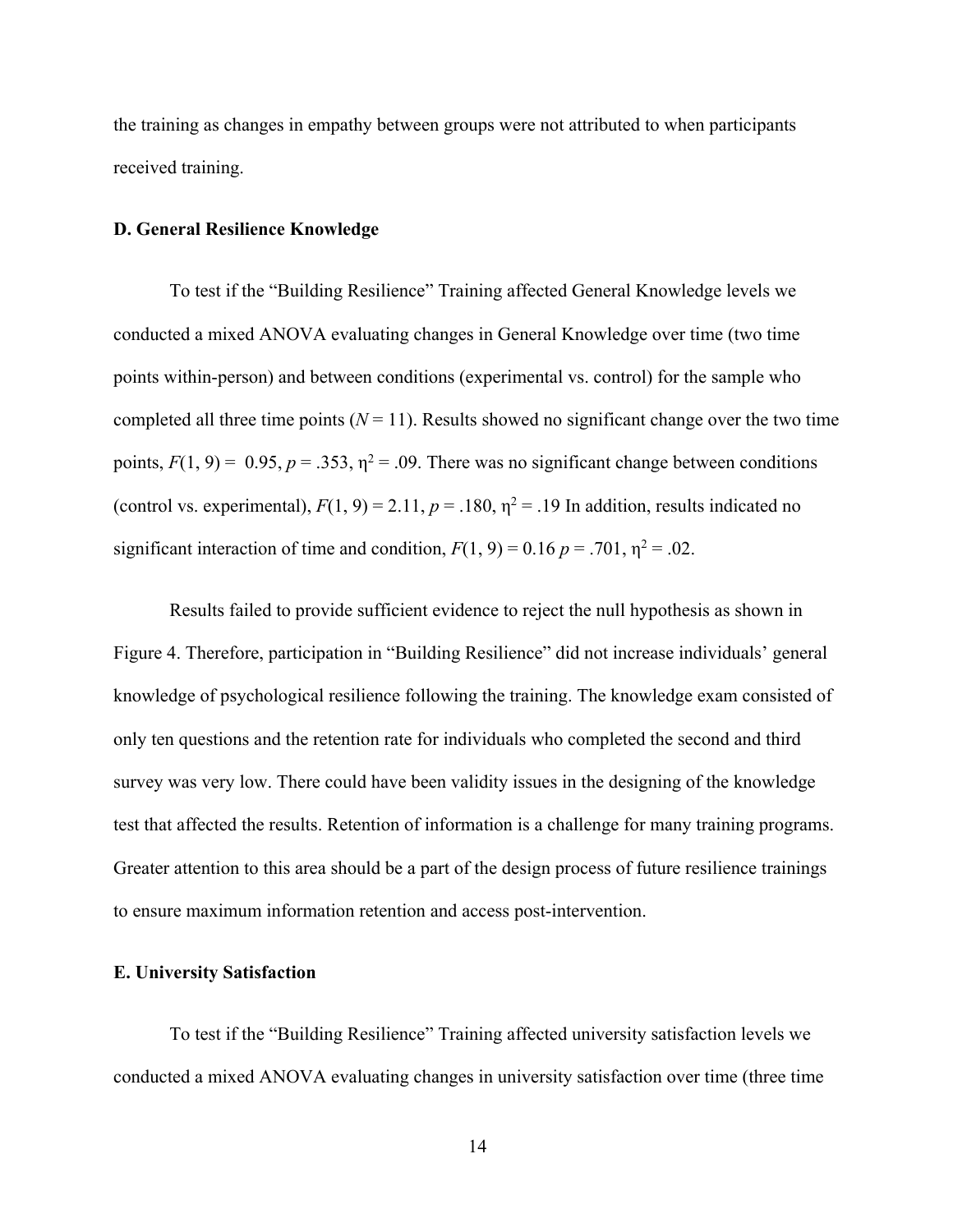points within-person) and between conditions (experimental vs. control) for the sample who completed all three time points  $(N = 17)$ . Results showed a significant decrease over the three time points,  $F(2, 44) = 9.67$ ,  $p < .001$ ,  $\eta^2 = .31$  (see Figure 5) and no significant differences between conditions,  $F(1, 22) = 0.32$ ,  $p = .580$ ,  $\eta^2 = .01$ . However, there was not a significant interaction of time and condition,  $F(2, 44) = 2.53$ ,  $p = .091$ ,  $p^2 = .103$ .

Due to the difficulty retaining participants across all three time points, I also conducted analyses for the sample who completed at least two time points  $(N = 38)$ . Mixed ANOVA results showed a significant change in university satisfaction over time  $F(1, 43) = 21.66$ ,  $p < .001$ ,  $p^2 =$ .34, with satisfaction decreasing from Time 1 to Time 2 (see Figure 5). There was no significant difference between conditions,  $F(1, 43) = 0.23$ ,  $p = .636$ ,  $\eta^2 = .01$ . Yet, results indicated no significant interaction of time and condition,  $F(1, 43) = 0.52$ ,  $p = .474$ ,  $\eta^2 = .01$ .

Results failed to show sufficient evidence to support the initial hypothesis that participation in the "Building Resilience" training program increases university satisfaction following the training as shown in Figure 5. The longitudinal design of this study, although important to learning the nuances of retention effectiveness in a training, drastically impacted the statistical power of the results due to a low retention rate  $(N = 17; 79\%$  dropped out after T1). Thus, although there was a higher level of university satisfaction post-training for the experimental group compared to the control group, these changes over time did not significantly interact with condition, failing to support the idea that the training contributed to changes in satisfaction over time. Further research with a larger sample size may be able to show a more substantial effect.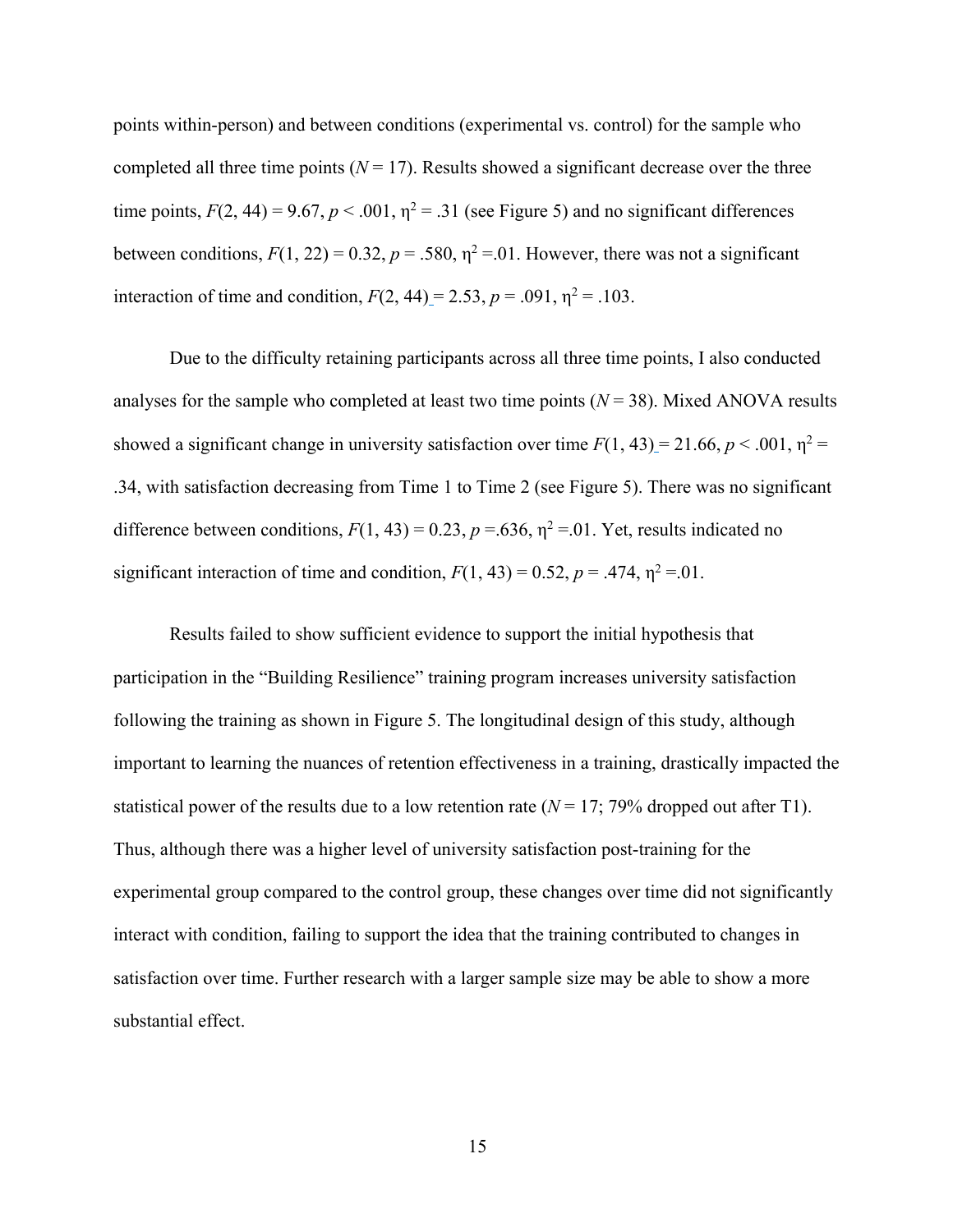### **General Discussion**

Resilience interventions have been defined as programs that seek to increase the resilience in individuals or groups by targeting factors shown to increase resilience and healthy responses to stress overall helping individuals utilize these strategies in their daily lives (IJntema et al., 2019; Meredith et al., 2011). The "Building Resilience" training program used in this study did not support the initial five hypotheses. Although there was some evidence of group differences in study variables (e.g., satisfaction, empathy) and changes in these variables over time, the lack of time by group interactions suggestions that the resilience training was not the cause for these differences. This was likely due to a lack of power to detect significant interactions—this issue is discussed further in the limitations section. One interesting finding, however, was the strong correlations between resilience, empathy, psychological well-being and university satisfaction, supporting the idea that these concepts are related, even if we were unsuccessful at directly manipulating them through training. Prior to this study little to no research had been done looking at the relationship between resilience and empathy. After completing this study, there is support for the idea that resilience and empathy are indeed correlated. Psychology and social welfare are still in the beginning stages of understanding empathy as a construct. Its benefits in a workplace or higher educational environment are still widely unknown. What has been discovered however is that the opposite of empathy is shame. Shame prevents individuals from being vulnerable and authentic which can be toxic to a workplace environment and interpersonal relationships (Vogus & Stuffcliffe, 2007). Building meaningful, positive relationships can help an individual flourish in life, and having these resources to lean on during adversity could improve someone's resilience. These findings lead to further lines of inquiry. Does someone need to be directly impacted by adversity in order to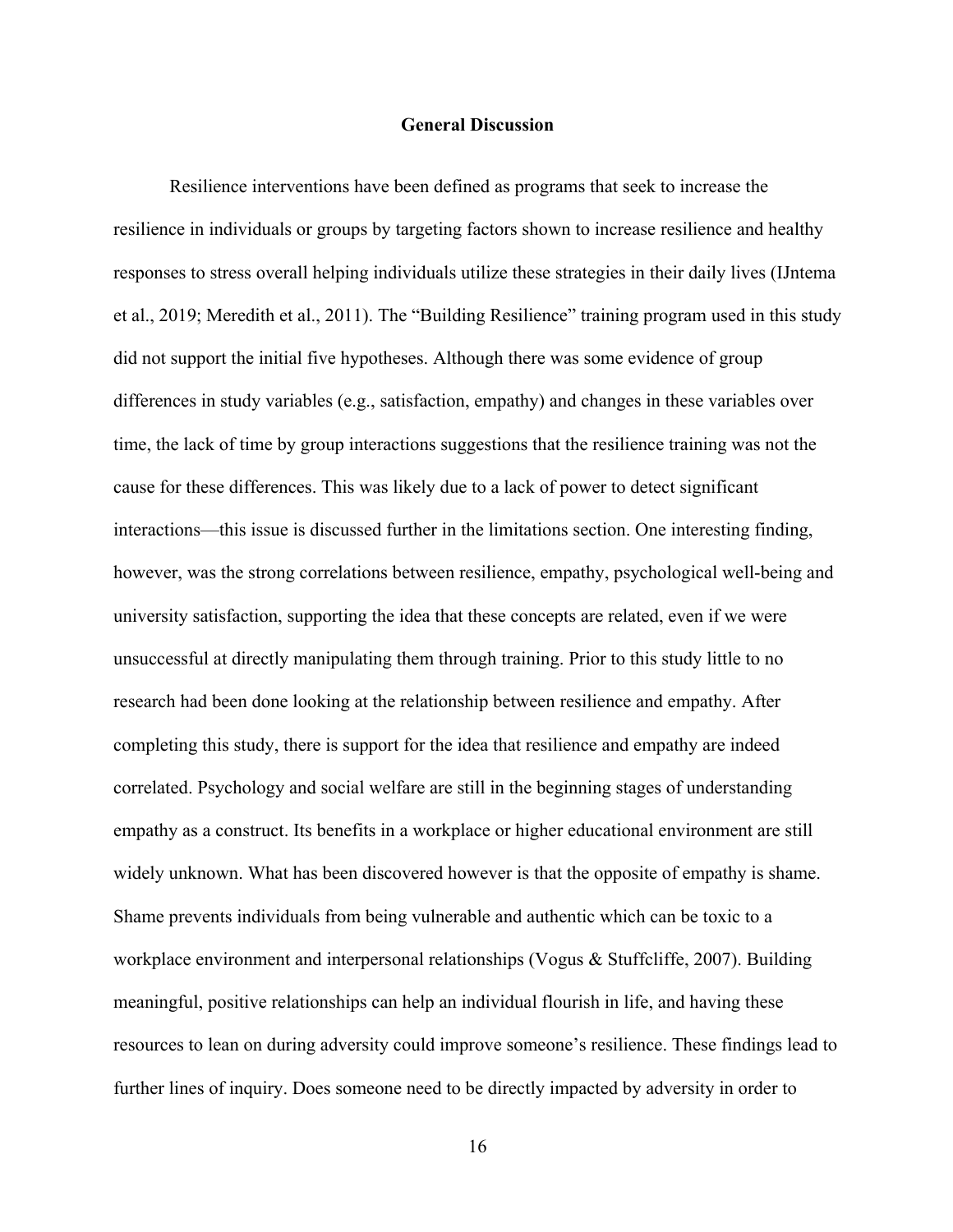increase their empathy for other's pain? If properly executed, could a resilience intervention also increase empathy? These and other future directions are addressed further below.

#### **Limitations/Future Directions**

Recruitment for participation in this study occurred through UAlbany SONA. The unpredictability of sign-ups paired with the primary demographic of WEIRD (Western, educated, industrialized, rich and democratic) participants serve as a limitation to the ecological validity of the study. Furthermore, the majority of the demographic is also first-year psychology undergraduate students. The ability to transfer findings to the workplace as opposed to a university is questionable. In the future, it would be valuable to recreate the study with adults across various industries. In addition, efforts should be taken to recruit a larger sample size for more reliable results with greater precision and power.

There is always some room for interrater variability when an intervention is conducted by various individuals. The script as seen in Appendix B was followed by each facilitator. Other similar factors that allow for variability include time of day, group dynamics and total duration of the program.

Minimal variability in findings can occur due to influences by various facilitators of the intervention, time of day it takes place, and overall duration. The particular factor that requires additional research is how much group dynamics influence effectiveness of the intervention. This study did not account for differences in extroversion and engagement levels of the group and how that affects individual retention and growth during the intervention. Further research should expand upon the relationship between social support, group dynamics, and resilience building.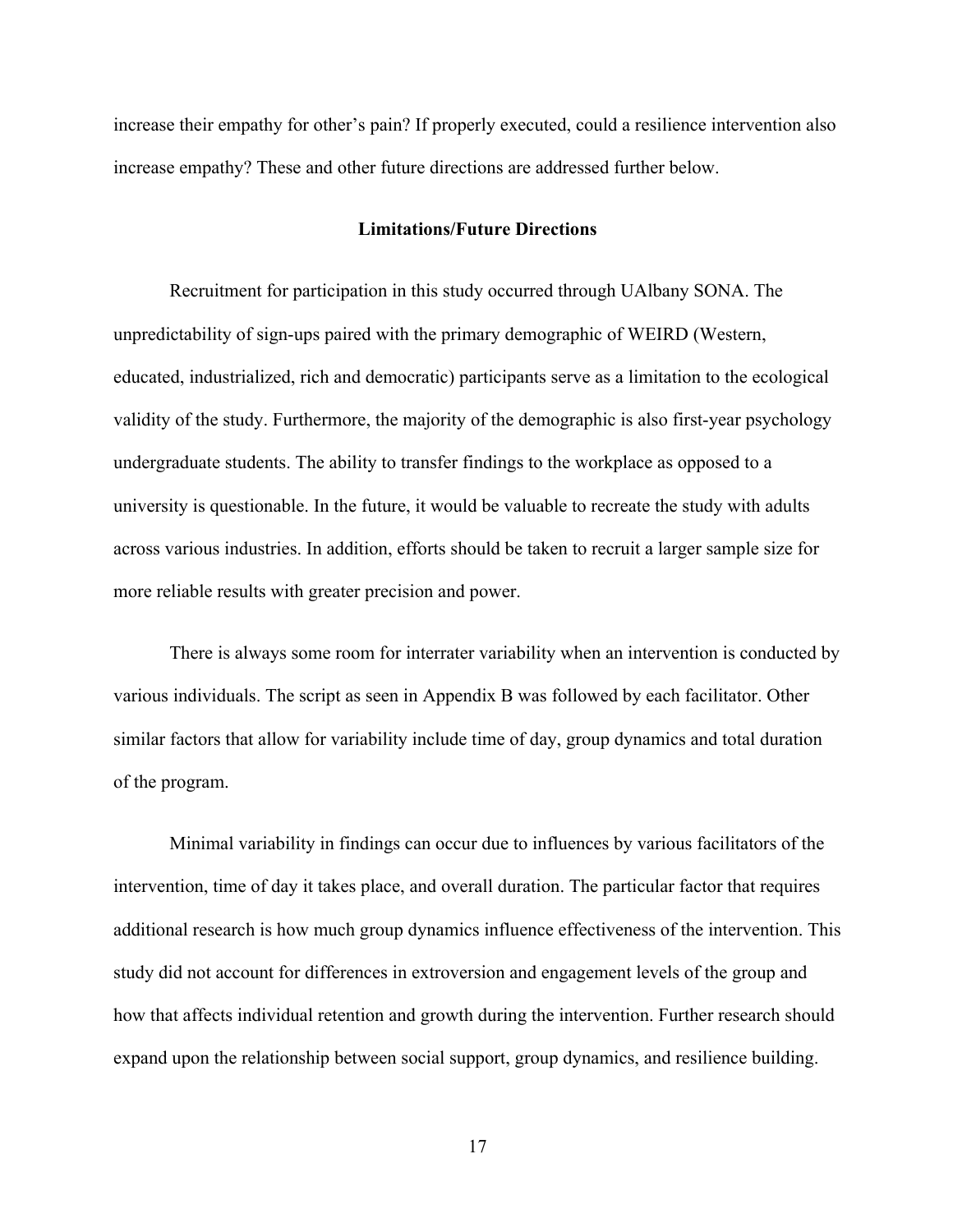In research studies it is important to only cause minimal harm to participants. This means that certain conditions cannot be replicated in a study. A primary component of resilience is adversity. Due to the potentially harsh after-effects of exposing participants to an adverse situation, it was chosen to not include that as part of the intervention. COVID-19 served as a measure of adversity however the effects of COVID-19 disproportionately affected some communities more than others and therefore could not be controlled for in the experiment. Speaking to the uniqueness of the COVID-19 pandemic it must be recognized that increases in resilience during this time period may not be attributed to the intervention but could somehow be a result of adapting to the pandemic.

Originally this intervention was designed to be used for an international business consulting firm. To that end, this training intervention was created in a hybrid virtual/in-person format to better serve its purpose. Further research could be done to see how findings translate in a completely virtual environment. Data collected from industry practice has shown "that an increasing number of organizations are implementing technology-based training in support of, or instead of, traditional forms of training" (Salas et al., 2012). Beyond the financial benefits of a virtual training program, cross-cultural communication and inclusivity amongst international business cohorts could be strengthened by utilizing virtual training programs. The term "crosscultural training" has been gaining headway in the industry referring to trainings conducted to improve effectiveness or adjustment while working in a new culture (Benefits of training). Intentionality of future recruitment efforts should include participants from a vast range of countries and cultures to evaluate effectiveness globally.

As researchers continue to learn more about how resilience is expressed and affects an adult population the foundation of interventions needs to be rooted in past resilience research.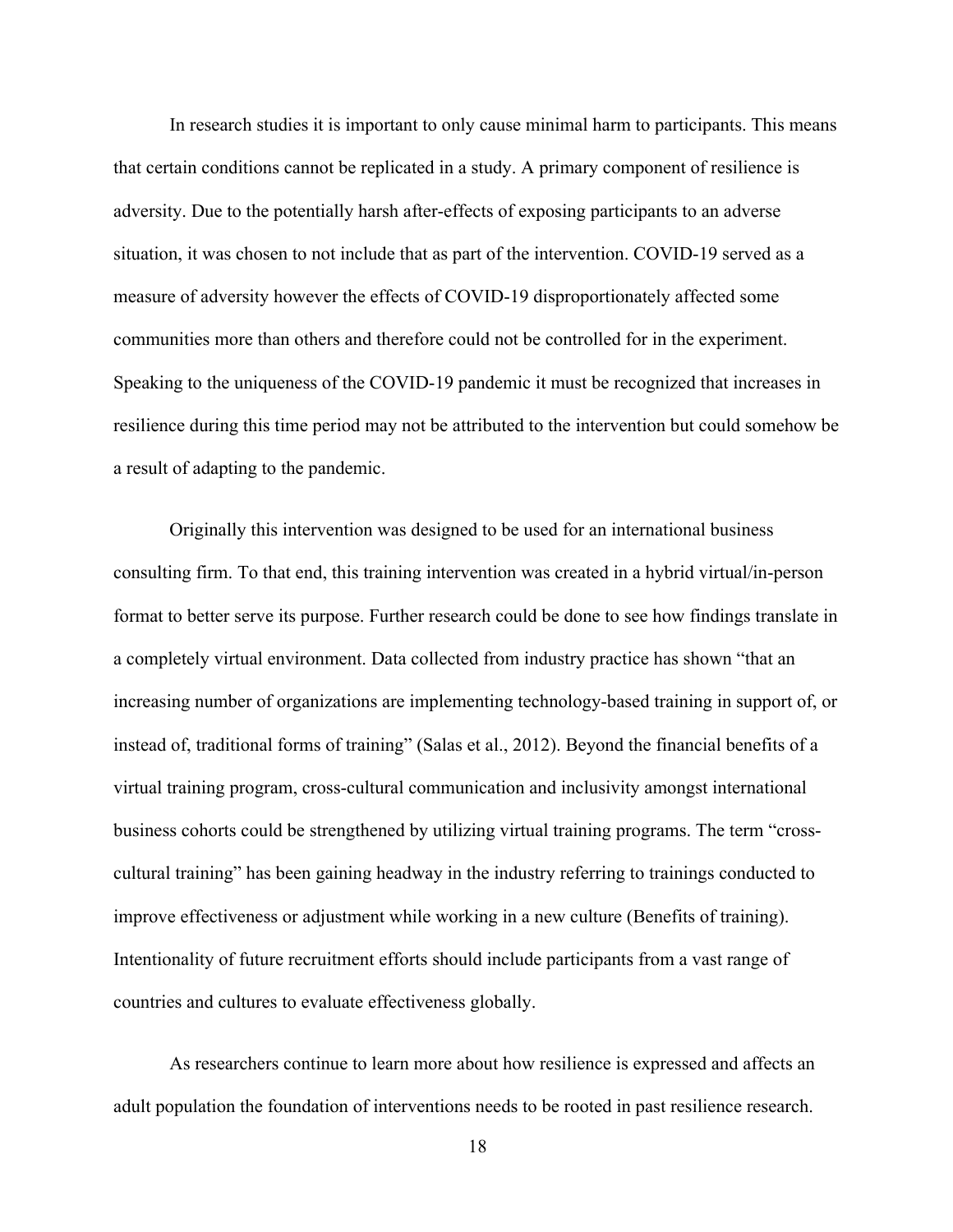Scientists need to move towards agreement on a single solitary definition of resilience upon which to build future research. Without agreement on a conceptualization, resilience research hits a wall when it comes to transferability and replication. The resilience research community currently has a multitude of conflicting findings as a result of disunity in approach, foundation, and conceptualization of resilience as a concept. Agreement on a solitary definition for which future research to be based could help lessen this divide.

This current intervention was built upon the five major pillars of the PERMA model: Positive emotions, flow experiences, positive relationships, meaning and accomplishments. Further research should be done to continue to explore the relationship between resilience and flourishing. Seligman (2002) states, "positive psychology takes you through the countryside of pleasure and gratification, up into the high country of strength and virtue, and finally to the peaks of lasting fulfillment, meaning and purpose". Resilience is rising from adversity stronger than before. Another way of framing that could be elevating from below or just at, baseline functioning to a higher level of functioning. In that form, resilience sounds awfully close to flourishing which Seligman defines as "to flourish is to find fulfillment in our lives, accomplishing meaningful and worthwhile tasks, and connecting with others at a deeper level in essence, living the "good life" (Seligman, 2011). Flourishing allows us to live a fuller life. It allows us to truly lean into who we are and step into our strengths. We are more positive, happier and more confident. The natural connection between resilience and flourishing justifies future research.

In addition, further direction could include adding a portion of continual learning to the training. In an undergraduate environment it is not feasible to conduct a multi-year longitudinal study however in a company that could be a worthwhile addition to the study. Examining how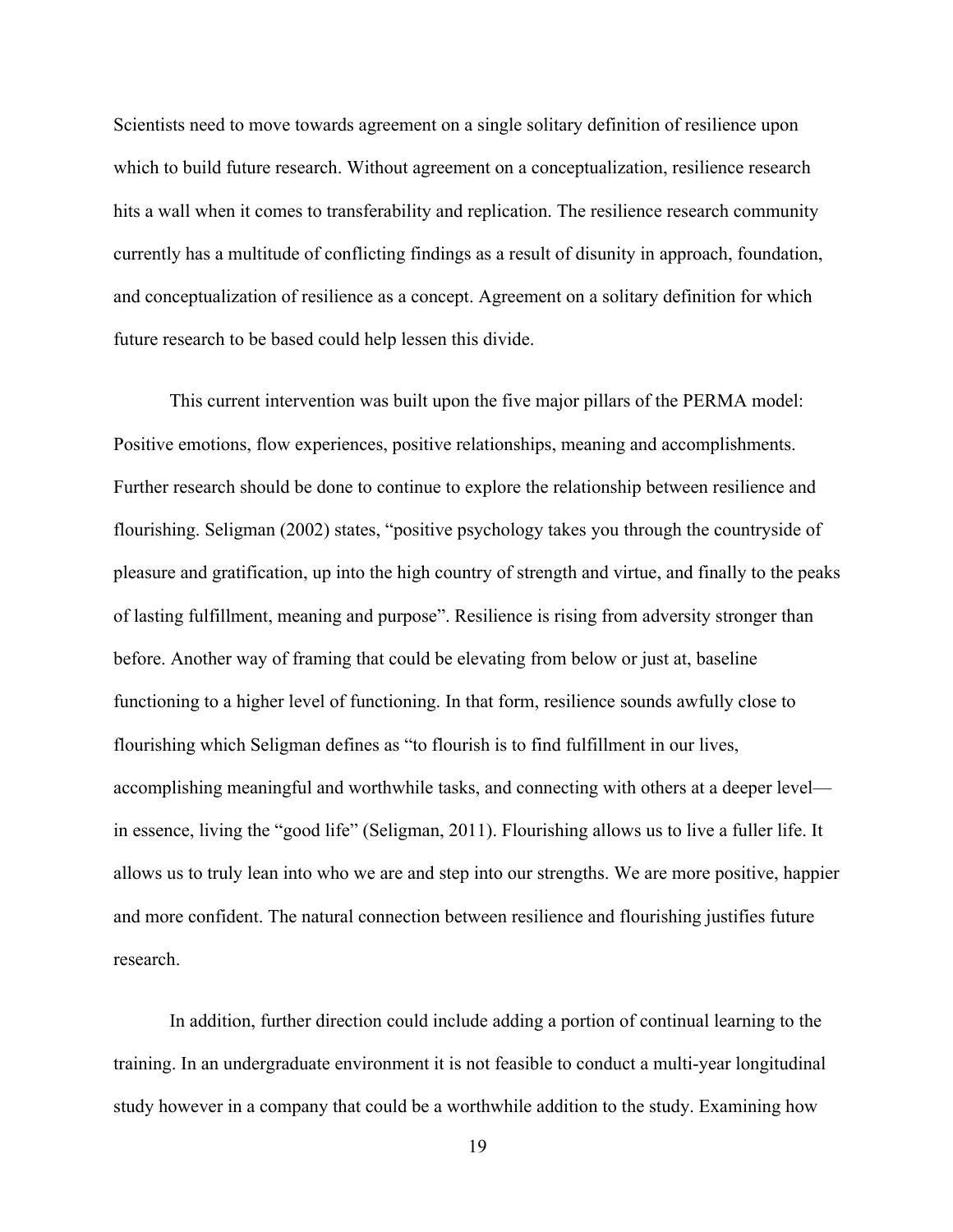continual learning over several years affects retention and overall resilience building could yield important findings for the field.

### **Conclusion**

Resilience research is necessary in order to better understand how humans cope and tackle adversity. These findings fail to support the effectiveness of the current Building Resilience intervention for improving resilience and related outcomes, likely due to a lack of statistical power. However, we also found significant associations between participants' resilience, psychological well-being, empathy, and university satisfaction, suggesting that future attempts to manipulate resilience should have beneficial consequences. Further research should explore the specific intervention components that best help participants to increase their resilience and retain that knowledge for years following the training.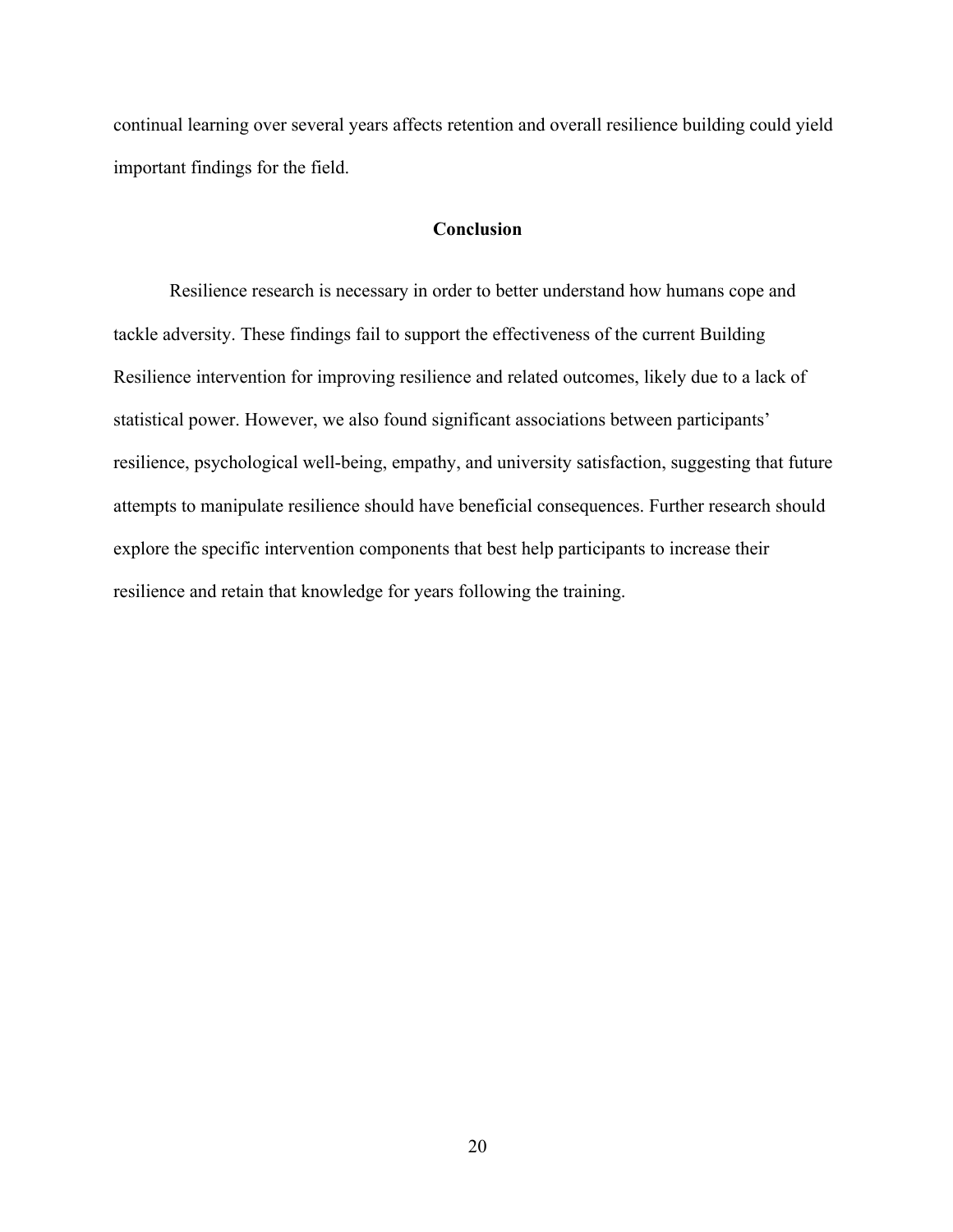#### **References**

- Ackerman, C. (2021, December 7). *Flourishing in positive psychology: Definition + 8 practical tips (PDF)*. PositivePsychology.com. Retrieved March 15, 2022, from https://positivepsychology.com/flourishing/
- Ackerman, C. (2022, May 2). *How to measure resilience with these 8 resilience scales (+PDF)*. PositivePsychology.com (2021, May 22). Retrieved October 19, 2021, from https://positivepsychology.com/3-resilience-scales/
- Brown, B. (2006). Shame resilience theory: A grounded theory study on women and shame. *Families in Society: The Journal of Contemporary Social Services*, *87*(1), 43–52. https://doi.org/10.1606/1044-3894.3483
- CD-RISC: Home. (n.d.). Retrieved October 19, 2021, from http://connordavidsonresiliencescale.com/
- Chitra, T., & Karunanidhi, S. (2018). The impact of resilience training on occupational stress, resilience, job satisfaction, and psychological well-being of female police officers. *Journal of Police and Criminal Psychology*, *36*(1), 8–23. https://doi.org/10.1007/s11896-018-9294- 9
- Cohn, M. A., Fredrickson, B. L., Brown, S. L., Mikels, J. A., & Conway, A. M. (2009). Happiness unpacked: Positive emotions increase life satisfaction by building resilience. *Emotion*, *9*(3), 361–368. https://doi.org/10.1037/a0015952
- Forbes, S., & Fikretoglu, D. (2018). Building resilience: The conceptual basis and research evidence for resilience training programs. *Review of General Psychology*, *22*(4), 452–468. https://doi.org/10.1037/gpr0000152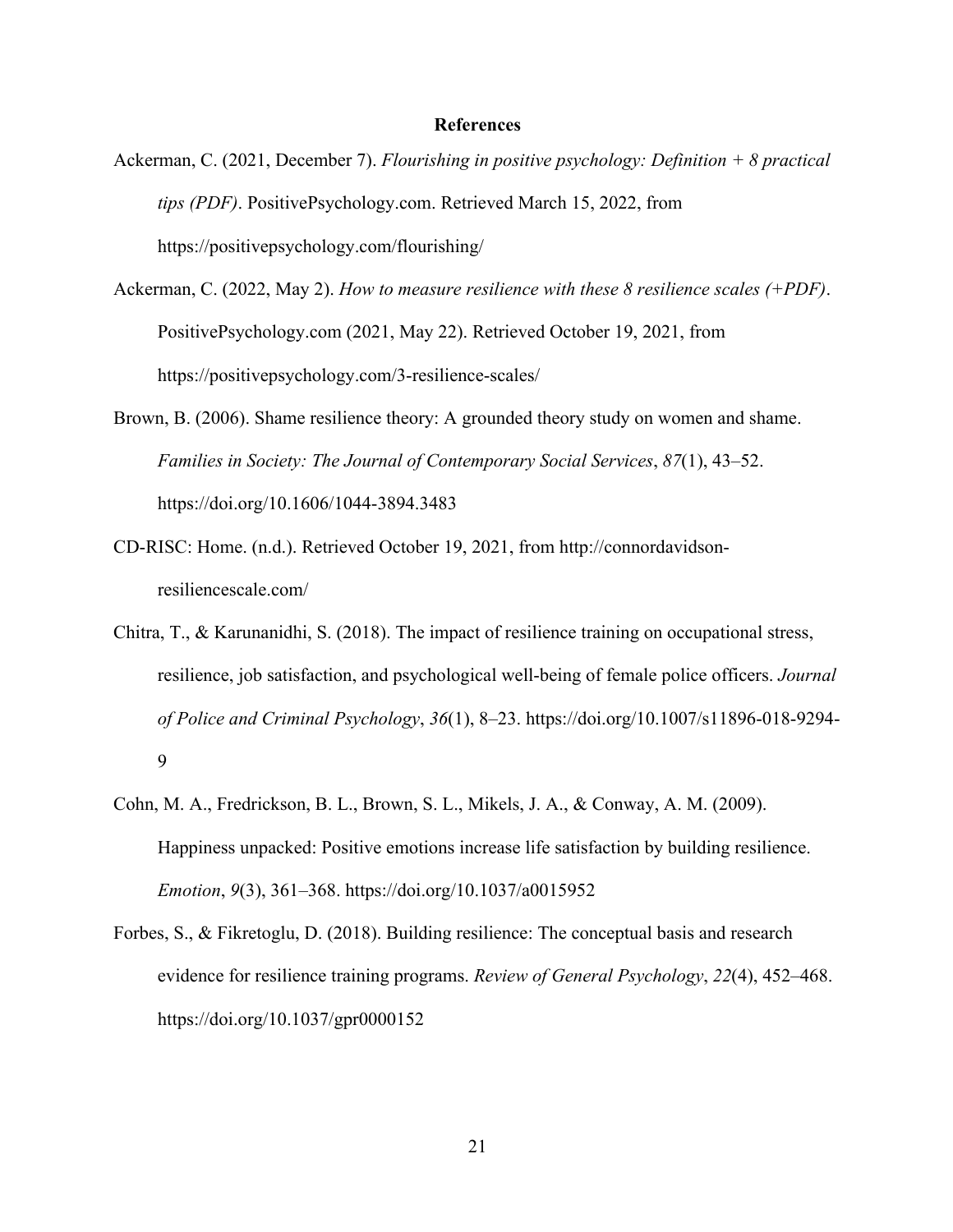- Gallup, I. (2021, December 7). *Employees need high wellbeing for high performance*. Gallup.com. Retrieved February 8, 2022, from https://www.gallup.com/workplace/215924/well-being.aspx
- Gallup, I. (2021, October 14). *How to improve employee engagement in the workplace*. Gallup.com. Retrieved October 19, 2021, from https://www.gallup.com/workplace/285674/improve-employee-engagementworkplace.aspx
- Gourani, S. (2019, July 7). The truth about adversity. *Forbes*. Retrieved October 19, 2021, from https://www.forbes.com/sites/soulaimagourani/2019/07/07/the-truth-aboutadversity/?sh=19c0b1b74de9
- IJntema, R. C., Burger, Y. D., & Schaufeli, W. B. (2019). Reviewing the labyrinth of psychological resilience: Establishing criteria for resilience-building programs. *Consulting Psychology Journal: Practice and Research*, *71*(4), 288–304. https://doi.org/10.1037/cpb0000147
- Ledesma, J. (2014). Conceptual frameworks and research models on resilience in leadership. *SAGE Open*, *4*(3), 215824401454546. https://doi.org/10.1177/2158244014545464
- Lü, W., Wang, Z., & You, X. (2016). Physiological responses to repeated stress in individuals with high and low trait resilience. *Biological Psychology*, *120*, 46–52. https://doi.org/10.1016/j.biopsycho.2016.08.005
- Madeson, M. (2022) *The Perma model: Your scientific theory of happiness*. PositivePsychology.com. (2021, September 10). Retrieved October 19, 2021, from https://positivepsychology.com/perma-model/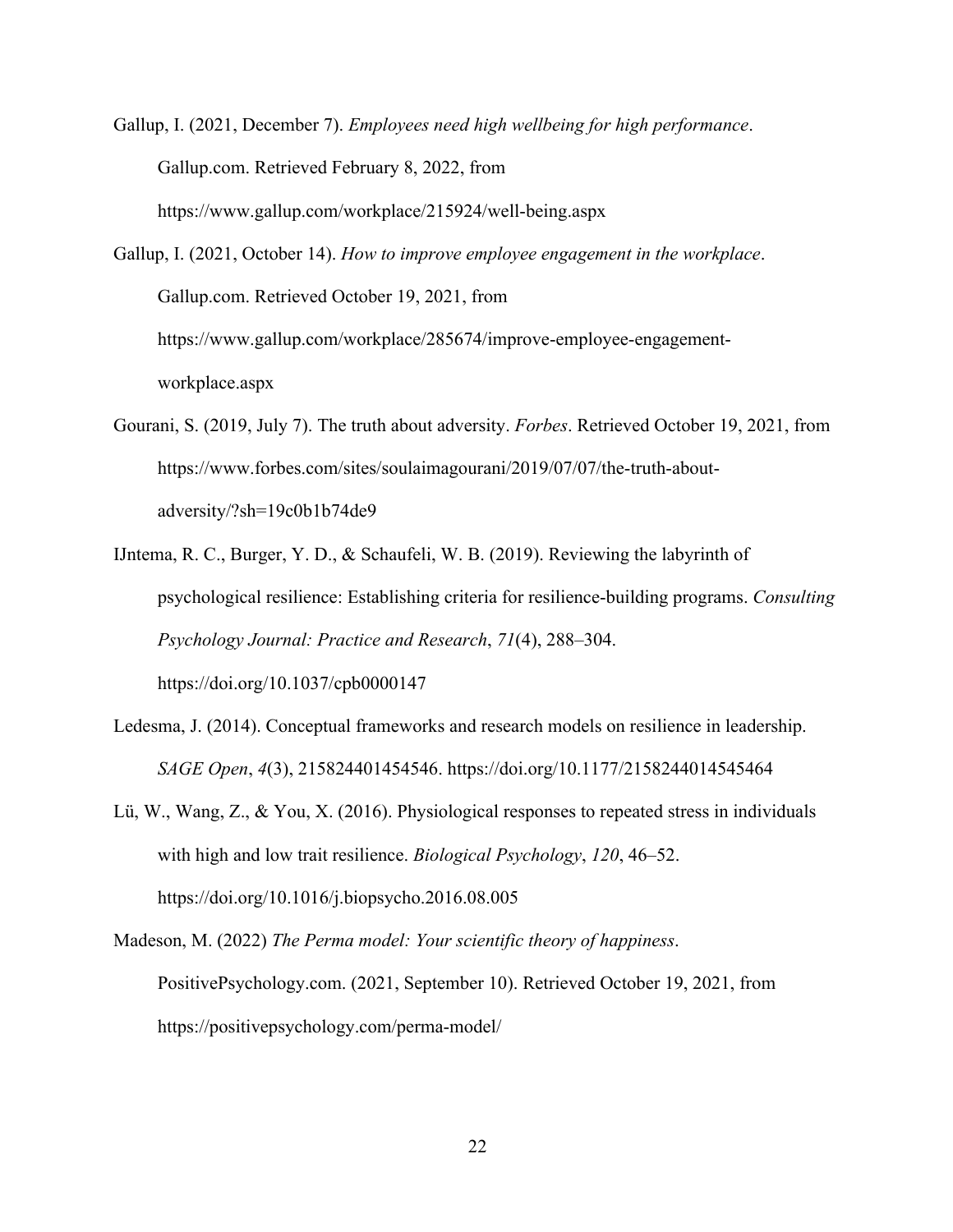- Moor, C. (2022) *Resilience theory: What research articles in psychology teach us (+PDF)*. PositivePsychology.com. (2021, March 19). Retrieved October 19, 2021, from https://positivepsychology.com/resiliencetheory/#:~:text=Organizational%20Resilience%20Theory,- Just%20as%20people&text=Organizational%20resilience%20can%20be%20thought,(Ever ly%2C%202011)
- Ryff, C. D., & Keyes, C. L. M. (1995). The structure of psychological well-being revisited. *Journal of Personality and Social Psychology, 69*(4), 719–727. https://doiorg.libproxy.albany.edu/10.1037//0022-3514.69.4.719
- Salas, E., Tannenbaum, S. I., Kraiger, K., & Smith-Jentsch, K. A. (2012). The science of training and development in organizations. *Psychological Science in the Public Interest*, *13*(2), 74– 101. https://doi.org/10.1177/1529100612436661
- Seligman, M. (2018). Perma and the building blocks of well-being. *The Journal of Positive Psychology*, *13*(4), 333–335. https://doi.org/10.1080/17439760.2018.1437466
- Spreng, R. N., McKinnon, M. C., Mar, R. A., & Levine, B. (2009). The Toronto Empathy Questionnaire: Scale development and initial validation of a factor-analytic solution to multiple empathy measures. *Journal of Personality Assessment*, *91*(1), 62-71. http://doi.org/10.1080/00223890802484381
- Truitt, D. L. (2011). The effect of training and development on employee attitude as it relates to training and work proficiency. *SAGE Open*, *1*(3), 215824401143333. https://doi.org/10.1177/2158244011433338
- Vanhove, A. J., Herian, M. N., Perez, A. L., Harms, P. D., & Lester, P. B. (2015). Can resilience be developed at work? A meta-analytic review of resilience-building programme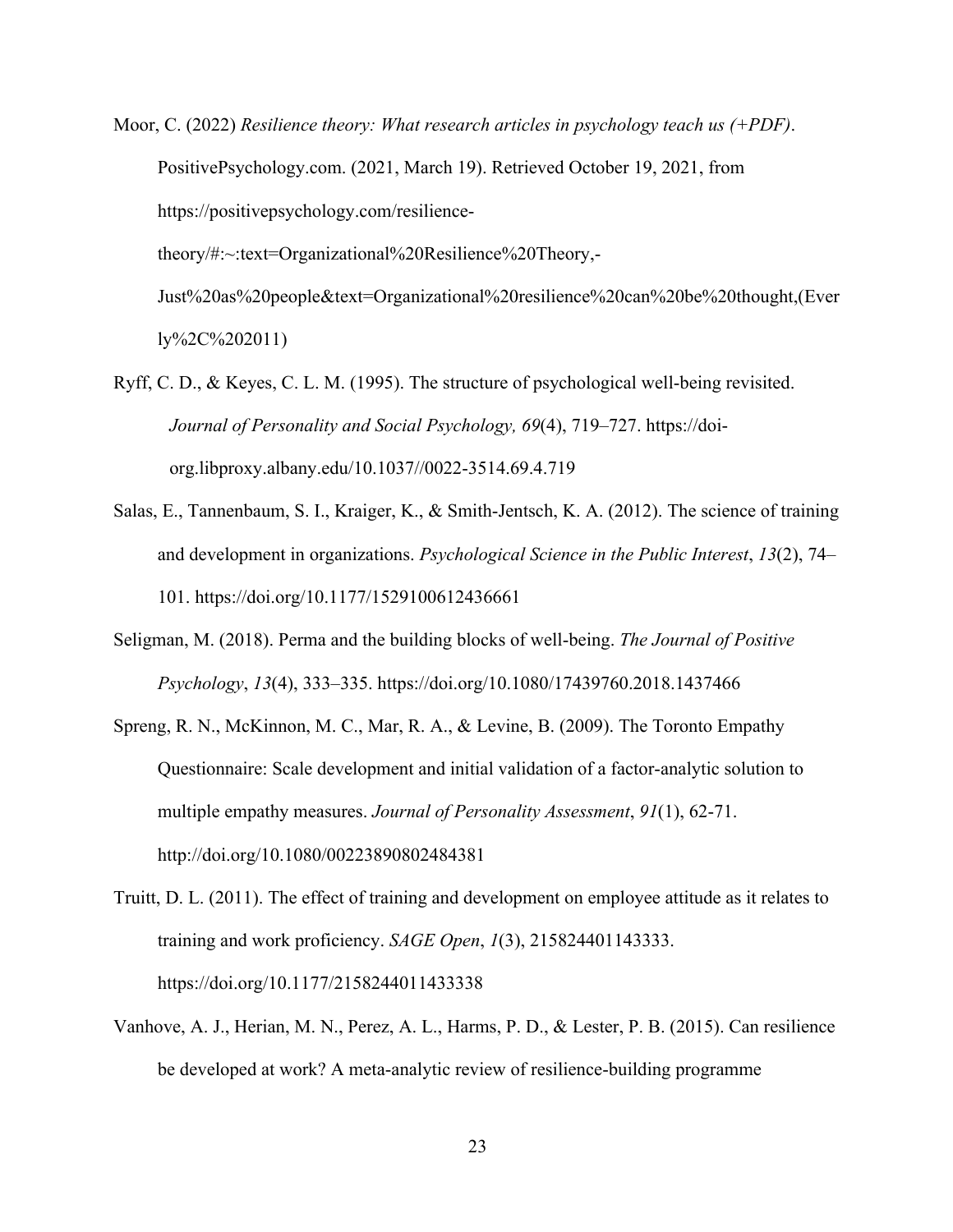effectiveness. *Journal of Occupational and Organizational Psychology*, *89*(2), 278–307. https://doi.org/10.1111/joop.12123

- Verdolini, N., Amoretti, S., Montejo, L., García-Rizo, C., Hogg, B., Mezquida, G., Rabelo-da-Ponte, F. D., Vallespir, C., Radua, J., Martinez-Aran, A., Pacchiarotti, I., Rosa, A. R., Bernardo, M., Vieta, E., Torrent, C., & Solé, B. (2021). Resilience and mental health during the COVID-19 pandemic. *Journal of Affective Disorders*, *283*, 156–164. https://doi.org/10.1016/j.jad.2021.01.055
- Vogus, T. J., & Sutcliffe, K. M. (2007). Organizational resilience: Towards a theory and research agenda. *2007 IEEE International Conference on Systems, Man and Cybernetics*, 3418- 3422, https://doi.org/10.1109/icsmc.2007.4414160
- World Health Organization. (1970, January 1). *The World Health Report: 2001: Mental health : New understanding, new hope*. Retrieved March 15, 2022, from https://www-ncbi-nlm-nihgov.libproxy.albany.edu/pmc/articles/PMC2566704/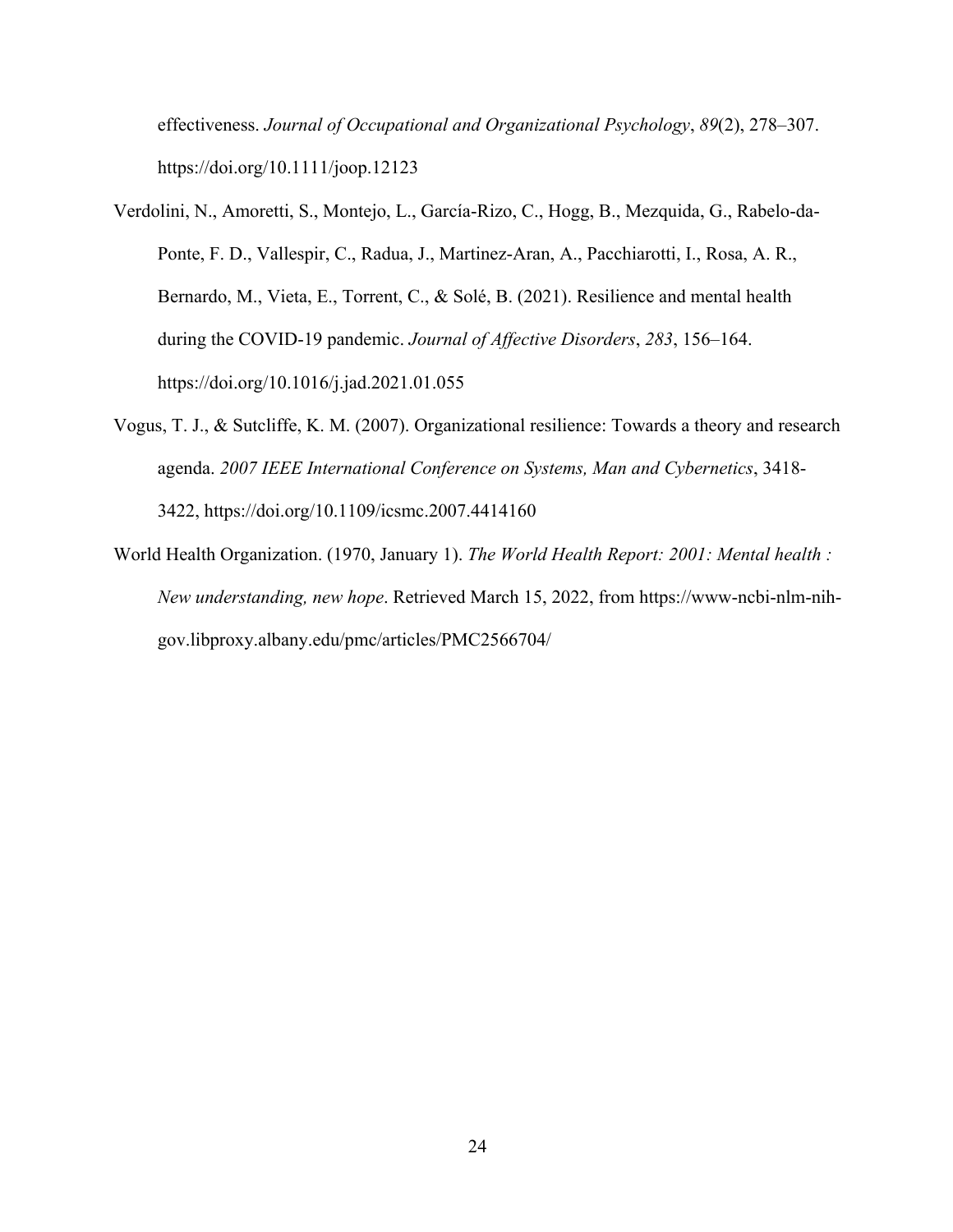# *Criteria for Resilience Building Programs (IJntema et al., 2019)*

CRITERIA FOR RESILIENCE-BUILDING PROGRAMS

 $\overline{3}$ 

#### Table 1

Checklist of Twelve Criteria That Need to Be Met in a Program for Building Psychological Resilience, Developed By Reviewing Terminology for Resilience (1-3), Definition and Conceptualization (4-9), Measurement (10-11), and Enhancement of Resilience (12)

| Criteria                                                                                                                                                                                                           | Examples/remarks                                                                                                                                                                             |  |  |  |  |
|--------------------------------------------------------------------------------------------------------------------------------------------------------------------------------------------------------------------|----------------------------------------------------------------------------------------------------------------------------------------------------------------------------------------------|--|--|--|--|
| 1. The topic of interest is psychological resilience.                                                                                                                                                              | Psychological resilience does not include<br>biological types of resilience.                                                                                                                 |  |  |  |  |
| 2. The working <b>population</b> for whom the program is<br>intended is specified.                                                                                                                                 | The population can be general (e.g., employees),<br>multiple (e.g., police and military), specific<br>(e.g., policemen), or a subpopulation (e.g.,<br>police recruits).                      |  |  |  |  |
| 3. The work <b>context</b> in which the program is<br>provided is specified.                                                                                                                                       | E.g., health care, accountancy, law enforcement,<br>education                                                                                                                                |  |  |  |  |
| 4. Resilience is <b>defined</b> , incorporating the terms<br>dynamic process, adversity, and positive<br>adaptation.                                                                                               | An example definition is "a dynamic process<br>representing positive adaptation to adversity"                                                                                                |  |  |  |  |
| 5. The characteristics of the adversity that trigger the<br>need for resilience are specified.                                                                                                                     | E.g., unemployment, change, bankruptcy;<br>characteristics of adversity concern a single<br>event or multiple events, the nature, intensity,<br>duration, predictability, and frequency      |  |  |  |  |
| 6. An explanation is provided how positive<br>adaptation is understood.                                                                                                                                            | E.g., recovery, sustainability, growth                                                                                                                                                       |  |  |  |  |
| 7. The <b>process</b> by which people adapt to adversity is<br>displayed and explained.                                                                                                                            | Basic elements of a resilience process model<br>are: preadversity adjustment, adversity,<br>resilience mechanism, resources, outcomes.                                                       |  |  |  |  |
| 8. The timing of the program is explained in relation<br>to the adversity.                                                                                                                                         | Before, during, or after the adversity                                                                                                                                                       |  |  |  |  |
| 9. A general program aim and a specific program aim<br>are provided. The general aim is to enhance<br>resilience. The specific aim concerns which<br>element(s) in the process of resilience is (are)<br>targeted. | E.g., to enhance preadversity adjustment, to<br>enhance resilience mechanisms, to enhance<br>resources, to facilitate positive adaptation, to<br>manage the amount and duration of adversity |  |  |  |  |
| 10. An explanation is provided for how resilience is<br>measured:                                                                                                                                                  |                                                                                                                                                                                              |  |  |  |  |
| a. which element(s) in the process of resilience is<br>(are) measured, and                                                                                                                                         |                                                                                                                                                                                              |  |  |  |  |
| b. at which <b>time points</b> so that change in resilience<br>can be observed.                                                                                                                                    | b. The time points can be determined in relation<br>to the timescale of the program and of the<br>adversity.                                                                                 |  |  |  |  |
| 11. Specify whether there is a baseline level of a<br>specific element of resilience at which people are<br>eligible for the program.                                                                              |                                                                                                                                                                                              |  |  |  |  |
| 12. An explanation is provided for how the program<br>enhances resilience:                                                                                                                                         |                                                                                                                                                                                              |  |  |  |  |
| a. by which approach,                                                                                                                                                                                              | a. E.g., cognitive-behavioral, scenario-,<br>mindfulness-, skills-based                                                                                                                      |  |  |  |  |
| b. which mode of delivery, and                                                                                                                                                                                     | b. E.g., individual, group, electronic                                                                                                                                                       |  |  |  |  |
| c. in which time period (duration)                                                                                                                                                                                 |                                                                                                                                                                                              |  |  |  |  |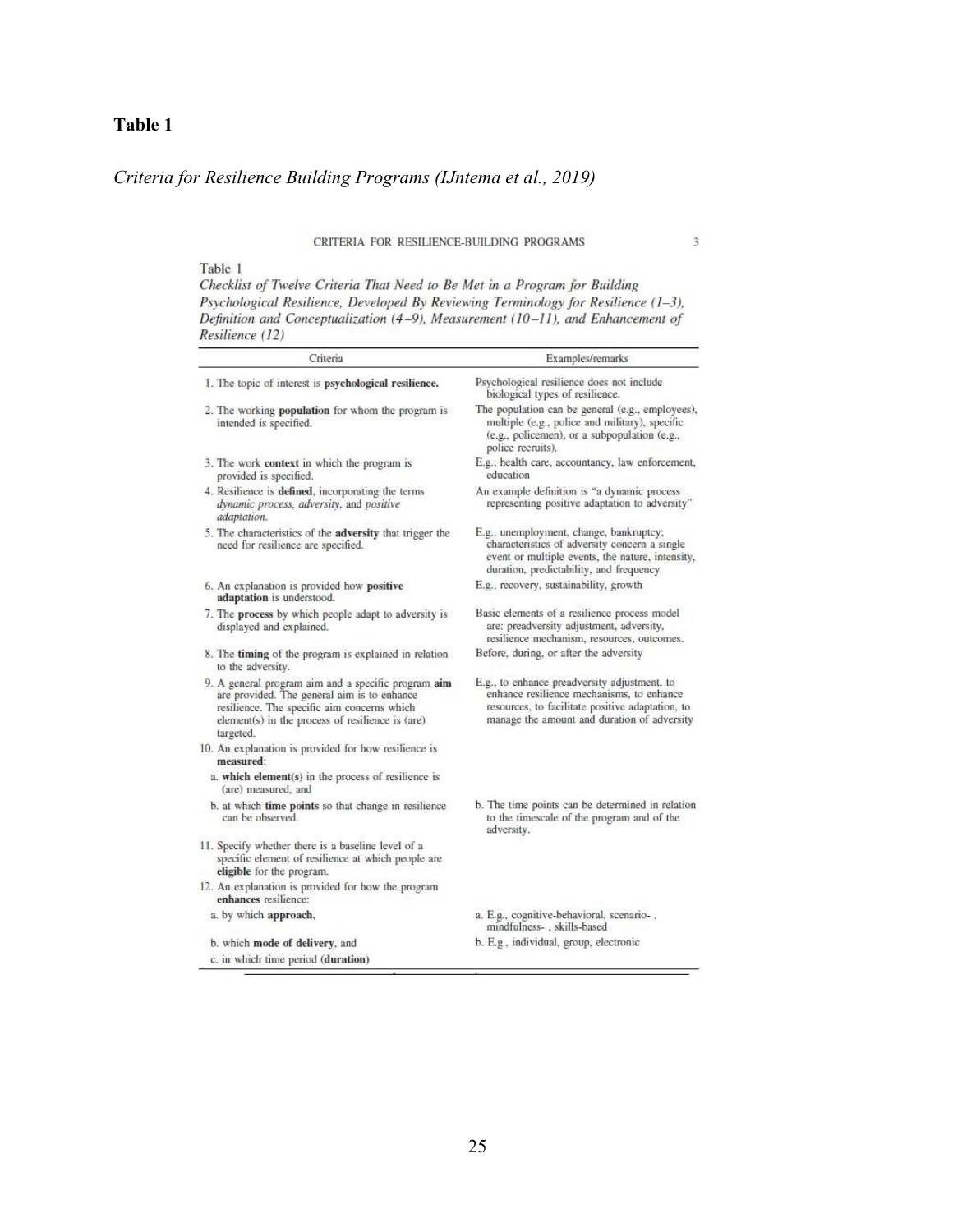| Variable                | Mean SD |               | N   | $\alpha$ |      |                          |                          |        | 4 |
|-------------------------|---------|---------------|-----|----------|------|--------------------------|--------------------------|--------|---|
| University Satisfaction |         | 3.45 0.77 201 |     |          | 0.74 | $\overline{\phantom{a}}$ |                          |        |   |
| Resilience              |         | 3.76 0.65 199 |     |          | 0.87 | $24**$                   | $\overline{\phantom{0}}$ |        |   |
| Empathy                 | 4.06    | 0.54 196      |     |          | 0.88 | $24**$                   | $70**$                   | -      |   |
| Psychological Wellbeing | 3.06    | 0.77          | 189 |          | 0.83 | $35**$                   | $.64**$                  | $35**$ |   |

*Descriptive Statistics and Correlation Matrix of Study Variables (Time 1)*

\*\*Correlation is significant at the 0.01 level (2-tailed)

\*Correlation is significant at the 0.05 level (2-tailed)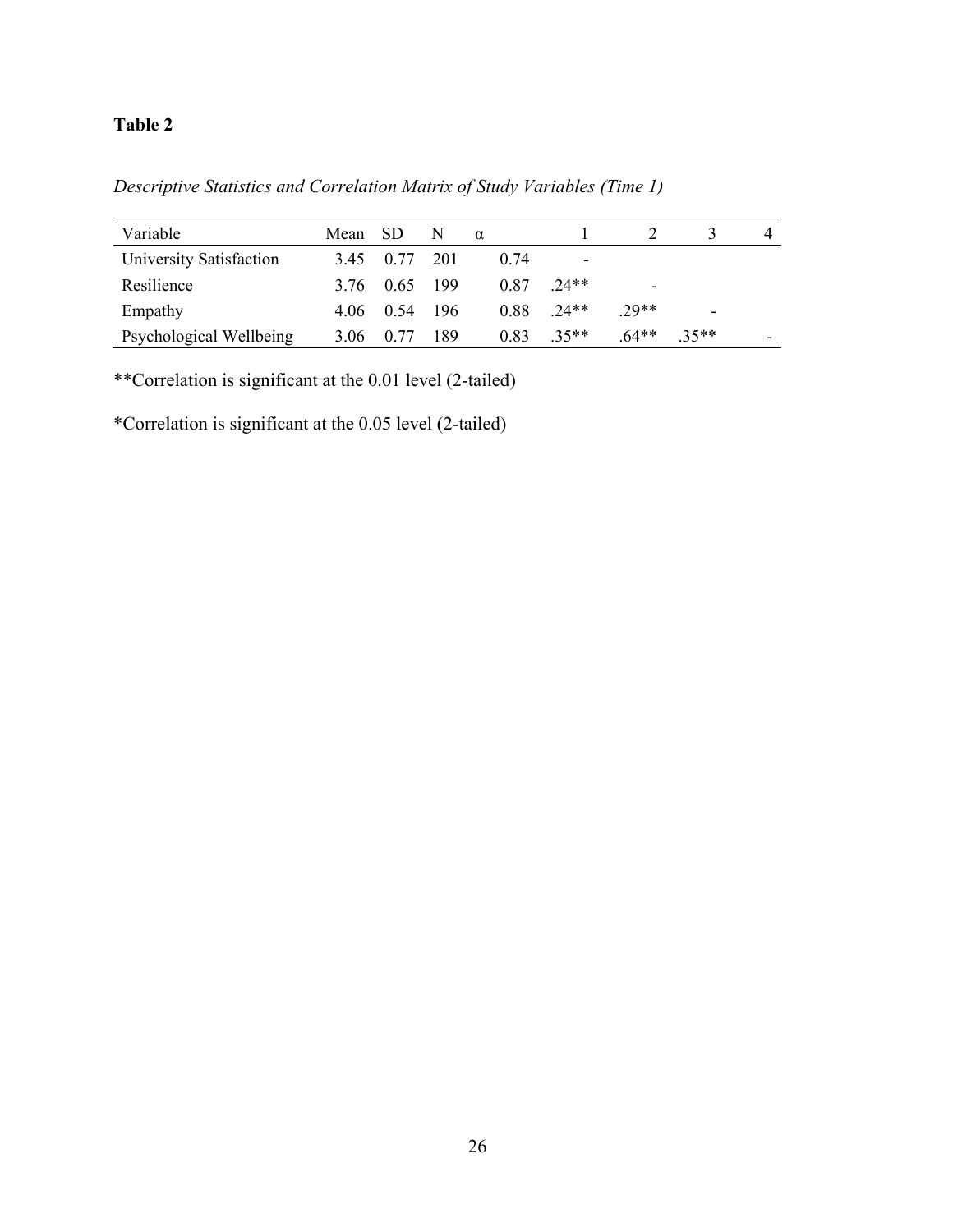| Correlation Matrix of Study Variables (Time 2) |  |  |
|------------------------------------------------|--|--|
|------------------------------------------------|--|--|

| Variable                | Mean SD |      | N <sub>N</sub> | $\alpha$ |      |                              |                          |                          |  |
|-------------------------|---------|------|----------------|----------|------|------------------------------|--------------------------|--------------------------|--|
| University Satisfaction | 3.19    | 0.88 | 53             |          | 0.81 | $\qquad \qquad \blacksquare$ |                          |                          |  |
| Resilience              | 3.89    | 0.59 | 45             |          | 0.86 | 0.21                         | $\overline{\phantom{0}}$ |                          |  |
| Empathy                 | 3.77    | 0.77 | 45             |          | 0.91 | $.60**$                      | $.34**$                  | $\overline{\phantom{0}}$ |  |
| Psychological Wellbeing | 3.11    | 0.78 | 44             |          | 0.83 | $.54**$                      | .66**                    | $.63**$                  |  |

*Note:* Correlation Matrix of Study Variables with Means, Standard Deviations and Reliability

Estimates (Time 2)

\*\*Correlation is significant at the 0.01 level (2-tailed)

\*Correlation is significant at the 0.05 level (2-tailed)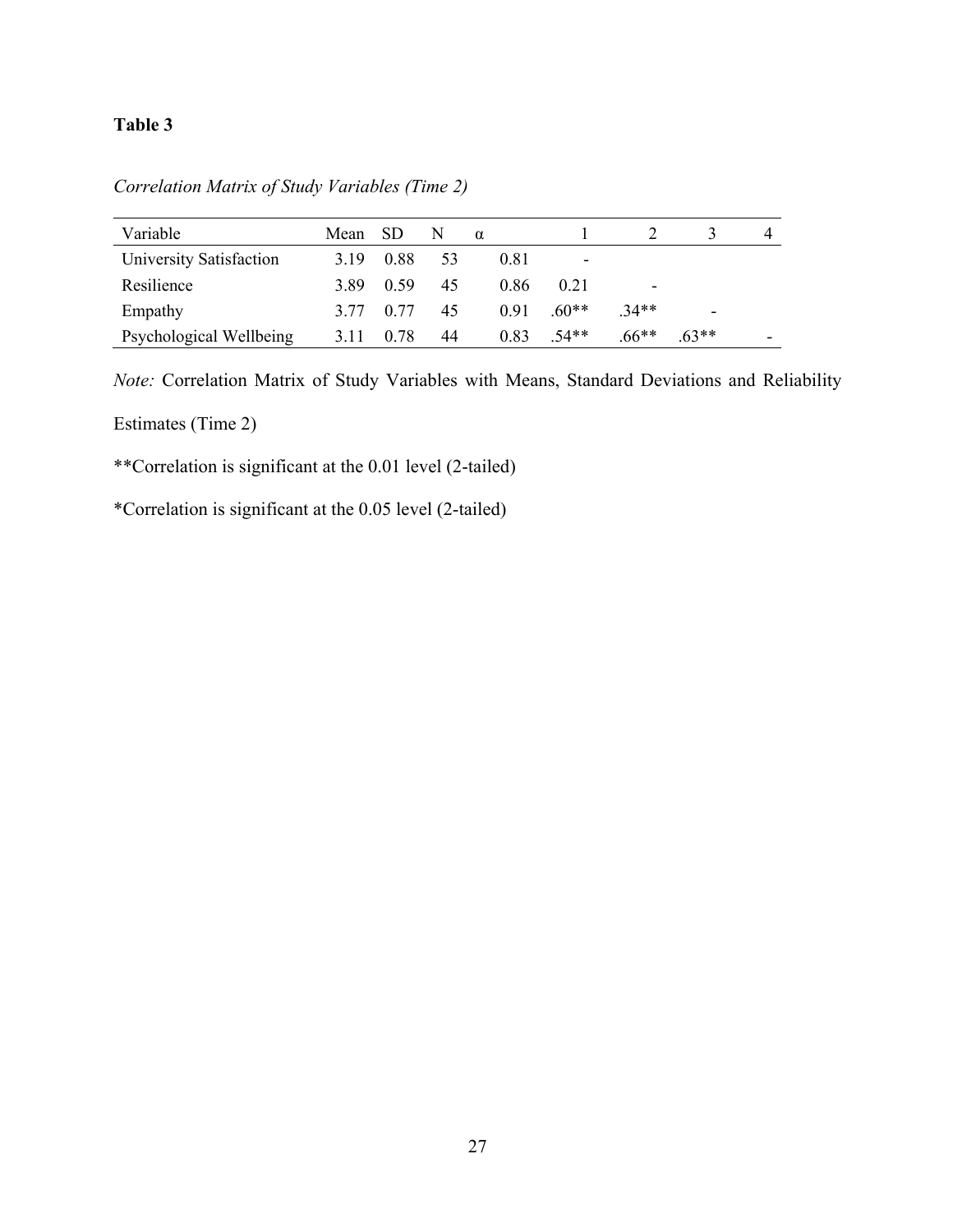| Variable                | Mean SD |              | $\mathbb N$ | $\alpha$      |                          |         |                          | 4 |
|-------------------------|---------|--------------|-------------|---------------|--------------------------|---------|--------------------------|---|
| University Satisfaction |         | 3.08 0.76 28 |             | 0.6           | $\overline{\phantom{a}}$ |         |                          |   |
| Resilience              |         | 3.66 0.53 28 |             | 0.78          | 0.13                     | ۰       |                          |   |
| Empathy                 |         | 3.5 0.74 28  |             |               | $0.91 \quad .50**$       | 0.12    | $\overline{\phantom{0}}$ |   |
| Psychological Wellbeing | 3.47    | 0.64         | 28          | $0.6^{\circ}$ | 0.11                     | $.52**$ | 0.32                     |   |

*Correlation Matrix of Study Variables (Time 3)*

*Note:* Correlation Matrix of Study Variables with Means, Standard Deviations and Reliability Estimates (Time 3)

\*\*Correlation is significant at the 0.01 level (2-tailed)

\*Correlation is significant at the 0.05 level (2-tailed)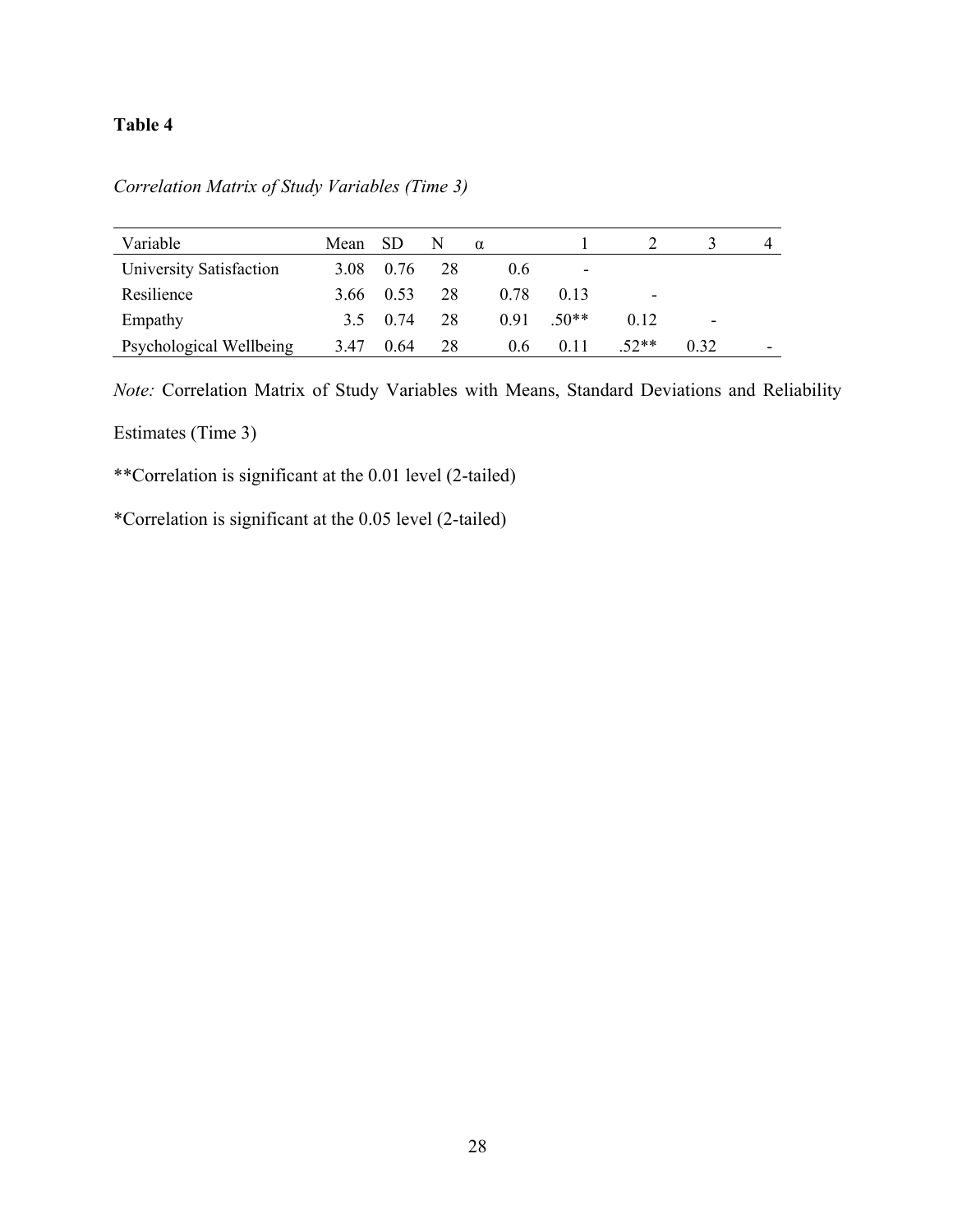

*Resilience Change Over Time Between Conditions* 

Results from mixed measures ANOVA evaluating changes in resilience over time (three time points within-person) and between conditions (experimental vs. control) for the sample who completed all three time points.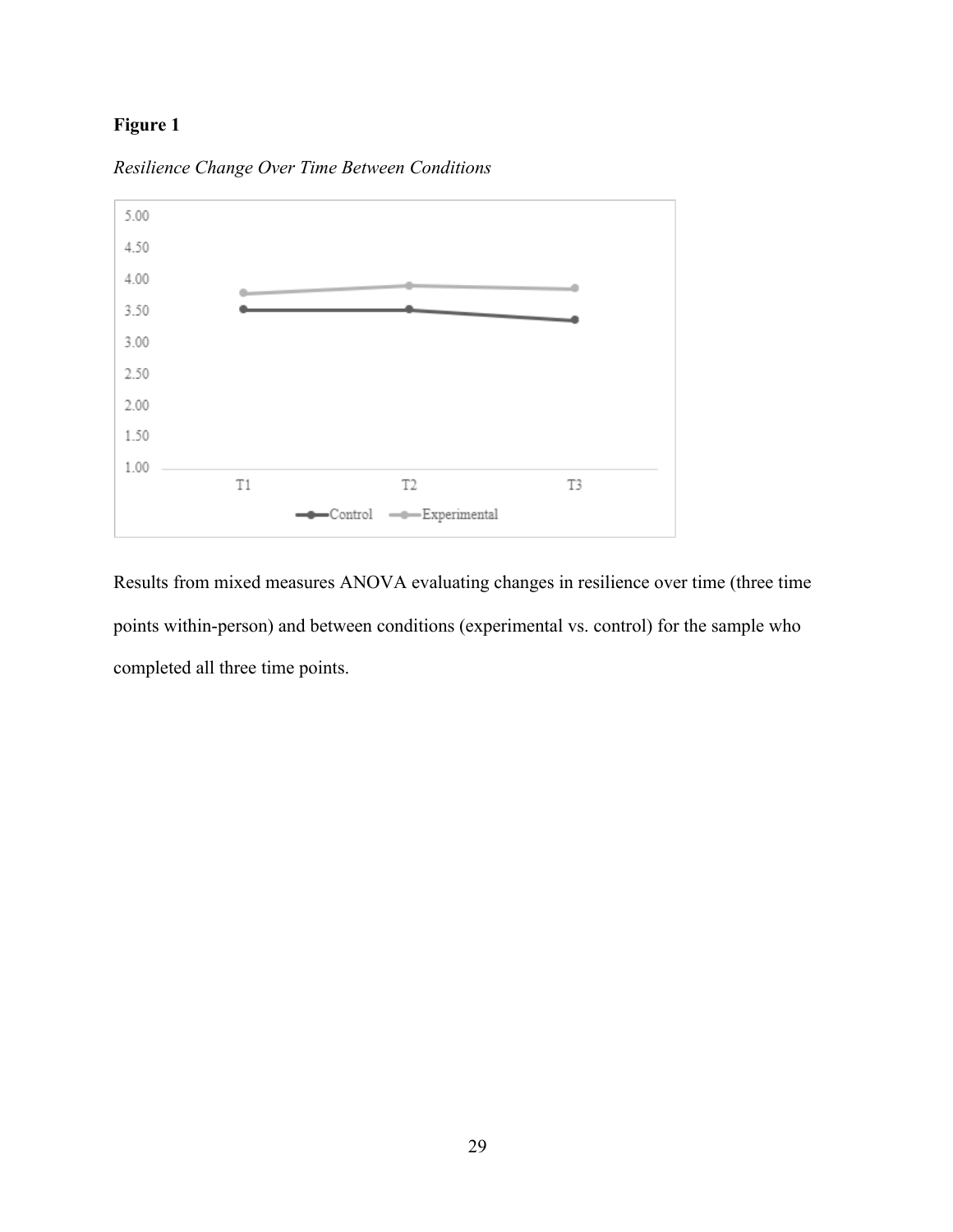

*Psychological Well-being Change Over Time Between Conditions*

Results from mixed measures ANOVA evaluating changes in psychological well-being over time (three time points within-person) and between conditions (experimental vs. control) for the sample who completed all three time points.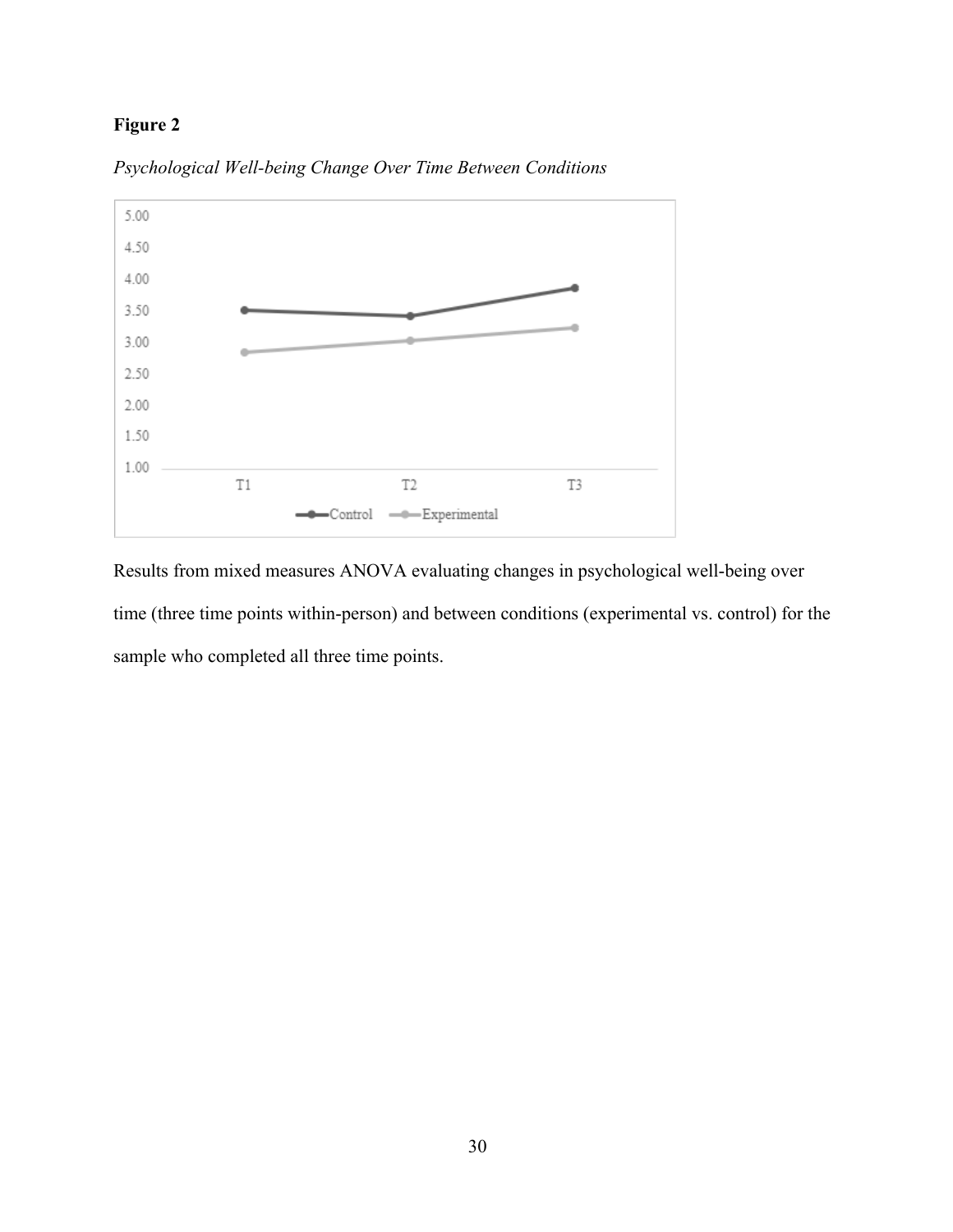

Empathy Change Over Time Between Conditions

Results from mixed measures ANOVA evaluating changes in psychological well-being over time (three time points within-person) and between conditions (experimental vs. control) for the sample who completed all three time points.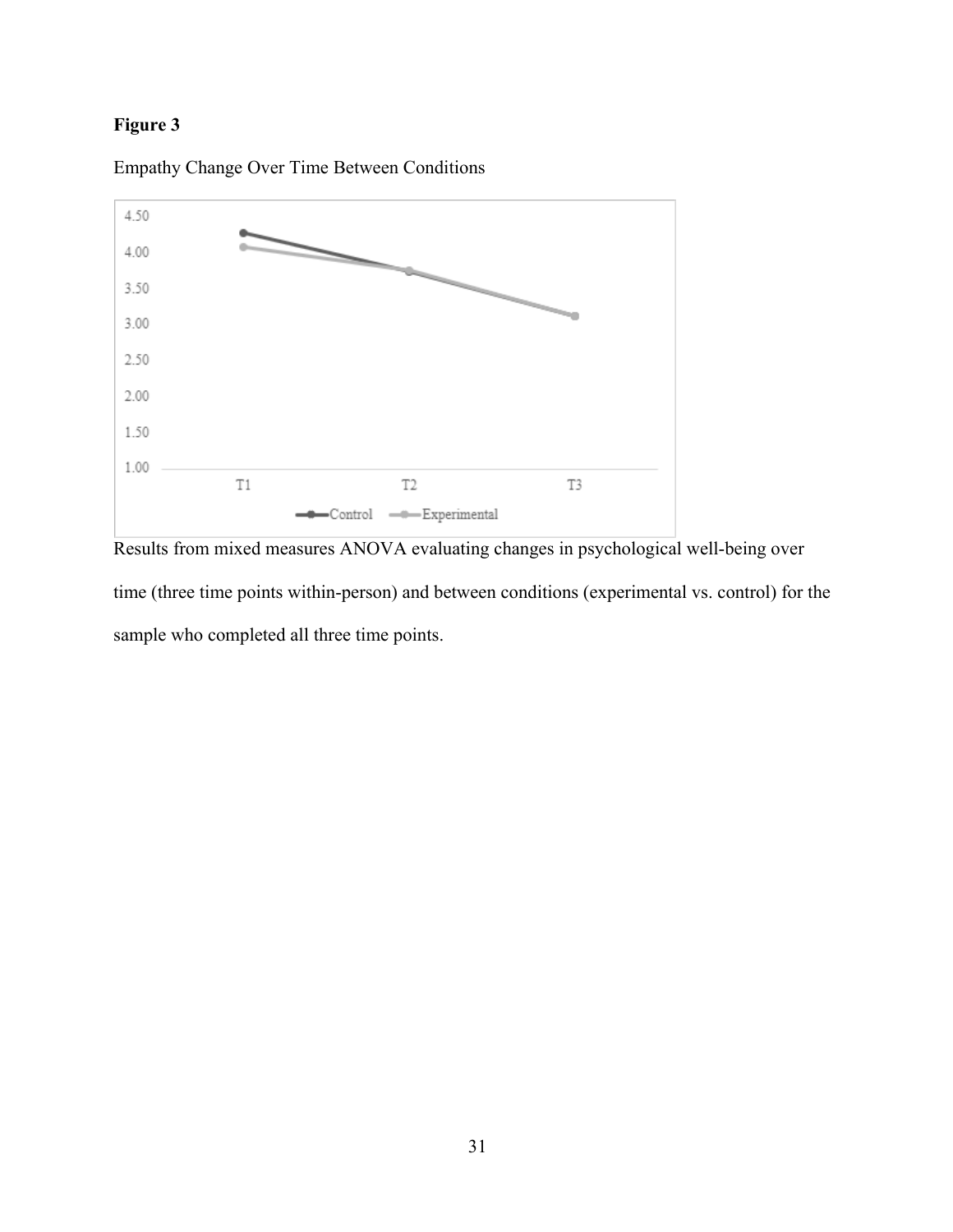

*General Knowledge Change Over Time Between Conditions*

Results from mixed measures ANOVA evaluating changes in general knowledge over time (three time points within-person) and between conditions (experimental vs. control) for the sample who completed all three time points.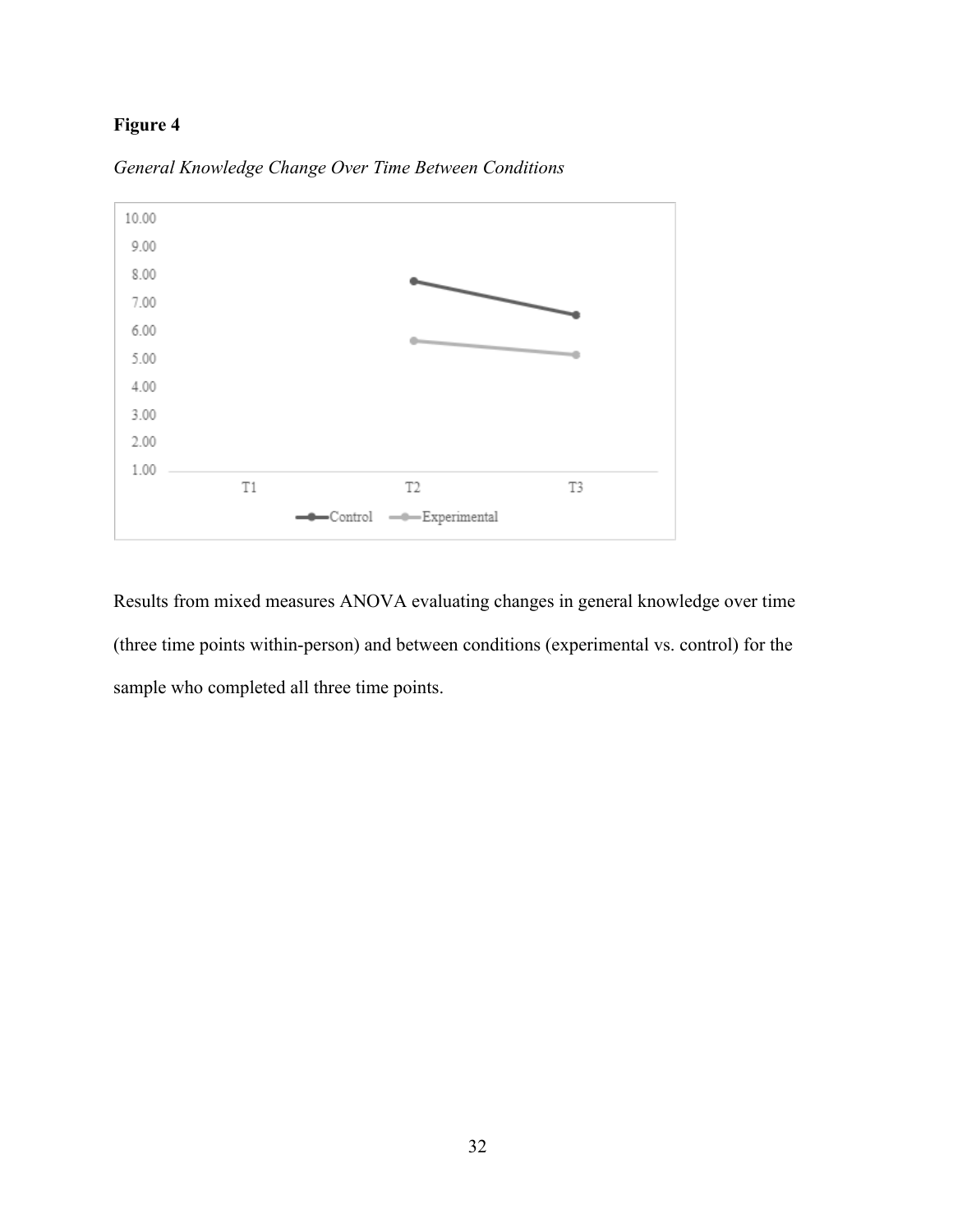

*University Satisfaction Change Over Time Between Conditions*

Results from mixed measures ANOVA evaluating changes in university satisfaction over time (three time points within-person) and between conditions (experimental vs. control) for the sample who completed all three time points.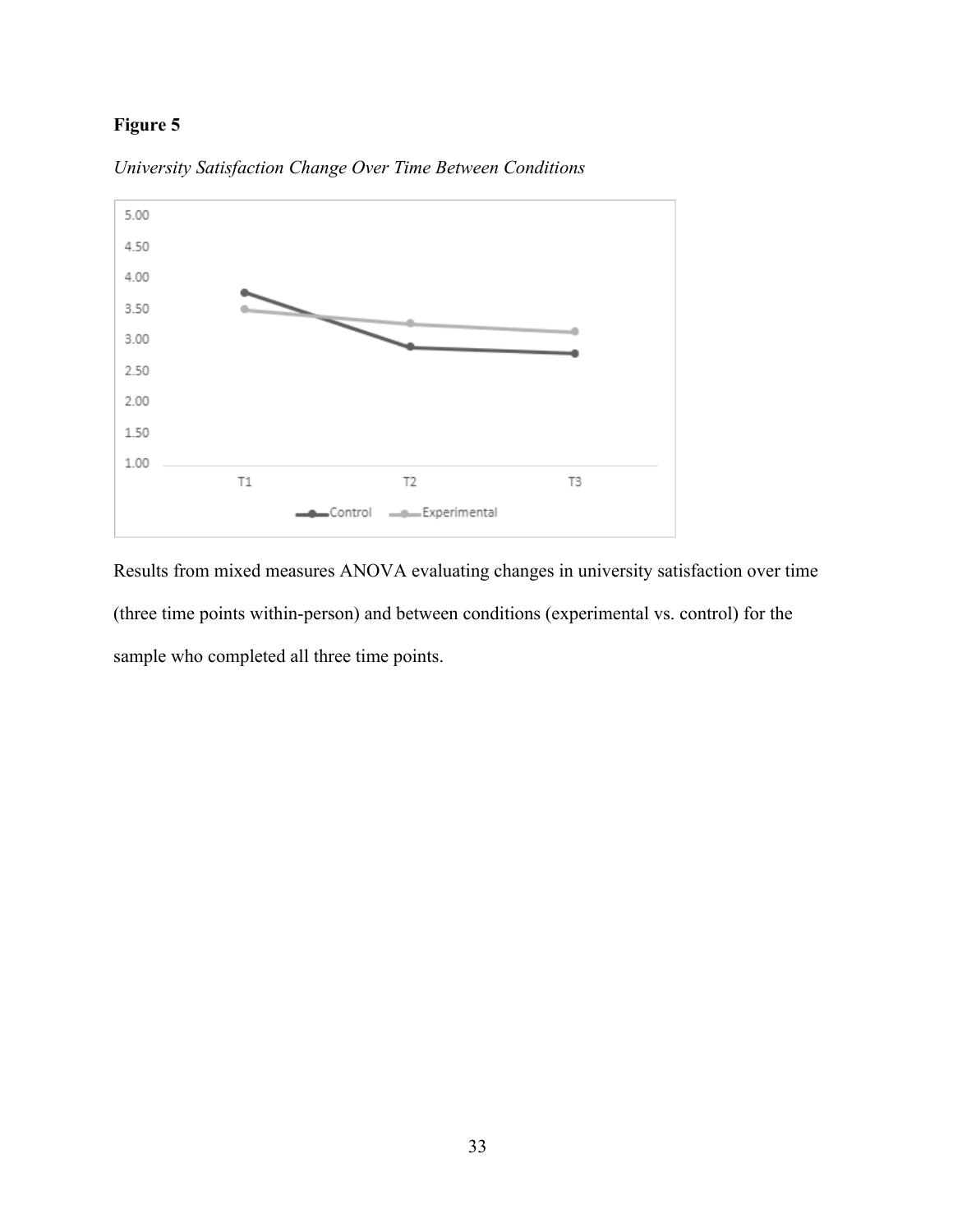### **Appendices**

### **A. Appendix A**

### **Training Objectives**

*Specific Aim:* Enhance resilience

*Targeted Aim 1:* Participants will gain knowledge on how the way they view the world affects their resilience as is measured by a content knowledge test post training.

*Targeted Aim 2:* Participants will be able to identify and apply their strengths as per the VIA strengths assessment in order to become more resilient as is measured by the Conor-Davidson Resilience Scale post training.

*Targeted Aim 3:* Participants will gain knowledge and skills in how to repurpose pain to find hope and meaning in it therefore increasing their resilience as is measured by the Conor-Davidson Resilience Scale and content knowledge assessment post-training.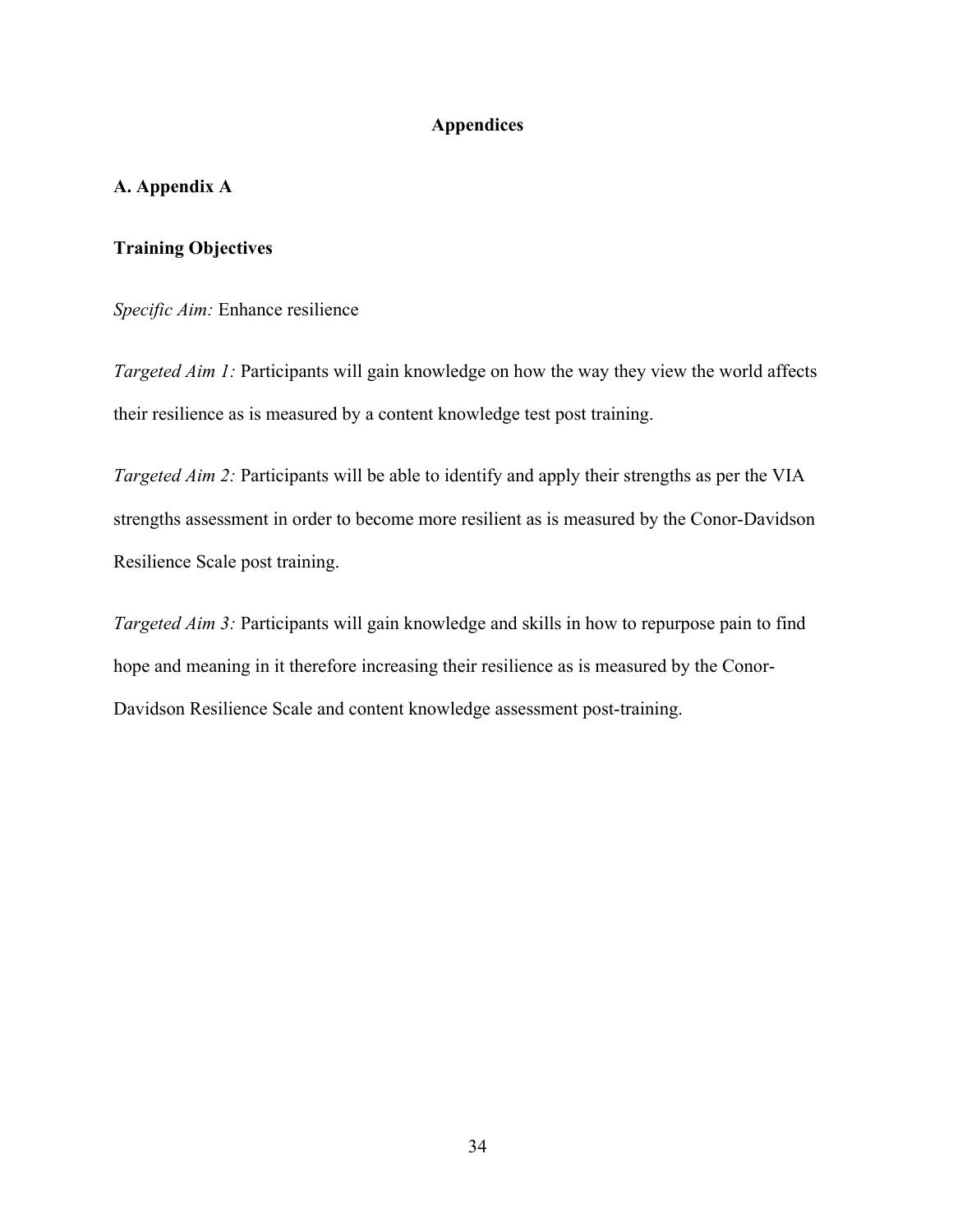## **B. Appendix B**

### **Script:**

Hello and Welcome everyone! Thank you for joining the training today. We are about 5 minutes in so I'm going to get started.

My name is **blank**, I a **year and major** here at UAlbany and I will be leading our session today along.

Before diving into the material for the day I'd like to get us all feeling comfortable, warmed up and learn a bit more about you all. So I have a little ice breaker question for us..

### **What is an unpopular opinion you hold?**

Now I have a few rhetorical questions for you all to ponder.

Are you interested in having engaging and thought provoking conversations?

Are you interested in learning more about resilience?

Are you someone who wishes to strengthen their personal resilience and the resilience of their school, family, company, team, etc?

Are you willing to step outside of your comfort zone?

Are you looking to go on a journey?

If these statements resonated with you then you are in the right training. My hope for you for today is that you feel safe enough to have some good conversations, to challenge yourself a bit and step outside your comfort zone, to learn a few things you maybe didn't know before. I want to encourage you to speak up and participate, I know it can be a bit scary but growth is scary. So feel free to be bold today.

Now that being said if any of those things don't appeal to you than you're more than welcome to hope off the call at any time and you are not obligated to take part or share anything that you are not comfortable sharing. So, let's begin.

Post-it notes\*\*\*

Continuing with sorting out our initial thoughts, I'd like to send you into the Breakout rooms for a few minutes to discuss the following questions and I'll drop these in the chat as well: How do you define resilience? We want to start building resilience but where do we start? (use Jamboard)

Go ahead and take 5 minutes to discuss this with your group and then we'll come back here to share our insights.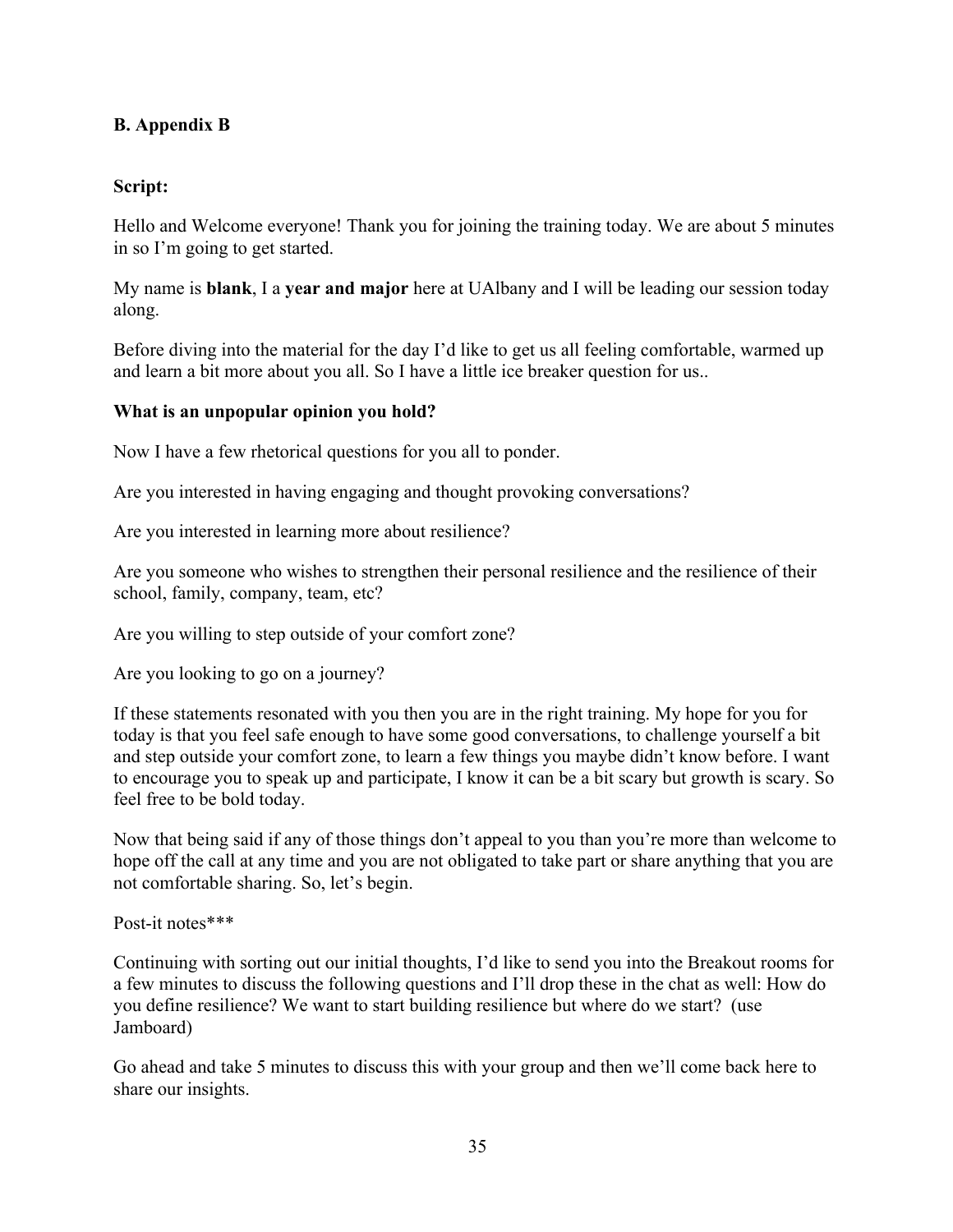(go over and write down their main points, validate them and congratulate those who participate)

### *Mindset matters:*

I have a short activity, I want you to take 2 minutes and make a list of how COVID-19 has affected you. Anything that you can think of when you think about the pandemic write down and try to use bullet points.

Explain activity.

How would you rank the happiness of Olympic gold medalists? (poll function)

Why do you think this might be?

We all have different ways of viewing the world.

So, What type of mindset should we strive for to be resilient?

Not always positive but balanced. Important to know what type of mindset you have.

To learn a bit more I want to share with you Martin Seligman's theory of Learned Optimism.

(Show video clip).

What major takeaways did you have from the video?

Our mindset determines how much energy we give a situation, how hard we really try to succeed or to listen. It affects how we learn, how we live.

Mindset effects how we view the world and how we respond to it. It might seem rudimentary and basic but that's where we have to start isn't it?

So how can we train our brains? Is it even possible?

What daily activities can we partake in to rewire our brains to be more resilient? (my contribution is a 15 minute pity party)

More examples:

Three good things...gratitude journal....positive quotes where you can see them…

Go to pump me up song drop it in the chat or feel good movie

Wrap up.... *Shifting gears...*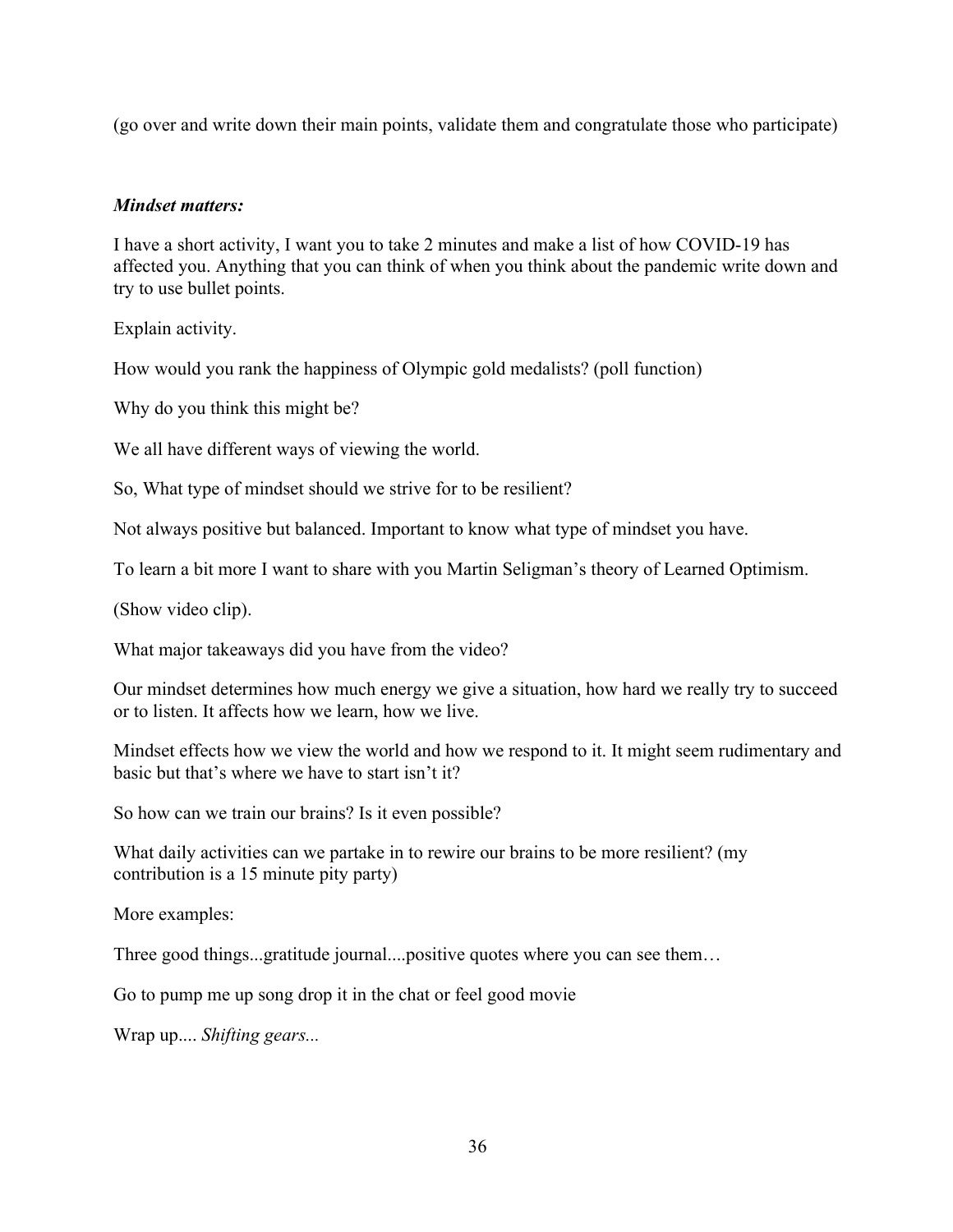### *Self-awareness and emotional intelligence:*

I was at a retreat with some good friends of mine, and we were talking about finding out who you are and being brave enough to share that with the world and my friend Andy said, "How can we show a confident self to the world if we don't know who we are?"

When we look at role models often the quality we admire is authenticity which we waste time trying to copy but it can't be copied, we have to find our own self, our own courage.

We don't heal in private, we heal in public which can seem messy. Can at times feel wrong or like we aren't polished, we aren't enough, we don't measure up to the standards. Which can make all of life harder really. But self-identity isn't a puzzle where we have the pieces and we just find out where they go. It is something that is constantly changing as we change and grow and we have to give ourselves the space to do so. When we feel unsure lean into not out of who we are.

We're actually better equipped to handle adversity than maybe even we realize. Positive psychology has a term called "strength blindness". Human's are notoriously bad at being selfaware and noticing things about ourselves, especially strengths. Strength spotting and why it is important.

*Case study:* Helen feels strong when she is teaching. One particular story was a lesson she did for fifth graders drawing a portrait of a famous person. She did not tell them who it was so that once they were finished they would be surprised. When it came time to the final reveal she had the kids do "silent drum roll" and it took them three tries to figure out what that meant. The students' sense of accomplishment and pride when they are done is beautiful, I know they have it in them to do great things but they don't always think it. To think I had a small part in helping them believe in themselves and see their potential is the reason I became a teacher. This lesson was observed by my boss and she said it was my best lesson yet, it was the only lesson she had ever given me a perfect score on.

*Strengths:*  -Teaching -Kind -Hardworking -Perseverance -Intuitive *Weaknesses:* -leadership -active listening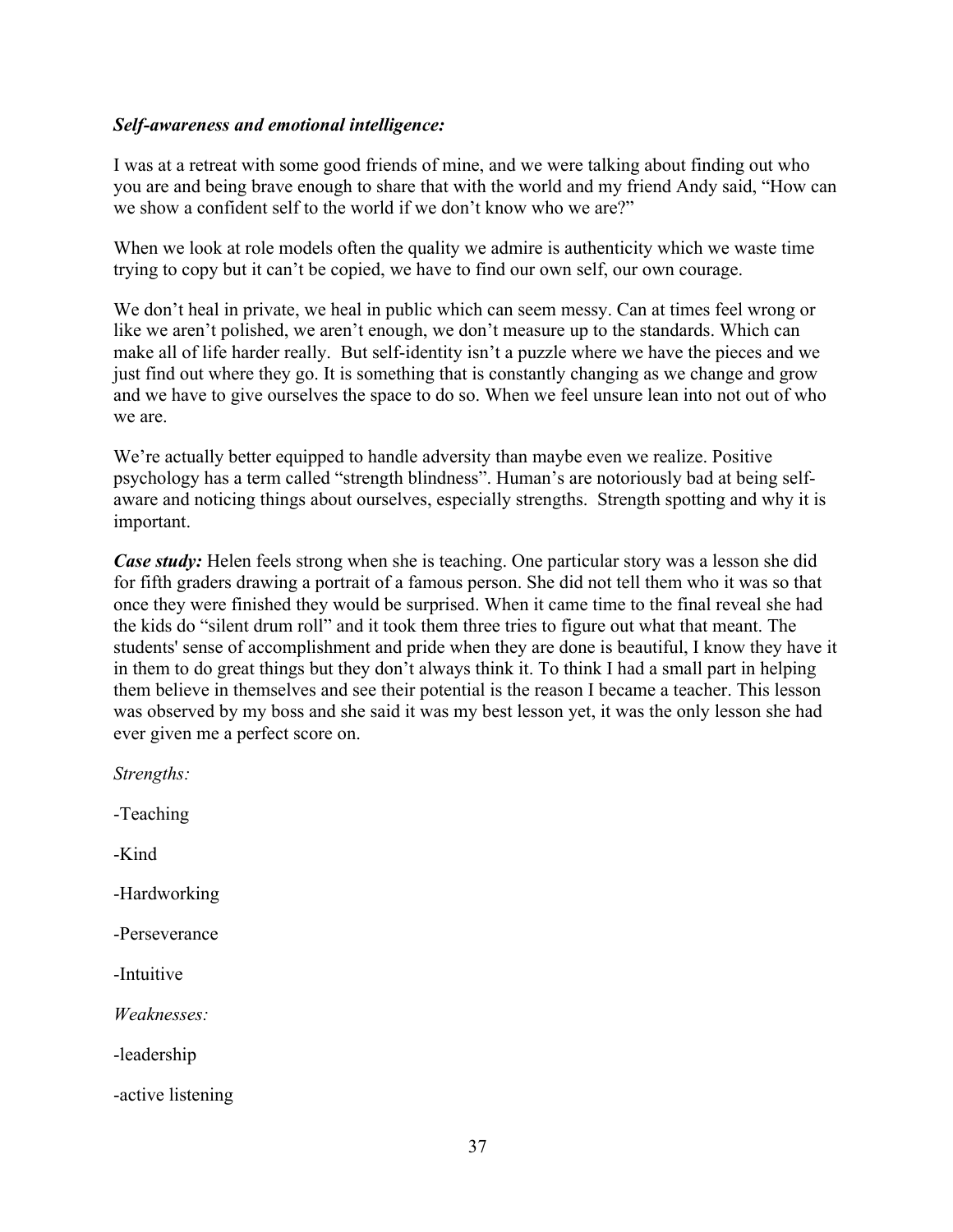-public speaking

-consolidate information

-boring

### **Strength spotting:**

-creative

-humorous

-dedicated

-humility

-teaching/communicating

-performing under pressure

-public speaking

Her backstory and struggles... Her boss had no previous experience working with children or art. Gave her a particularly rough time of things. This lesson she told her it was her best one yet. This was a huge deal.

Do you think resilient individuals utilize their strengths?

(refer back to their definition of resilience)

Being able to articulate who you are and what matters to you when maybe you can't find the words.

How can we fully utilize strengths if we don't know we have them? If we're so bad at being selfaware and recognizing our strengths how can we overcome this? Today we will be taking the VIA character strengths assessment to determine what our strengths are and then discuss how to better utilize these. (drop the link in the groupchat)

When nervous or unsure, lean into not out of who you are. It is your center when life feels overwhelming. You know who you are and what you value. It is your home base. As is the people around you. Your circle and support system and the way you attrach the right support system who will show up for you the way you need them to is by being yourself. (Self-awareness is the first step in becoming more emotionally intelligent. We cannot express empathy to others until we have gone through the situation ourselves. Now that we know our own strengths better, we will have an easier time spotting strengths in others and encouraging their potential. We have to work on these skills in tandem in order to tackle adversity.)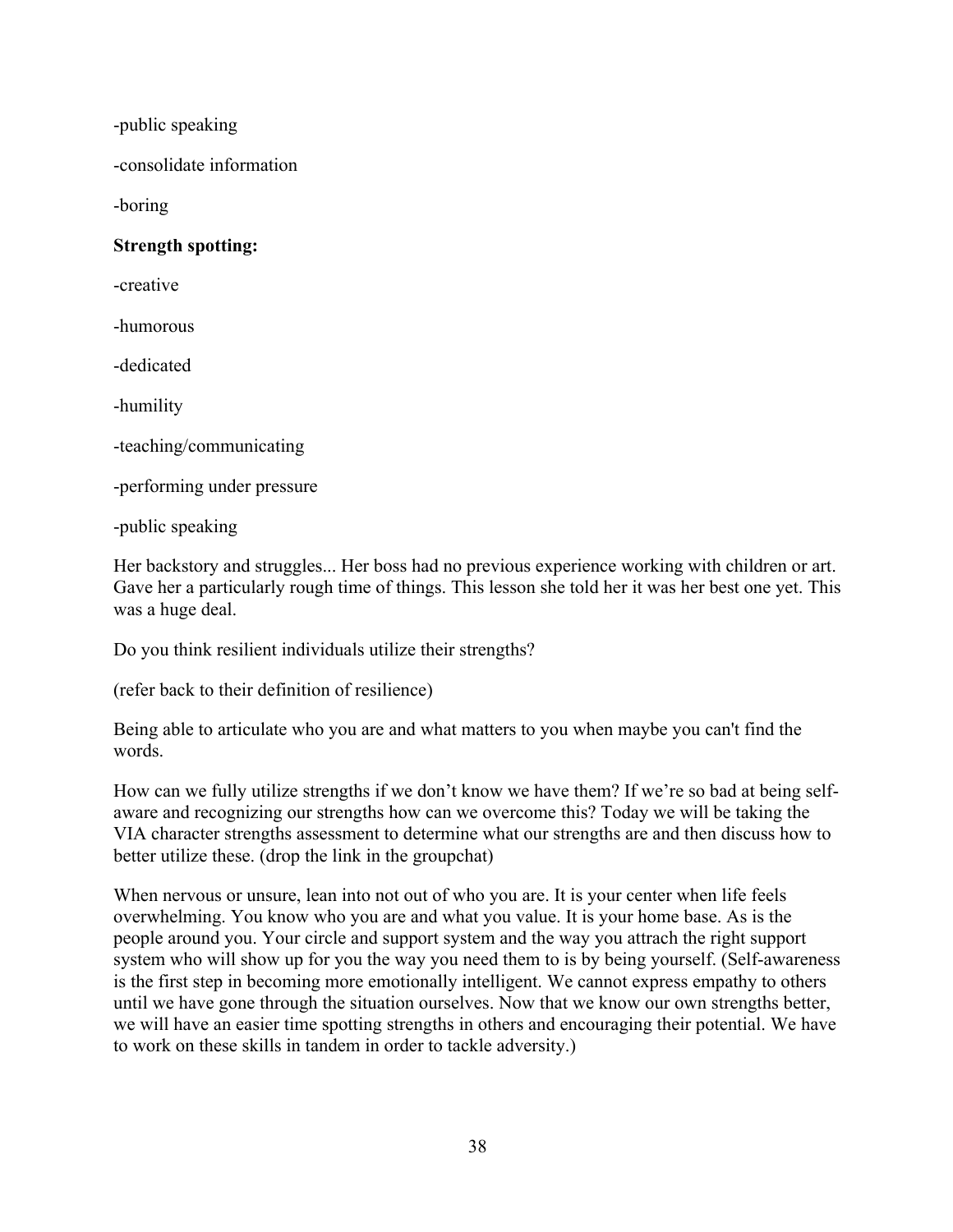Before we take a break I want us to revisit your definitions of resilience again. Take a minute to look it over and see if you want to make any amendments or changes. (share screen of their jamboard)

I want to share with you a story that I think will help you understand my definition of resilience.

You may write me down in history

With your bitter, twisted lies,

You may trod me in the very dirt

But still, like dust, I'll rise.

Does my sassiness upset you?

Why are you beset with gloom?

'Cause I walk like I've got oil wells

Pumping in my living room.

Just like moons and like suns, With the certainty of tides, Just like hopes springing high, Still I'll rise.

Did you want to see me broken? Bowed head and lowered eyes? Shoulders falling down like teardrops, Weakened by my soulful cries?

Does my haughtiness offend you?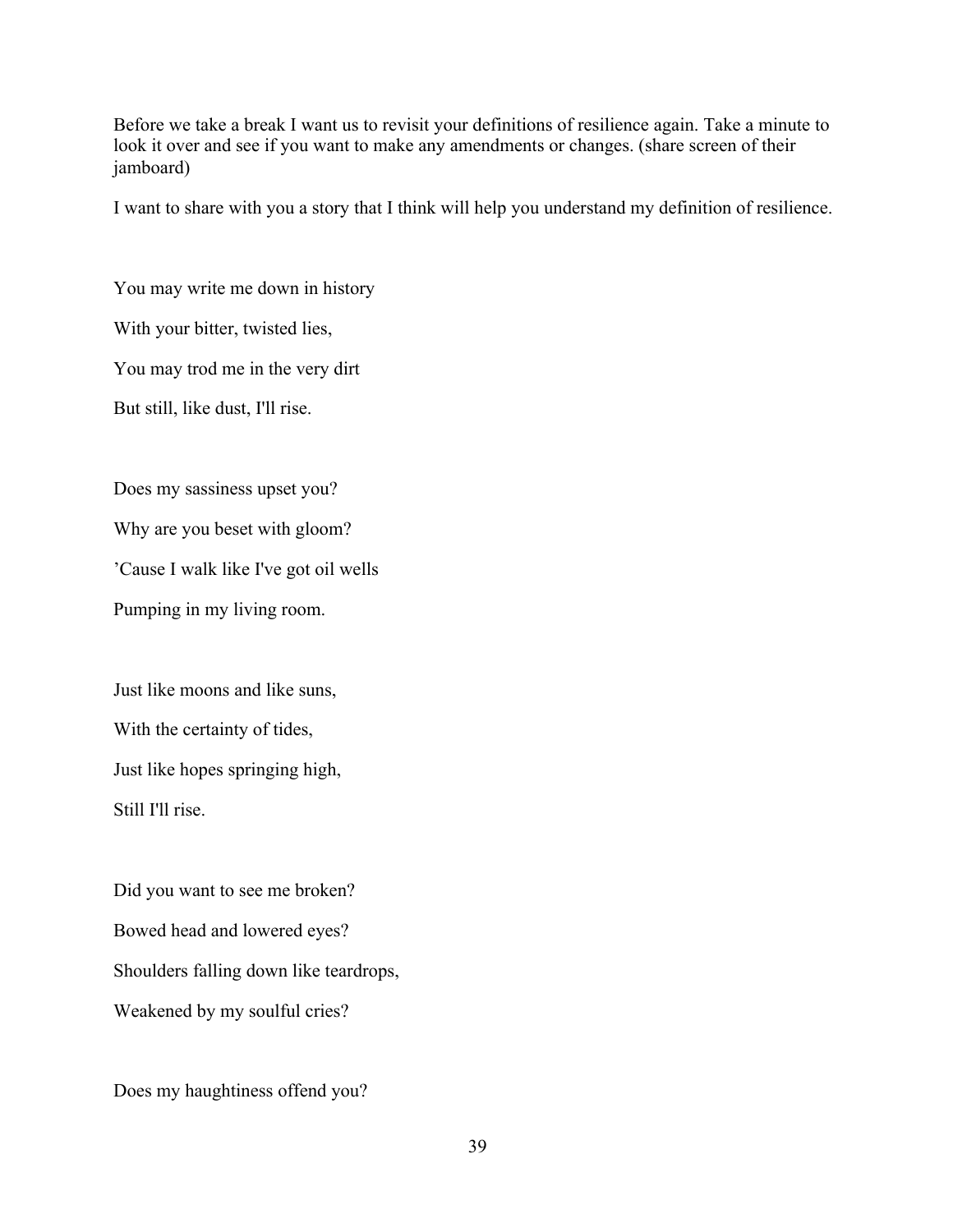Don't you take it awful hard 'Cause I laugh like I've got gold mines Diggin' in my own backyard.

You may shoot me with your words,

You may cut me with your eyes,

You may kill me with your hatefulness,

But still, like air, I'll rise.

Maya Angelou, born April 4th, 1928 in St. Louis Missouri, USA. American poet, memoirist, and actress whose several volumes of autobiography explores the themes of economic, racial, and sexual oppression. She is a role model and inspiration to many because she was also just a little girl, just a little girl when a traumatic sequence of events and unrest within her home left her almost completely mute for several years. Her life was not one of luxury or ease. In 1940 she moved to San Francisco California where she worked intermittently as a cocktail waitress, a prostitute and madam, a cook, and a dancer. A woman who today is celebrated worldwide for her literary and theatrical creativity, insight and bravery. To me, A woman who embodies resilience.

Scholars debate what keywords should be included in the definition of resilience, it is referred to as the capacity to quickly overcome difficulties, mental toughness, how we handle adversity.

I define resilience as...

Let's simplify this shall we, resilience is being a badass and having so much humility that you don't recognize it. Resilience is tackling adversity with style and not letting life's difficulties make you bitter or hard. (mention Maya again, hammer story)

Rise from the fire like a phoenix, journey/process not a destination

*\*short break\**

### *Healthy goal setting:*

### HOW DOES HAVING A PURPOSE IN LIFE MAKE US MORE RESILIENT?

In Celebrated Austrian psychiatrist and Holocaust survivor Viktor Frankl's (March 26, 1905– September 2, 1997), book Man's Search for Meaning, he described the pivotal moment in the camp when he developed meaning therapy. He was on his way to work one day, worrying whether he should trade his last cigarette for a bowl of soup. He wondered how he was going to work with a new foreman whom he knew to be particularly sadistic. Suddenly, he was disgusted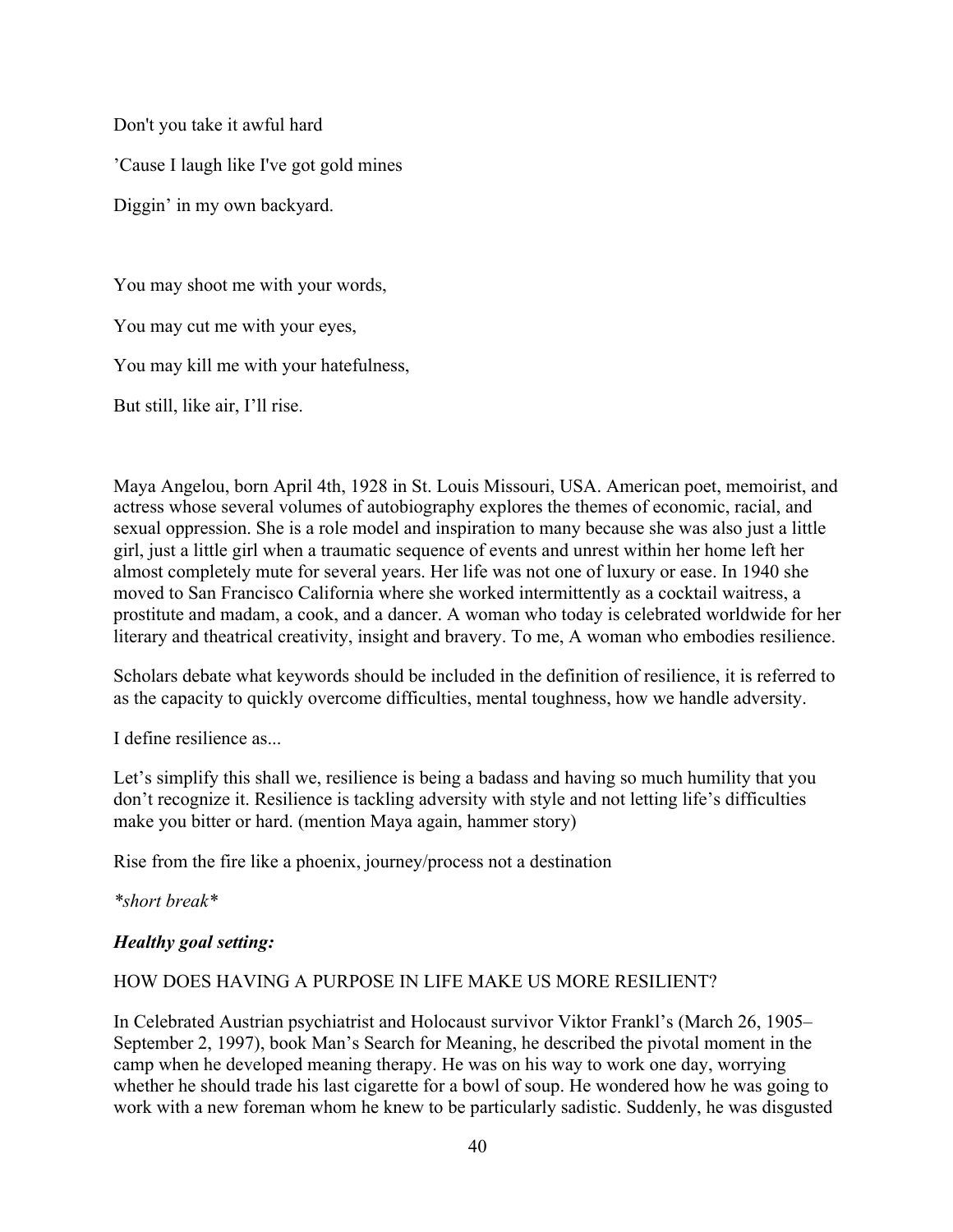by just how trivial and meaningless his life had become. He realized that to survive, he had to find some purpose. Frankl did so by imagining himself giving a lecture after the war on the psychology of the concentration camp, to help outsiders understand what he had been through. Although he wasn't even sure he would survive, Frankl created some concrete goals for himself. In doing so, he succeeded in rising above the sufferings of the moment. As he put it in his book: "We must never forget that we may also find meaning in life even when confronted with a hopeless situation, when facing a fate that cannot be changed." (click) "A man who becomes conscious of the responsibility he bears toward a human being who affectionately waits for him, or to an unfinished work, will never be able to throw away his life. He knows the "why" for his existence, and will be able to bear almost any "how"."

Reframing activity: all day we've been building up to the most courageous thing you've had to do yet. I don't expect you to come to a 2 hr training program with me and suddenly have all of life's adversity and trauma fixed, it doesn't work like that. My goal is for you to walk away with at least one thing you didn't know before or that changed your perspective in a positive way. Resilience is a process, a life long process that you have to constantly be adapting.

### **Finding purpose in pain.**

- I lived most of my life thinking I was an introvert now I see that the only definition of myself that matters is the one from within, I can change my narrative, I hold the pen and I chose who is in my circle.
- They say in life good and bad fall on everyone but for a long time I didn't see that to be true but then I realized, someone has to be first. Every pain I have survived has helped me lead support someone else through their pain.

I want to talk about healthy goal setting and how resilience means working on continuous selfgrowth and having forward momentum.

How can we connect our goals to our meaning, our purpose in life? How can we align our goals with our company's goals?

Synder's hope theory and pathways thinking: We begin with the assumption that human actions are goal directed. In order to reach their goals, people must view themselves as being capable of generating workable routes to their goals. Agency is the perceived capacity to use pathways to reach desired goals. Two athletes may have similar natural talents and yet the more hopeful should be more successful, especially during stressful points in their competition.

You will split into groups of two, follow through the document I shared in the chat and talk through a goal of yours if you feel comfortable doing so.

Wrap up: Resilience means investing in self-growth and continuous learning, seeking out opportunities to challenge ourselves, our knowledge, skills and abilities. Resilience means setting goals and working to reach them, connecting to a higher purpose and having hope supporting us along the way.